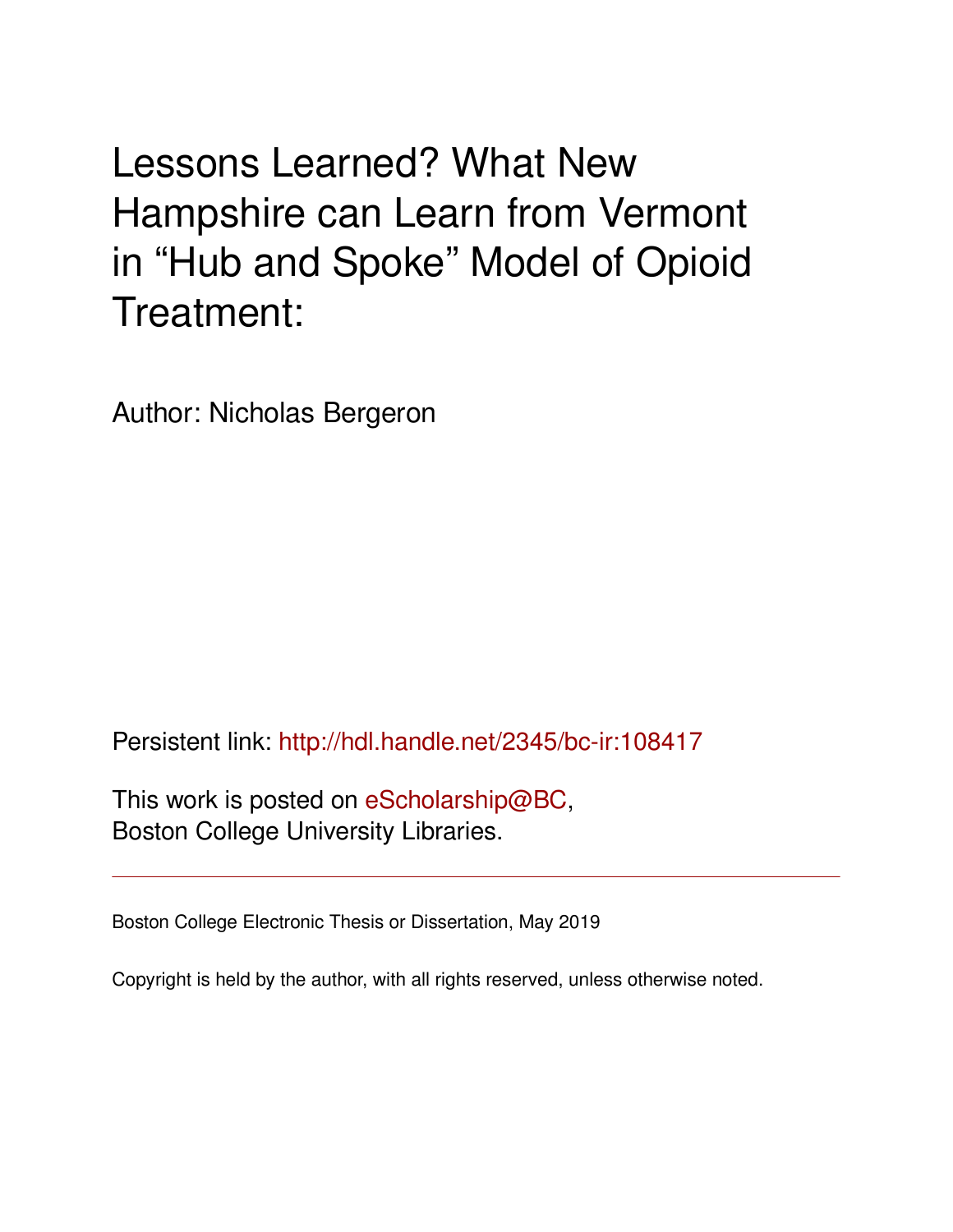Lessons Learned? What New Hampshire can Learn from Vermont in "Hub and Spoke" Model of Opioid Treatment

Nick Bergeron



Senior Honors Thesis Through the Boston College Economics Department

Advisor: Fr. Richard McGowan S.J.

May 1st 2019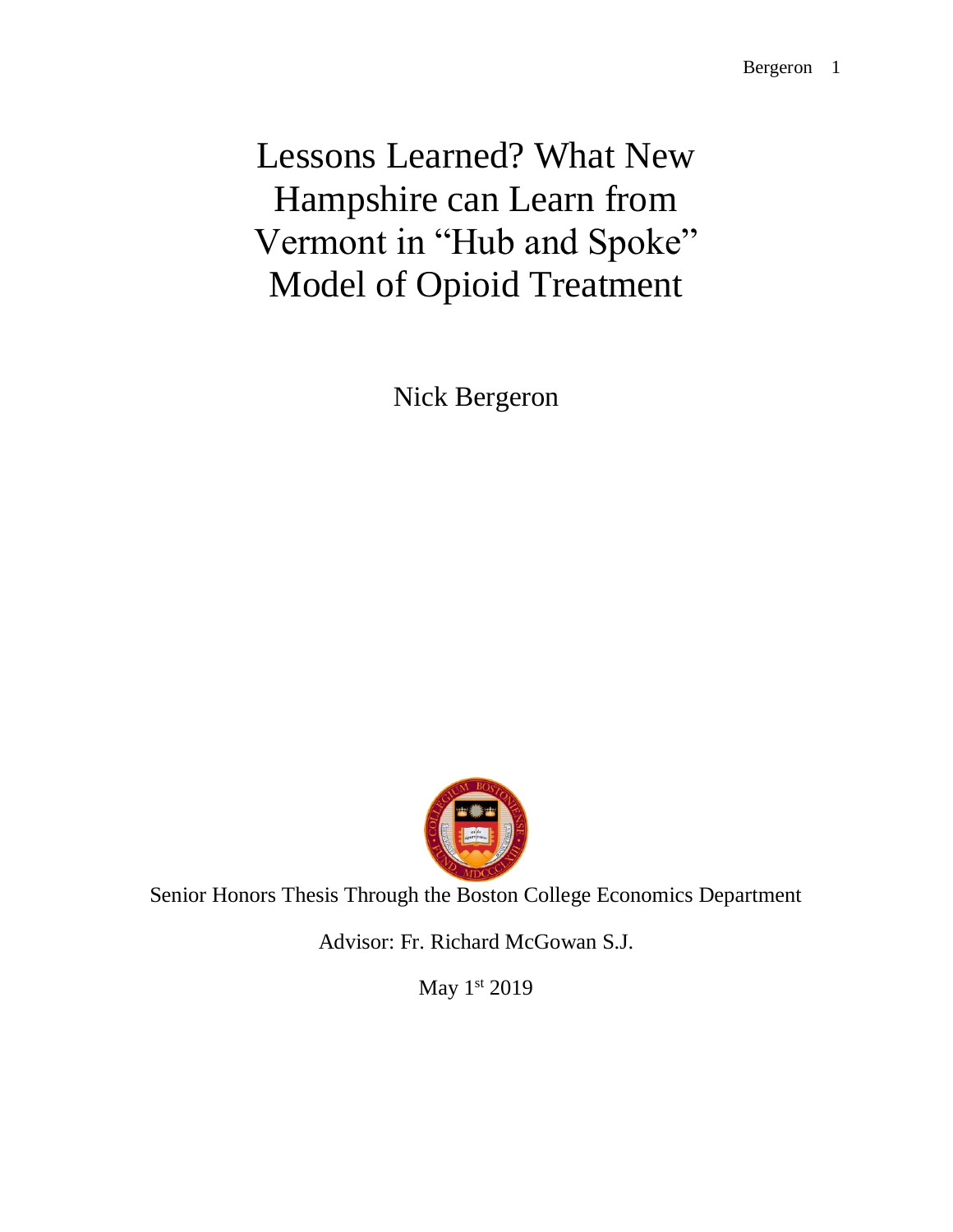# **ACKNOWLEDGEMENTS**

I would like to thank Fr. McGowan for all of his help critiquing my thesis and his mentorship during my time at Boston College. His classes such as Forecasting and Statistics were the foundation of my success in economics, and I certainly would not be where I am today without his assistance. Additionally, I would like to thank my father, Paul Bergeron, for his endless feedback and input on MAT through the eyes of a physician and the provider landscape in New Hampshire and Vermont. I am privileged to have a supportive family and network of friends who assisted me along the way. A special thanks to the Vermont Blueprint for Health for their dedication to providing publicly available and a swift, well-orchestrated response to the opioid crisis in Vermont.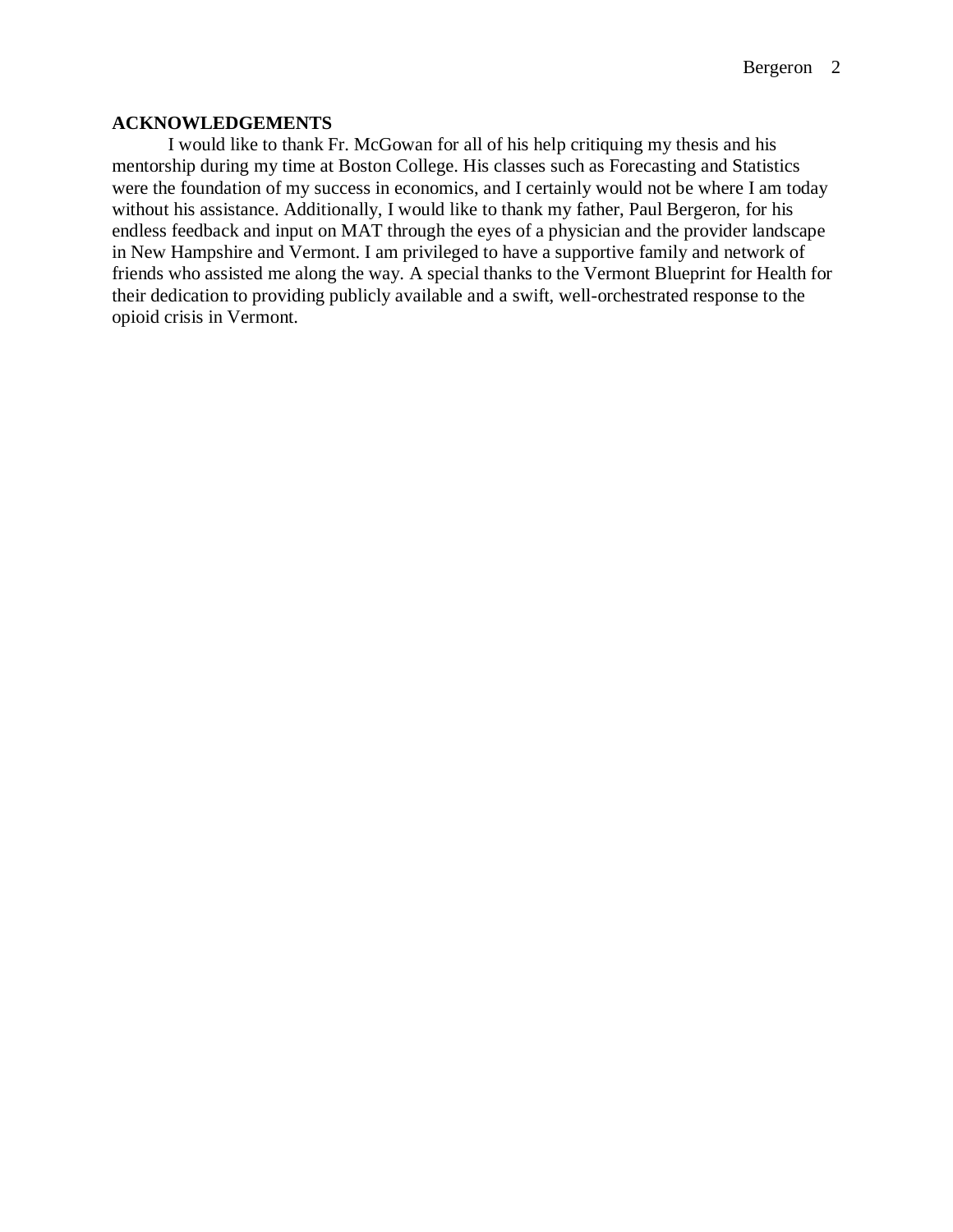#### **ABSTRACT**

Vermont had 13.9 overdose deaths per 100,000 people in 2014, almost 2.5 times less than New Hampshire in the same year (Rudd 2016). Much of this has been attributed to the framework Vermont has in place for treatment of Opioid Use Disorder (OUD), specifically the "Hub and Spoke" model of treatment. This model has been highly praised due to the continuity of care waivered spoke physicians are able to provide, and the overall success the program has had in reducing overdoses and addiction as a whole, typically through the "gold standard" of Medication Assisted Treatment (MAT). "The Doorway" as the hub and spoke system is called in New Hampshire, is realistically a referral framework that links people seeking treatment with OUD to a provider, which is very different from the structure in Vermont. Vermont is predicted to spend about \$85 million of Medicaid money on treatment for people with OUD in 2019 (Table 1). Meanwhile, New Hampshire, a state with over double the population, is projected to spend \$52 million in 2019 (Table 2). This is likely due to differences in Medicaid payment structure and MAT-waivered physician availability; Vermont has a larger rate of MAT providers per 10000 population of 2.71 compared to 2.05 in New Hampshire. New Hampshire Medicaid reimburses behavioral health providers poorly, providing an indexed reimbursement rate of 0.83 in comparison to 1.11 in Vermont (Kaiser Family Foundation 2019). To initiate change and create a treatment utilization rate equivalent to Vermont, it is estimated New Hampshire would have to spend \$133 million to \$150 million in 2019, which is not possible given the taxation structure in place.

### **INTRODUCTION**

On January 27th 2017, recently sworn-in President Donald Trump told Mexican President Enrique Peña Nieto "I won New Hampshire because New Hampshire is a drug-infested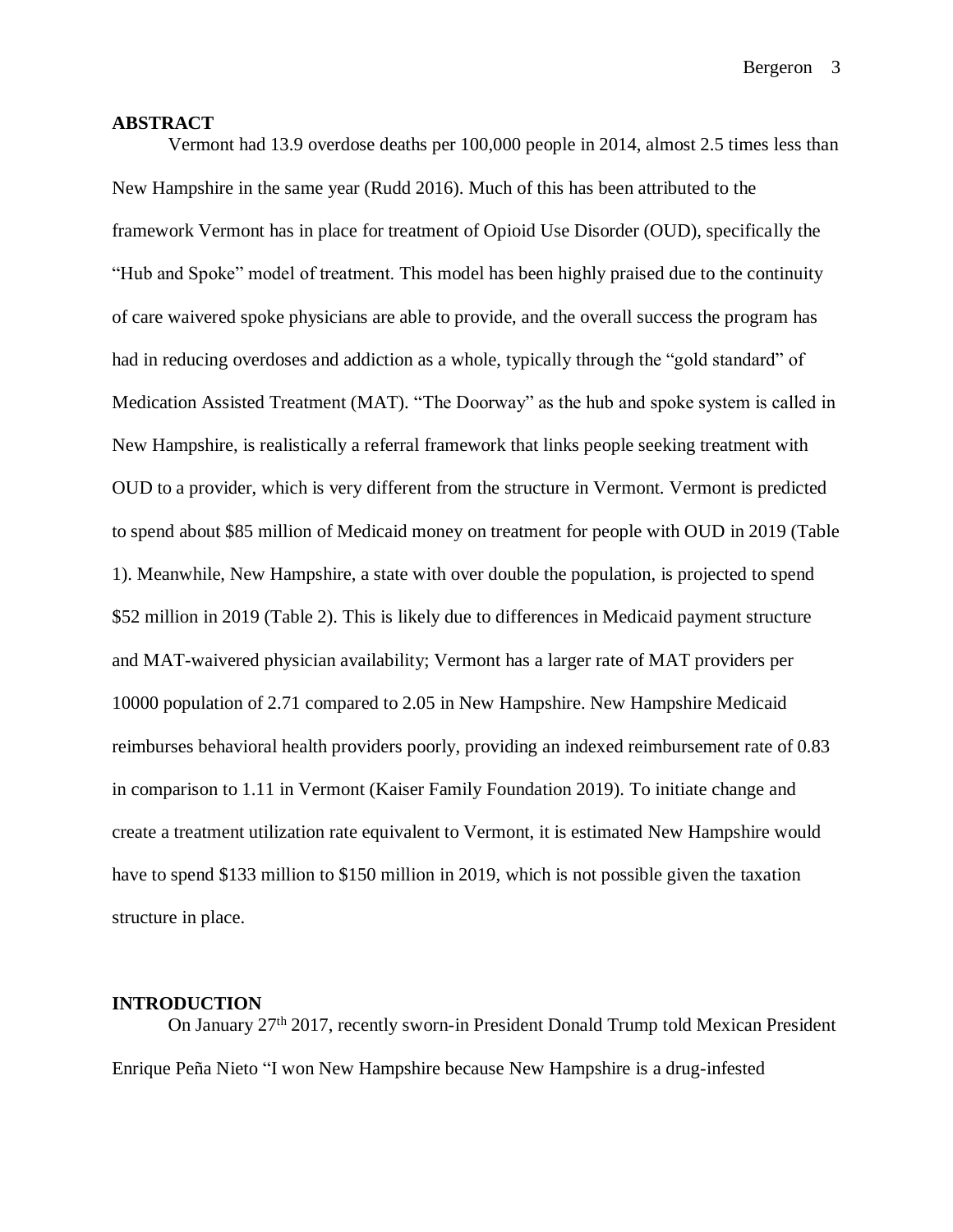den…where drugs are being sold for less money than candy." Residents took umbrage with this statement, pointing to other states with similar drug problems. New Hampshire, like much of the United States, is in the midst of an opioid epidemic. From the period of 1999-2011, the consumption of opioids increased significantly. For example, hydrocodone consumption grew by almost 200 percent and oxycodone consumption increased by 500 percent (Jones 2013). The rapid rise in semisynthetic opioid consumption has proved to be problematic and coincides with increases in street drugs such as heroin and fentanyl. According to the Center for Behavioral Health Statistics and Quality, over 4 out of 5 people who are addicted to heroin started out abusing semisynthetic opioids prescribed by a physician. Furthermore, most of these individuals cited the cheaper cost of the alternative opioids (Muhirir 2013).



Figure 1: Overdose Deaths by Drug in the United States from 1999-2016 (Hedegaard 2017)

The CDC has tracked overdoses in the US, separating overdose death causes into four distinct categories: heroin, methadone, natural and semisynthetic opioids, and synthetic opioids (Hedegaard 2017). Heroin is an illegally derived opioid sold at the street level and typically injected by needle into the veins. Methadone is a synthetic opioid often used to treat heroin and opioid addiction in rehab and other anti-addiction clinics. Because of the specific, recoveryfocused usage of methadone, it is listed in a separate category from synthetic opioids. A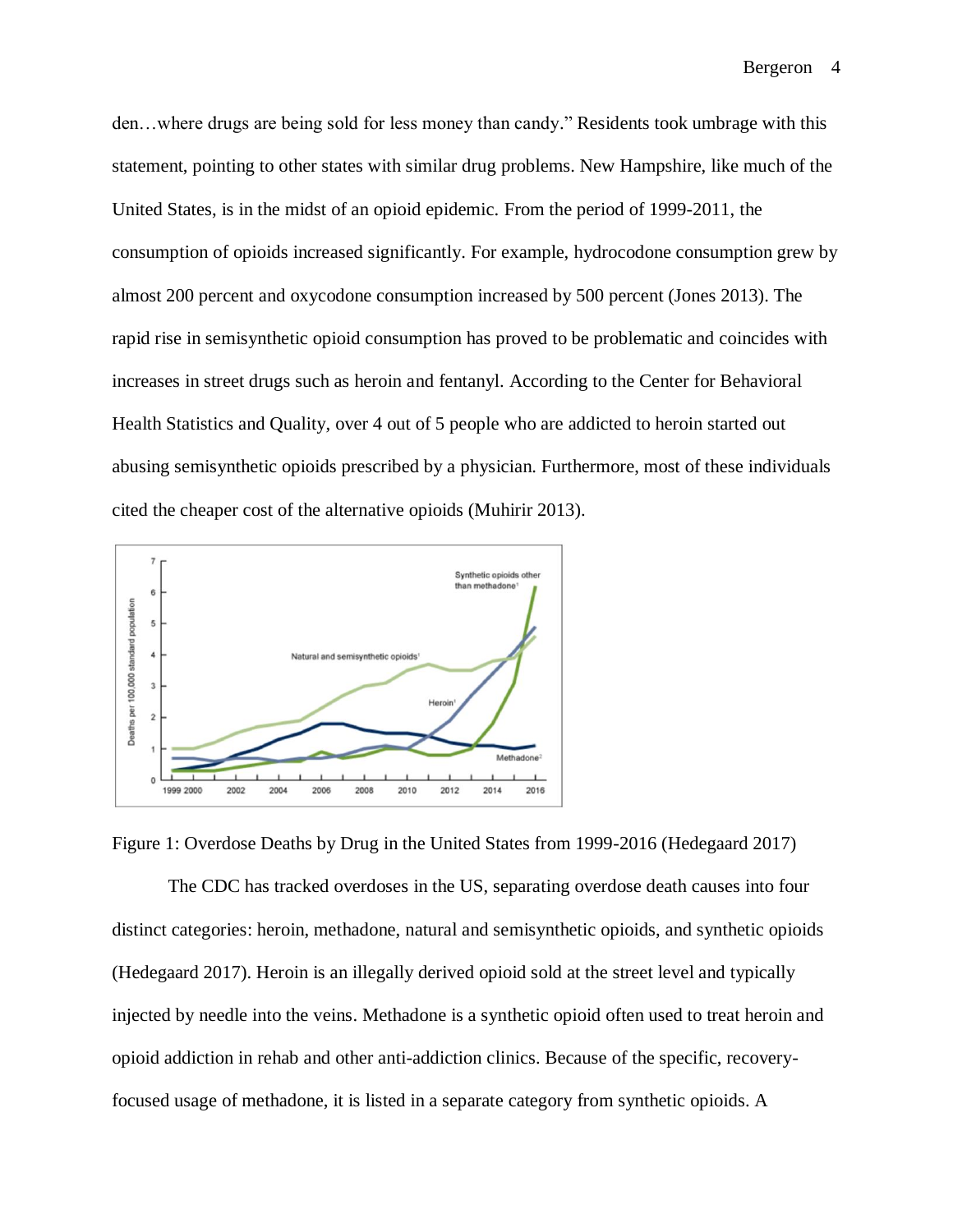semisynthetic opioid is a drug prescribed by a healthcare provider such as oxycodone, codeine, or morphine. Synthetic opioids are meant to mimic semisynthetic opioids, and can be significantly more potent than traditional opioids. This includes fentanyl and analogs such as acetyl fentanyl, carfentanil, and tramadol (Hedegaard 2017). Of synthetic opioids, fentanyl is the most widely abused.

New Hampshire specifically has had significant issues with the rise in synthetic opioids. New Hampshire was second in per capita overdose deaths per 100,000 people with 34 deaths, second only to West Virginia at approximately 43 deaths (Rudd 2016). The national average over this time period was 16 deaths per 100,000 people. The crisis in New Hampshire is magnified by the greatest magnitude increase in synthetic opioid overdoses. Synthetic opioid overdoses have increased dramatically over the past 5 years in New Hampshire; the year over year increase from 2014-2015 showed a 95 percent increase in synthetic opioid deaths (Rudd 2016). The opioid crisis has affected high income and low income states alike; income and opioid overdose deaths are not necessarily correlated.

While opioid overdose deaths have increased in New Hampshire over the past 5 years, the economy has improved to be one of the leading states in the nation in terms of unemployment and skilled labor. New Hampshire has the fourth-lowest Gini coefficient of the individual states, at about 0.43 compared to the national average of 0.47 (Boyce 2016). This indicates there is moderate income inequality between residents within the state, but it is less unequal than most other states in the US. New Hampshire has a large supply of educated workers, as workers have an average of 14.6 years compared to the national average of 13.1 years (Atkinson 2014). New Hampshire is noted for workers' ability to use technology to maximize their business, holding the fifth most patents per 1000 workers (Atkinson 2014). New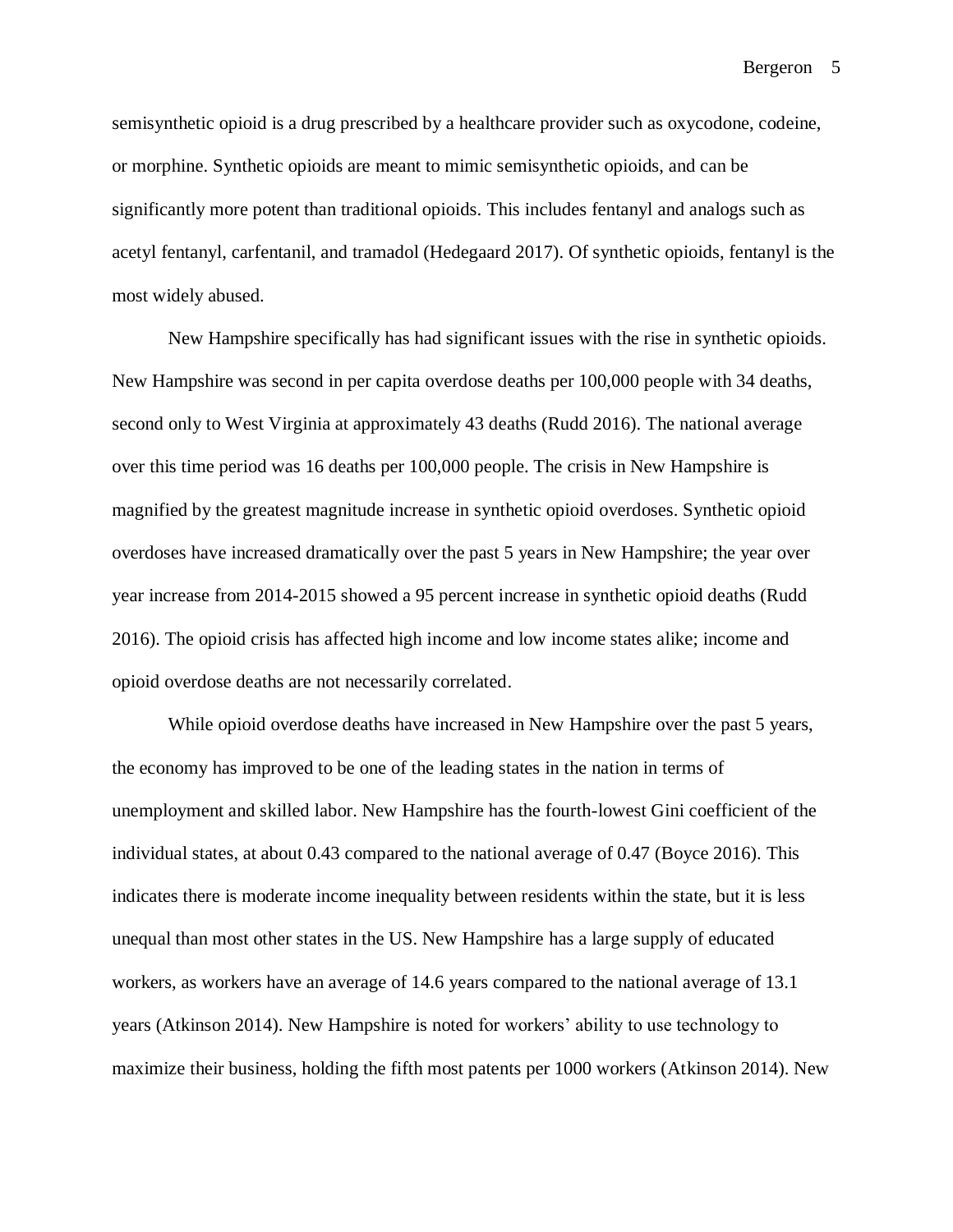Hampshire historically has one of the lowest unemployment rates in the country, currently about 2.7% as of August 2018. This is the lowest rate in New England and the third-lowest in the nation (NHES 2018). However, two of the epicenters of opioid overdoses in the state are also the economic engines that employ a large portion of the state. Nashua and Manchester, both located in Hillsborough county, have had the most overdose deaths in the past 3 years (New Hampshire Drug Monitoring Initiative 2018).

These two cities have taken the unique step of creating a "Safe Station" program out of all fire stations within the city limits. These firemen and emergency personnel have been trained to administer Narcan (naloxone) to individuals in distress, but typically counsel people who are going through withdrawal or are seeking resources for rehabilitation. Narcan blocks the effects of opioids within 5 minutes of intravenous injection, but people typically need multiple injections as the effects only last about 30 minutes to an hour. People who seek help at the Safe Stations are not arrested and have no legal ramifications, but can seek counseling with firefighters for free (New Hampshire Drug Monitoring Initiative 2018). The firefighters dispose of any illegal substances without criminal charges and can point individuals towards recovery programs. The station in Manchester was the pilot Safe Station program, but its success has led people from around the country to institute similar programs. Because of the cost of hospital detox is about \$2000 per day, state officials believe that the Safe Station program saves the state government a significant amount of money on a per patient basis.

Opioid overdose deaths have been problematic in geographically neighboring Vermont, albeit at smaller level, even lower than the national average. Vermont had 13.9 overdose deaths per 100,000 people in 2014, almost 2.5 times less than New Hampshire in the same year (Rudd 2016). Much of this has been attributed to the framework Vermont has in place for treatment of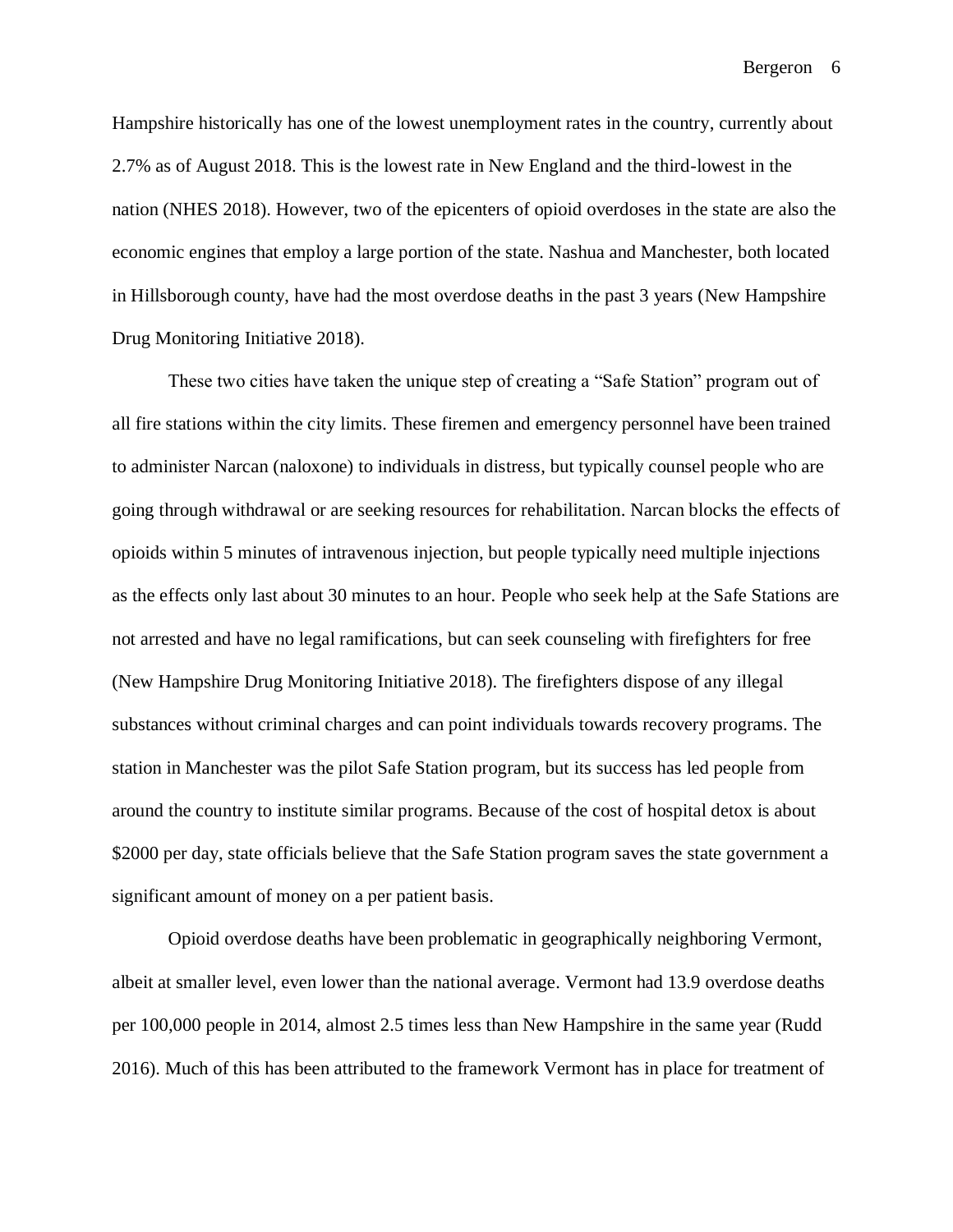Opioid Use Disorder (OUD), specifically the "Hub and Spoke" model of treatment. Through improved continuity of care, access to physicians, and the reduction if not elimination of waitlists to be admitted into a treatment program, Vermont has succeeded in significantly reducing overdose deaths by getting people into treatment at faster pace (Brooklyn 2017). The challenges New Hampshire faces in implementing its own treatment infrastructure on par with that of Vermont are complex and varied. The cost of creating hub and spoke and the underlying economics of reimbursements and physician behavior in responding to incentives is critical in comparing these different yet similar states.

# **LITERATURE REVIEW**

Medically prescribed opioid abuse has traditionally been viewed as the precursor to the current opioid crisis in the United States. Opioid prescriptions per capita in the United States are among the highest in the world, but have dropped significantly in the past few years from a rate of 81.3 per 100 people in 2012 to 58.7 per 100 in 2017 (CDC 2018). People addicted to heroin or other injectable drugs are classified as either "pill-initiates" or "inject-initiates" (Mars 2013). According to a qualitative study of heroin addicts in Philadelphia and San Francisco, the majority were described as pill initiates. Of pill initiates, it differed in how older and younger individuals became addicted. Younger initiates cited the lower stigma of Oxycodone or Vicodin as why they became addicted to pills, and typically received or stole them from family members or friends who had legitimate prescriptions (Mars 2013). In contrast, the older addicts were typically over-prescribed medications from physicians and became addicted to the pills after the therapeutic benefits wore out (Mars 2013). The transition to injectable drugs such as heroin took place when these people ran out of money, especially on the East Coast where low cost-high purity heroin is highly prevalent. A respondent in the study said \$40 dollars of heroin would last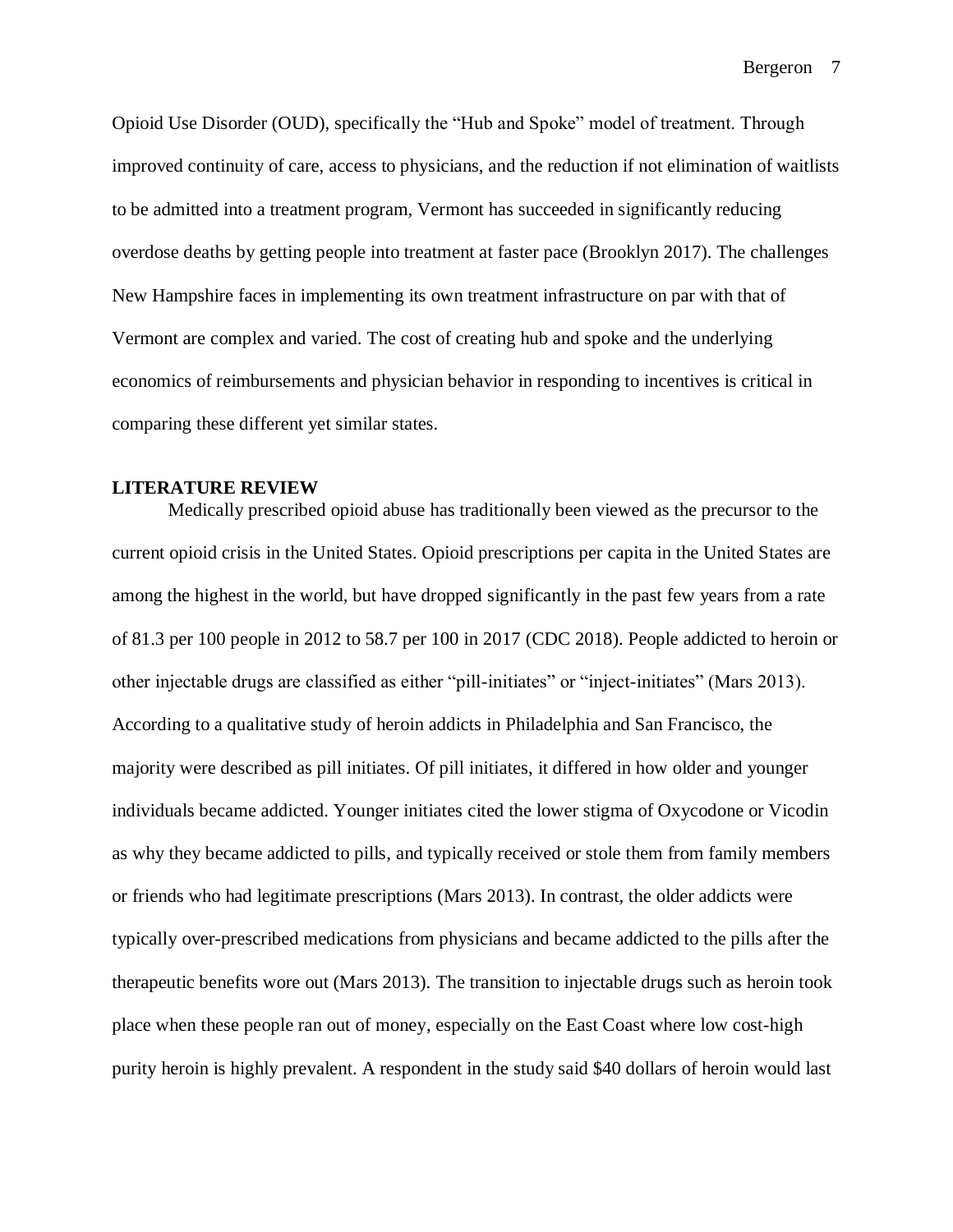him two days where as the equivalent amount of oxycodone would last him 25 minutes (Mars 2013). Thus, opioids in pill form such as Oxycodone are often considered to be a gateway drug for heroin and fentanyl.

One of the more common ways both state and federal government officials have attempted to crack down on over prescription of Oxycodone and other medically prescribed opioids is through "Pill Mill" laws. The term "Pill Mill" is slang for a physician or medical professional who frequently over-prescribes opioids with little medical consideration (Chang 2015). Florida is probably the most infamous state for high volume opioid prescription providers. A study examining high risk "Pill Mill" providers in Florida found that before the institution of "Pill Mill" laws, approximately 4% of the healthcare providers in the state were responsible for 67% of the total opioid volume prescribed (Chang 2015). Large amounts of drugs prescribed by these providers was reduced after the enactment of laws in October of 2011: regression-based analysis demonstrated that these providers lost an average of 536 opioid patients a month over the ensuing 6 month period (Chang 2015). The low risk providers saw no statistically significant change in prescribing behavior in response to the enactment of the laws. While the behavior of the high-risk providers did change, they still held a disproportionate amount of the opioid prescriptions overall (Chang 2015). One of the main ways state governments attempted to combat patients "double-dipping" in opioid scripts from multiple providers was through Prescription Drug Monitoring Programs (PDMPs). Vermont created an online PDMP in 2006 while New Hampshire created theirs in 2012. These online databases state whether patients have been receiving opioids from another provider and ensure that there is a low propensity for abuse for those who are prescribed. Providers and pharmacists are required to check these databases before prescribing or filling opioids, respectively.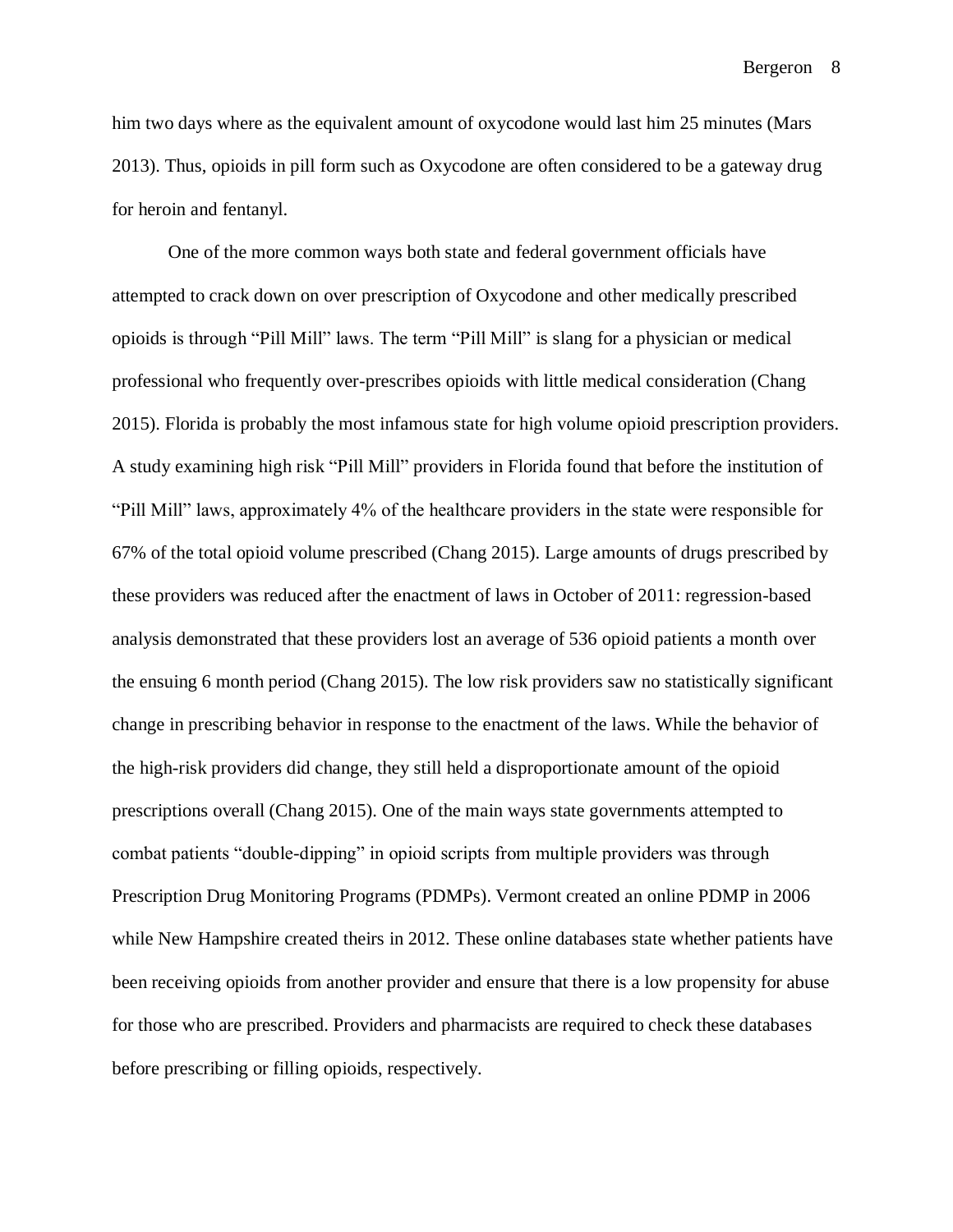While the number of pills on the street has lessened, fentanyl and heroin have filled the void left by stringent prescription practices. According to the Minnesota Department of Health, a kilogram of either heroin or fentanyl can be purchased by a dealer for about \$6000 dollars, but heroin retails for \$80,000 dollars on the street while fentanyl is up to \$1.6 million dollars because of differences in potency. Heroin is often cut with fentanyl, allowing dealers to produce more intense highs for users at a fraction of the cost (Rudd 2017). As a result, toxicology reports often find heroin and fentanyl in the system of a user that has died of an overdose. In New Hampshire specifically, few of the overdoses are from heroin alone, but instead from a combination of heroin and a fentanyl analog or just a fentanyl analog alone (New Hampshire Drug Monitoring Initiative 2018). Because of the strength of fentanyl (about 100 times more potent than heroin), the risk of overdose is significantly greater. Synthetic opioid overdoses almost doubled in the United States over the period of 2013 to 2014, increasing from 1.0 deaths per 100,000 to 1.8 deaths (Rudd 2017).

Little academic work has been performed to examine the economy of the state of New Hampshire, however many news articles have examined the low unemployment rate coupled with a high median income. New Hampshire has had three main economic industries emerge in the wake of the Great Recession: high technology manufacturing, tourism, and health care (Bird 2017). Because of the vast economic and lifestyle differences within different areas of the state, the New Hampshire Center for Public Policy considers there to be "Two New Hampshires" (Bird 2017). The first is Urban New Hampshire, which is made up of Rockingham, Strafford, Hillsborough, and Merrimack counties; this is essentially the southern and eastern parts of the state. These counties rely on white collar work: technology, finance, education, and health care constitute the main economic sectors within these counties. In contrast, Rural New Hampshire is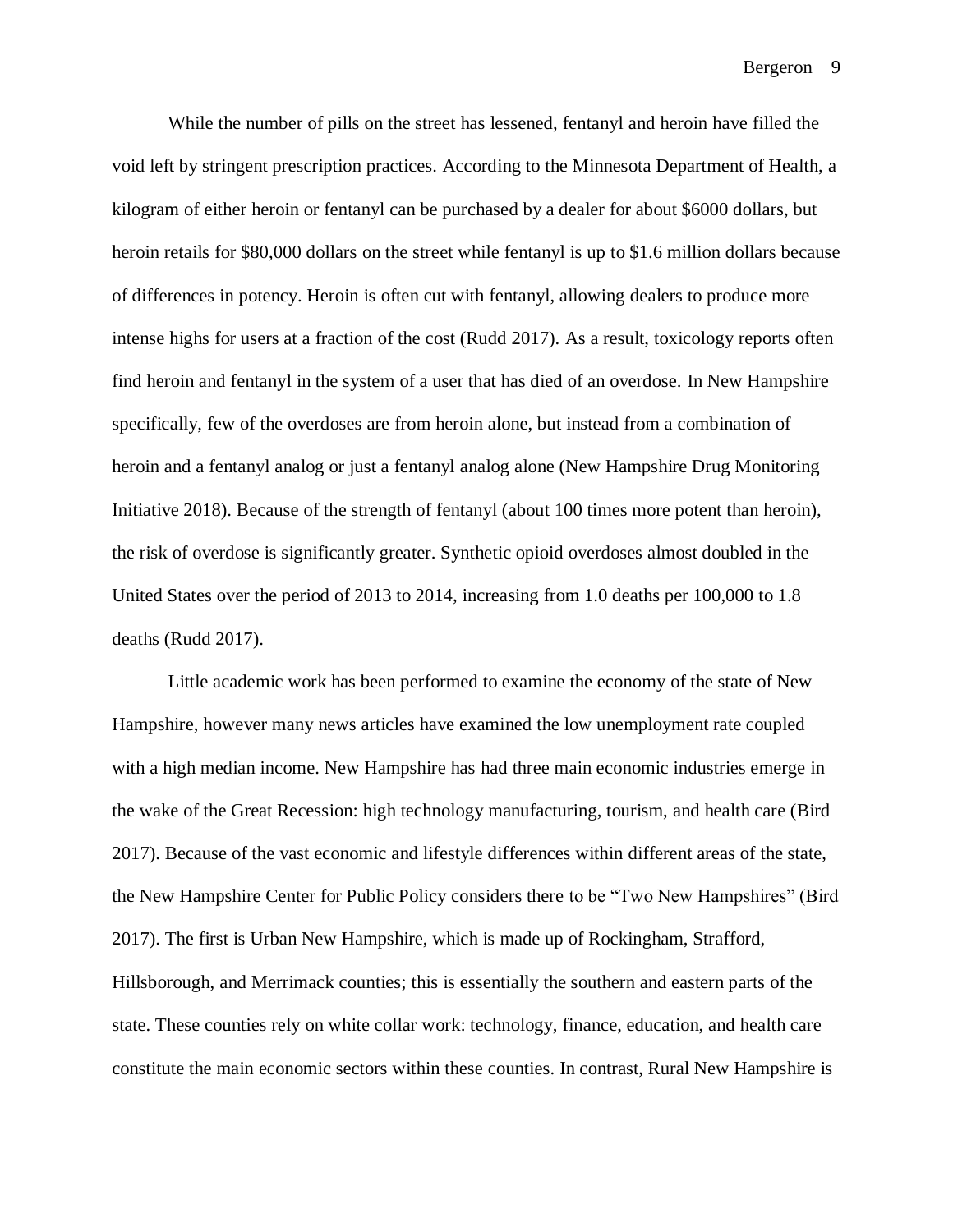made up of Coos, Grafton, Belknap, Cheshire, Sullivan, and Carroll counties. These counties rely upon the tourism industry and are experiencing population declines while Urban New Hampshire is experiencing high levels of growth (Bird 2017). The labor market in Urban New Hampshire is very tight with levels of unemployment steadily below 3 percent in all counties; many job openings stay vacant for an extended period of time for structural reasons. New Hampshire has a large population of so-called "Baby Boomers" as 1 in 3 residents are a part of this generation. To prevent a labor shortage, many companies are currently trying to incentivize laborers to stay in their job instead of retiring (Bird 2017).

The demographic shift in Vermont is similar to New Hampshire but the economy differs in a few ways such as in the size of government. Vermont is more similar to parts of Rural New Hampshire in the sense that much of the population is aging and many younger individuals are moving out of the state to seek other employment opportunities (Vermont Department of Labor 2018). Similarities between the two economies include a largely service-based economy in Vermont, specifically restaurants (which take up 5.1% of GSP), real estate (14.7%), and healthcare (10.7%). Another large industry is manufacturing, which takes up about 8.7% of the GSP. The largest difference between the two states comes with the largest employing sector. Vermont's greatest sector by is the government which takes up 14.8% of GSP (Vermont Department of Labor 2018). On a legislative level, New Hampshire is a tax-averse state while Vermont places a priority on public services. This is exemplified through state expenditures; according to the Kaiser Family Foundation, Vermont spent \$5.56 billion in Financial Year 2016 compared to \$5.83 billion to New Hampshire. Accounting for the population of 623 thousand people in Vermont compared to 1.34 million people in New Hampshire, Vermont spends and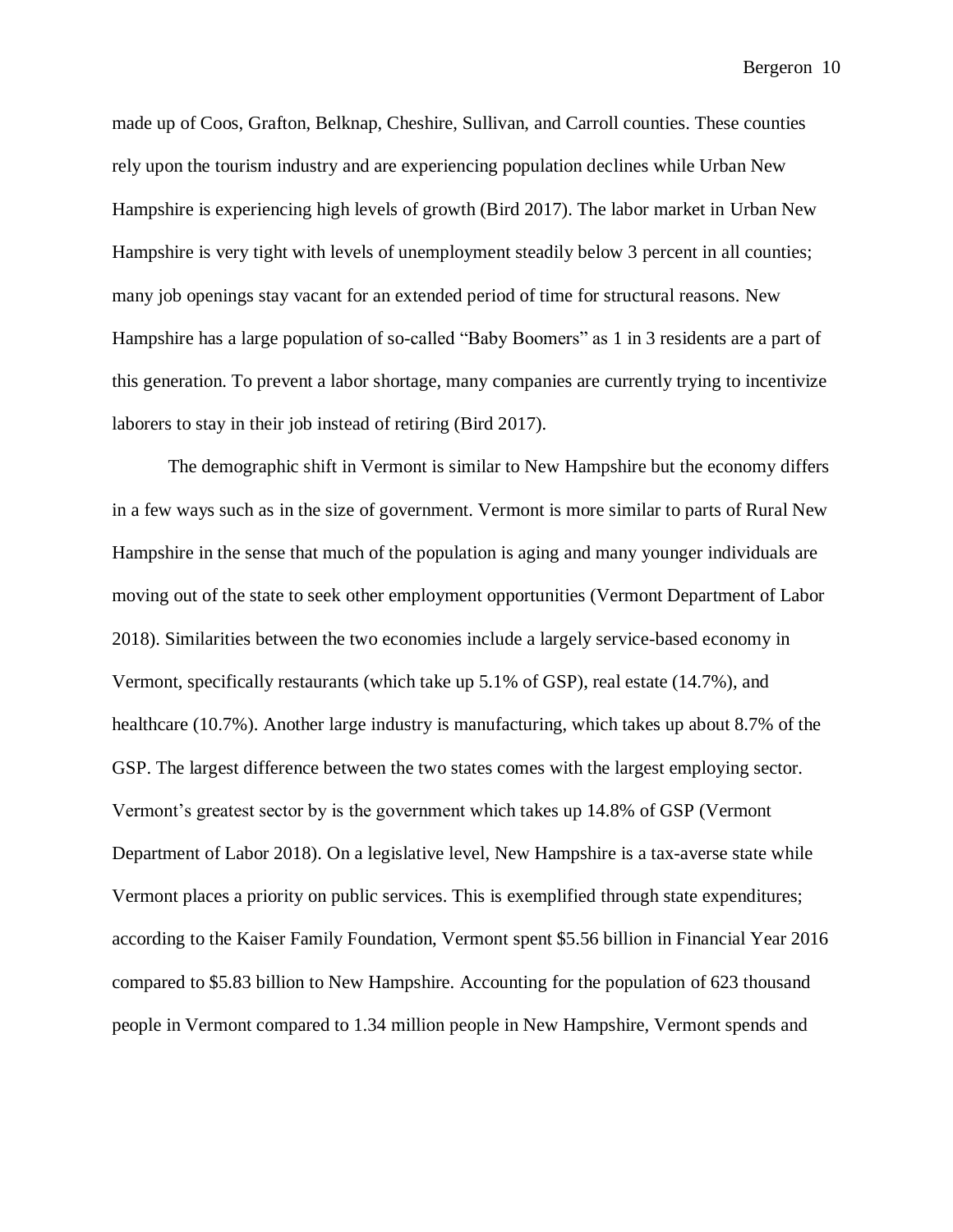taxes a significantly greater amount per capita (\$8925 vs. \$4350). Thus, Vermont is better able to support a large government labor force with extensive social programming.

Since New Hampshire has significantly less financial resources than Vermont, it has utilized some creative approaches to combat rising overdose levels. The New Hampshire Governor's Commission on Alcohol and Drug Abuse Prevention, Treatment, and Recovery was expanded in 2012 to include an Opioid Task Force to build upon the Prevention and Treatment Task Forces, respectively (New Hampshire Center for Excellence 2018). The Opioid Task Force combines a multitude of experts and stakeholders from the community including education, business, health care, and government leaders to try to reduce the number of individuals misusing opioids, reduce the harm associated with opioids, and increase the availability of treatment options for people struggling with opioid addiction (New Hampshire Center of Excellence 2018). The Opioid Task Force released goals for the time period of 2017 to 2020. Most of the goals are centered around community education and understanding of the opioid crisis as well as significant Narcan training for people in the community. However, the way that the task force has constructed their recommendations is unique in the multidiscipline approach they take for the community to act against opioids. The task force recommends education and adjustment for health care professionals, the at-large public, education professionals, law enforcement, as well as changes to the health care system, pharmacy practices, and undertaking harm reduction practices on the local level (New Hampshire Department of Health and Human Services 2017). These programs have been implemented slowly due to a lack of money allotted specifically for committee recommendations.

While New Hampshire has been focused on some specific goals and policies to pull the state out of the opioid crisis, it has been slow to adopt the "Hub and Spoke" model of care that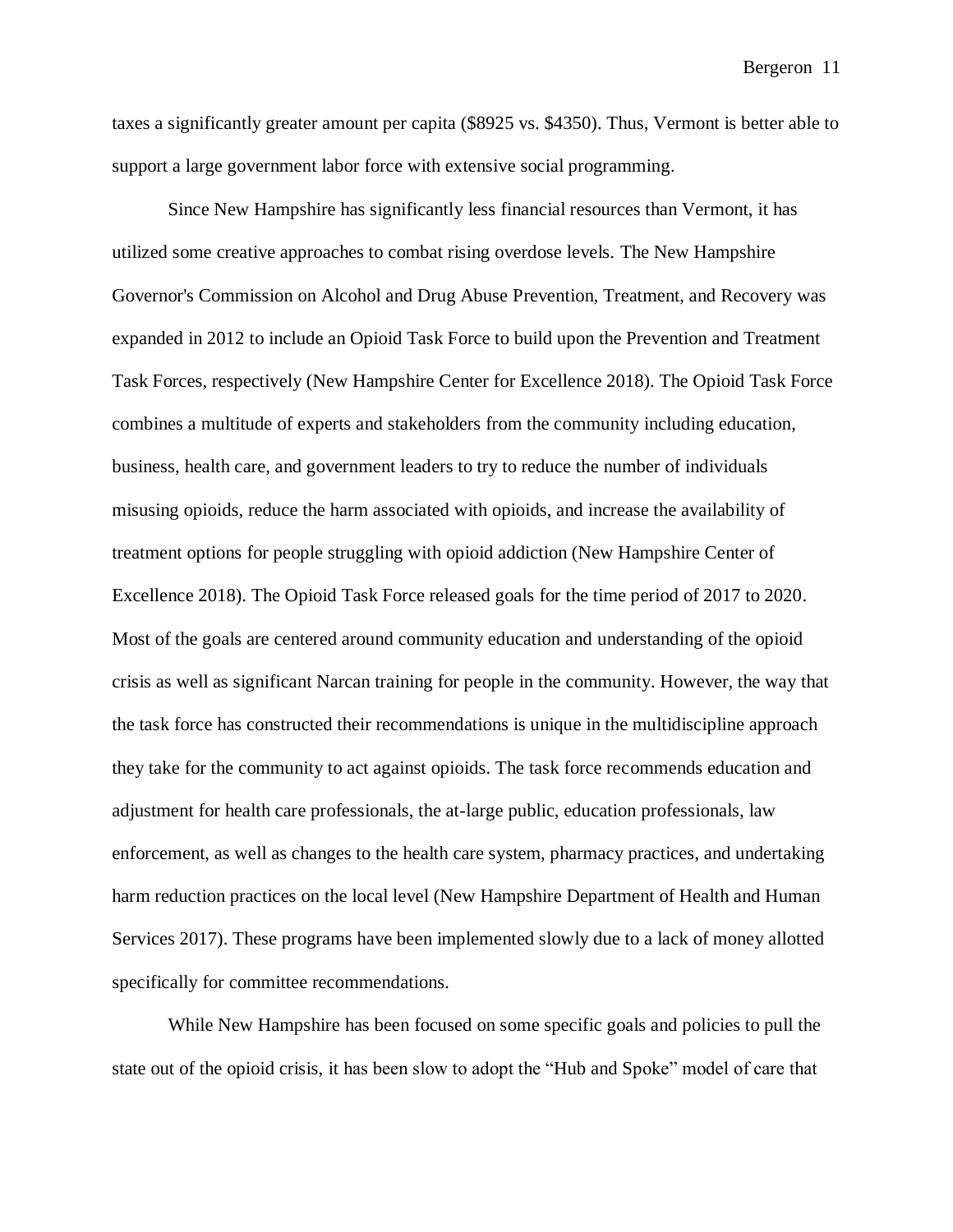has been very successful in Vermont. The "Hub and Spoke" model divides Vermont into 5 regions, each with their own "hub" clinic (Brooklyn 2017). At the hub, the staff will provide a consultation to the person with opioid addiction and place them in the appropriate setting such as an opioid treatment center such as rehab or schedule outpatient care such as medication-assisted treatment (MAT) with their primary care physician. The "spokes" are how patients are referred into the hubs of care; spokes include law enforcement, inpatient physicians, residential homes, mental health centers, and other outreach mechanisms that facilitate patient contact (Brooklyn 2017). Hubs are typically used in patients with higher levels of comorbidities or require more supervised treatment plans. This model has been highly praised due to the continuity of care waivered spoke physicians are able to provide, and the overall success the program has had in reducing overdoses and addiction as a whole. The Hub and Spoke model has been credited with the increase in capacity of Opioid Addiction Treatment (OAT) facilities and increasing the amount of people treated for their addiction by medical professionals (Brooklyn 2017).

Vermont has been highly successful in combating the opioid crisis because of a significant capacity for MAT using buprenorphine. Typically, MAT involves outpatient visits with a provider such as a primary care physician (PCP) or psychiatrist. These providers will often refer people within their service to get cognitive behavioral therapy and other resources while seeing patients once a week in their clinic. When the opioid crisis began to be an epidemic in 2012, Vermont the highest per capita MAT capacity in the country of 13.8 people per 1000 while having an opioid misuse rate of 9.9 per 1000 (Jones 2015). Vermont actually had more treatment beds than necessary which allowed it to flex up as overdoses and opioid misuse rates increased over the following years. New Hampshire was not nearly as well prepared for the opioid crisis. New Hampshire had only 4.2 opioid treatment slots per 1000 people despite an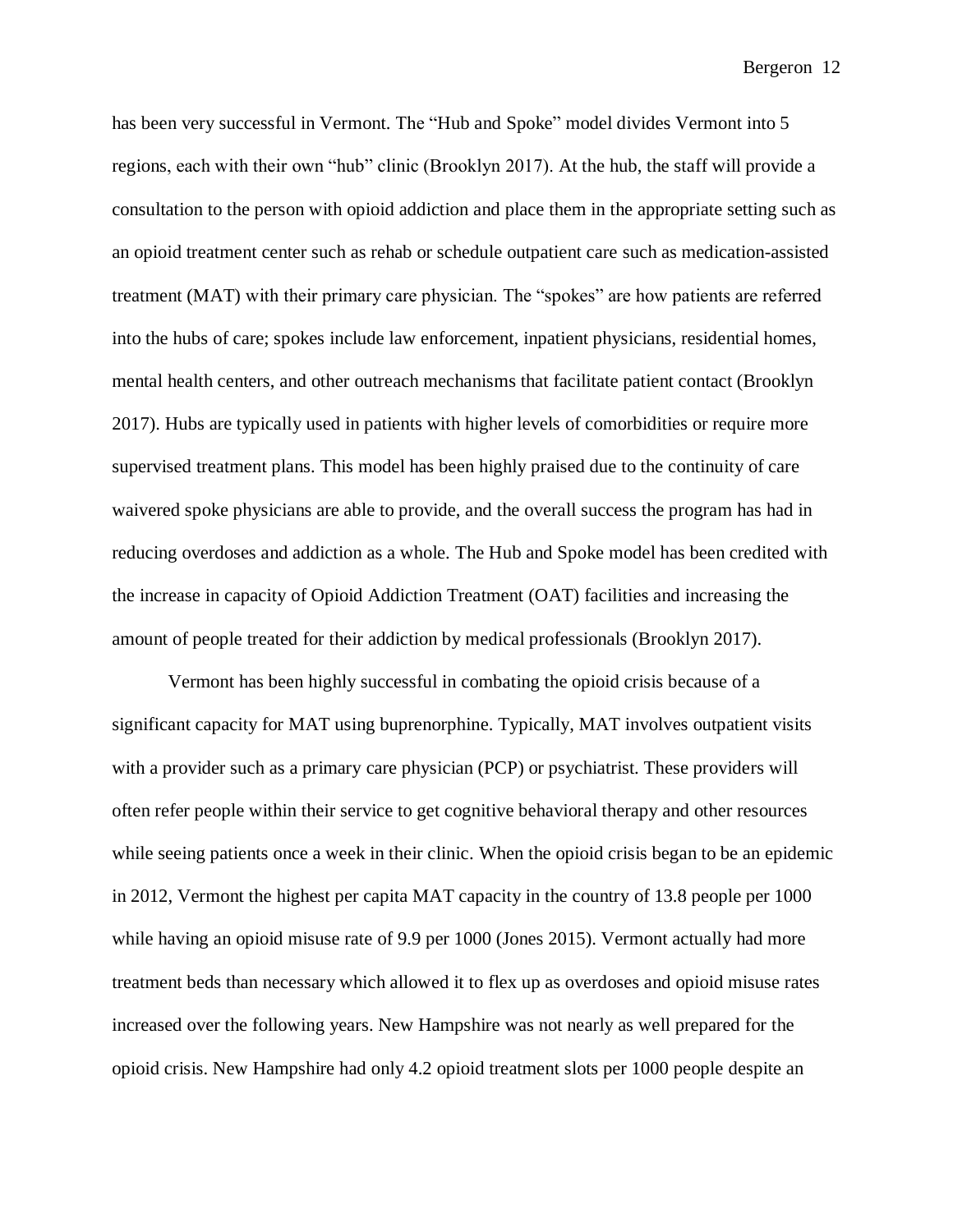opioid misuse rate of 11.2 per 1000 (Jones 2015). According to the Substance Abuse and Mental Health Administration (SAMHSA), as of July 2018, Vermont had a population of 7 thousand people with OUD, with 4 thousand receiving no treatment. Meanwhile, New Hampshire had a population if 17 thousand with OUD but 14 thousand not receiving treatment. New Hampshire was ill-prepared from a treatment capacity perspective to deal with the opioid crisis as they did not have a cohesive system to get people into treatment facilities, especially regarding MAT.

MAT is seen as the "gold-standard" for OUD treatment, typically using methadone, buprenorphine, or naltrexone (US Surgeon General Report 2016). Methadone must be dispensed in specific, controlled clinics and not by a typical PCP or psychiatrist, which makes it less often used than buprenorphine. Perhaps the most common or recognizable drug for MAT is Suboxone, which is buprenorphine combined with naltrexone which can be prescribed by any MAT waivered physician. The treatment process using MAT has proven to be effective for a majority of patients. In a study that followed people with OUD over the course of years of treatment, it was found that after 42 months, 31.7% of patients were not on any opioid agonist therapy and were not using illicit drugs (Weiss 2015). Another 29.4% were on treatment such as buprenorphine or naltrexone but did not meet the criteria for opioid dependence (Weiss 2015). Of the other participants, 7.5% were using illicit opioids while on agonist therapy and 31.4% were using illicit opioids without any other treatments. However, of people abusing opioid pills before undergoing opioid agonist therapy, 10.1% reported using heroin for the first time after stopping agonist therapy (Weiss 2015). However, MAT is seen as overwhelmingly positive and the most effective method for OUD treatment.

Vermont has paid for the hub and spoke model of MAT using a combination of federal funds with and influx of state Medicaid money. The reimbursement rates to providers are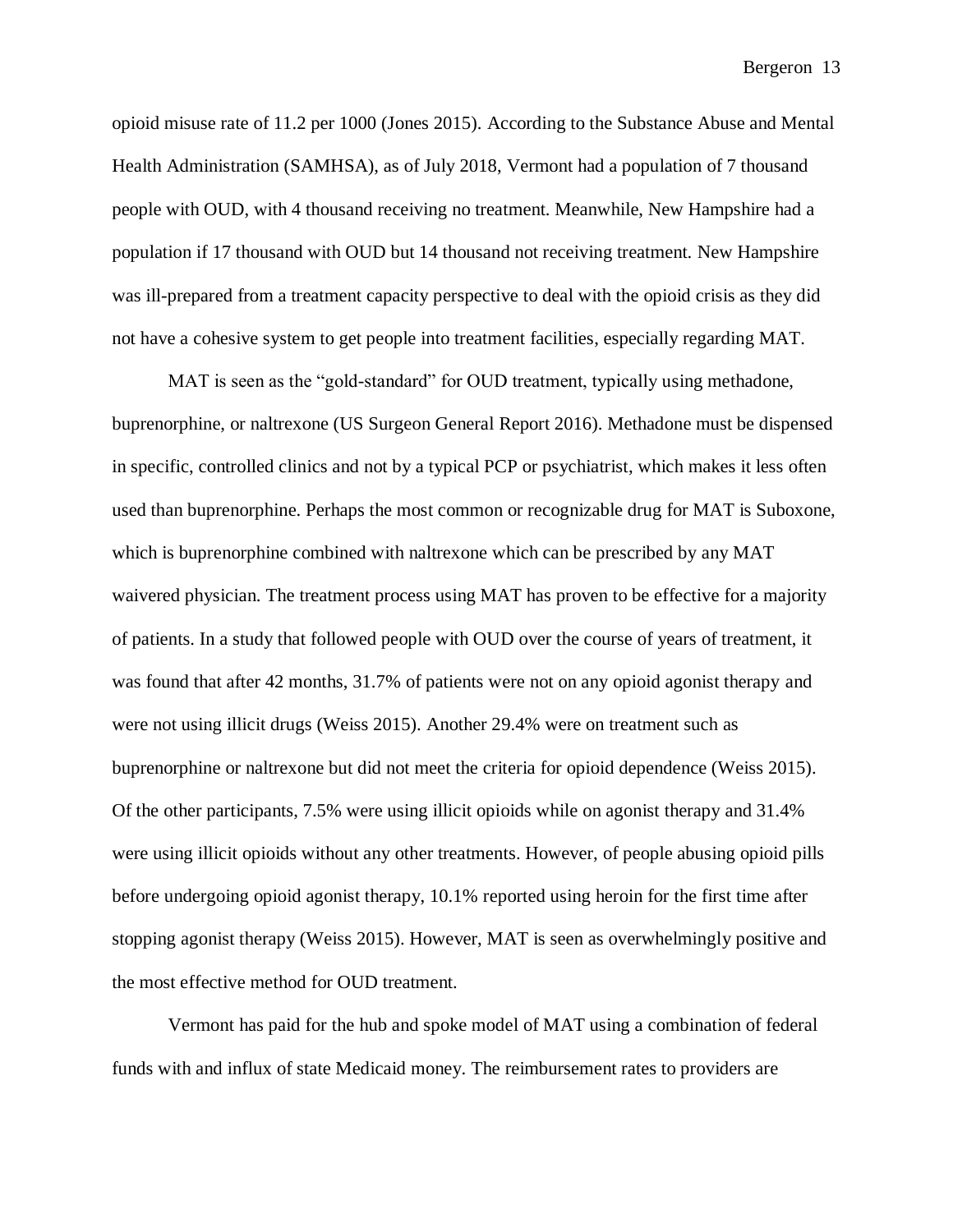separated by hub versus spoke. The reimbursement for the hub is mostly paid for by Vermont Medicaid (Brooklyn 2017). Section 2703 provides 90% matching federal funds to create home health programs for the first 8 quarters from the inception of the program, and then reverts back to typical federal Medicaid matching. The hub receives a monthly bundled rate of \$493.37 for one standard clinical service and one medical service (Brooklyn 2017). The spoke also receives funding, but it is paid out separately. The spoke receives \$163.75 per month per patient receiving buprenorphine (Brooklyn 2017). Spokes can be any different type of clinic, and are supported by a Medication Assisted Treatment (MAT) team which is paid for by the state. Every MAT team is assigned to serve 100 Medicaid patients, and consists of a Registered Nurse and a licensed behavioral health provider with at least a Master's degree (Brooklyn 2017). The funding for this program is a 90/10 split between money from the Affordable Care Act and Centers for Medicare and Medicaid (Brooklyn 2017). Because Vermont initiated an All-Payer ACO test model, which was the first of its kind in the United States, the federal government agreed to continue to pay for expanded Medicaid until 2022 under the initial Affordable Care Act expansion (Department of Vermont Health Access 2019).

The majority of all patients entered into Vermont's hub and spoke system of MAT treatment are covered using Medicaid money. Of the 3637 people receiving hub MAT services in November of 2018, 2899 were Medicaid beneficiaries; this means that 79.7% of all patients in the hubs have their insurance paid for by a mix of federal and state funds (Department of Vermont Health Access 2019). A study on Vermont Medicaid MAT recipients found that the cost to put someone through intensive MAT for a year was lower than detoxification and abstinence rehabilitation techniques. People who did not receive MAT had higher rates of emergency department visits and inpatient admissions (Mohlman 2016). Thus, there was a \$412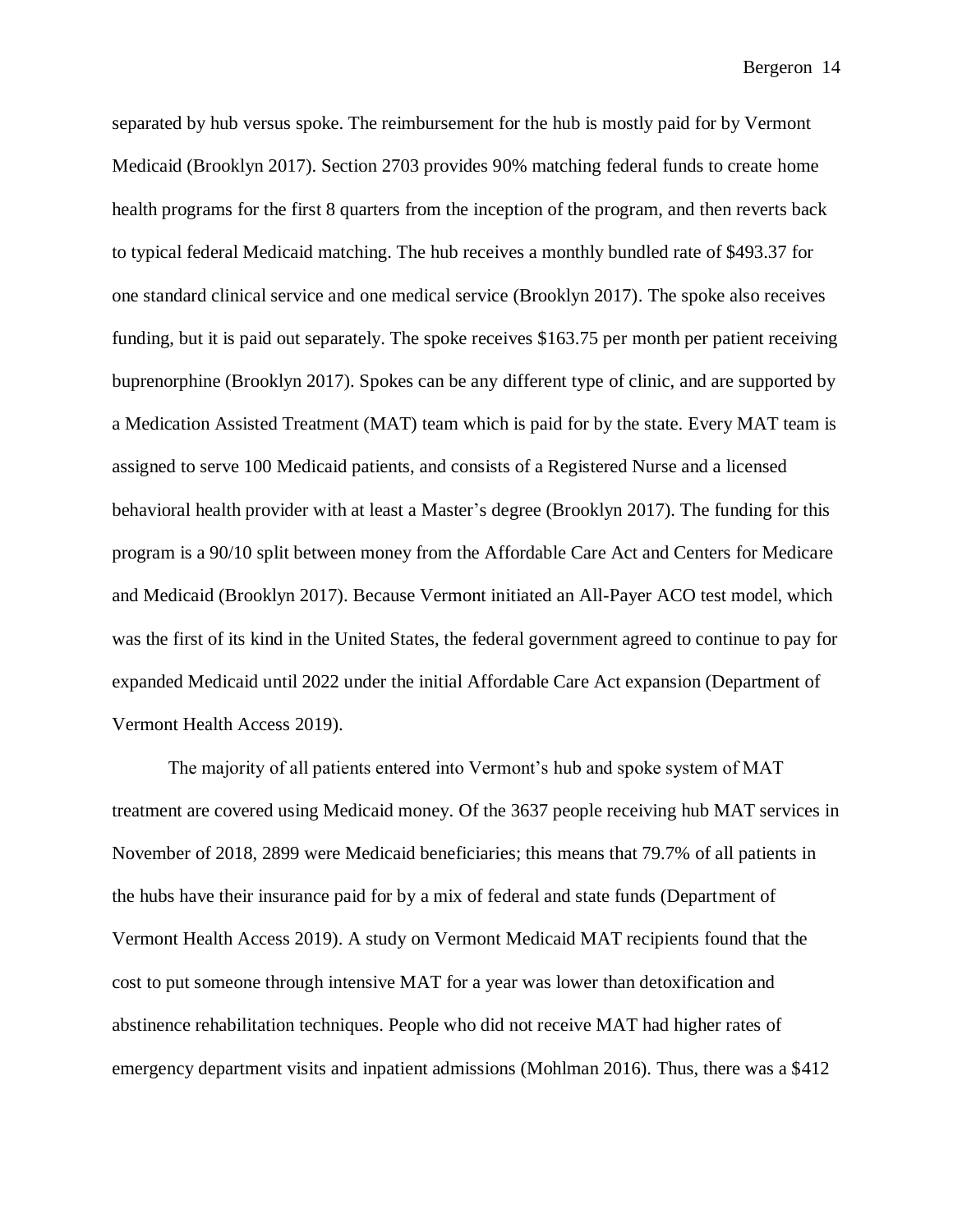difference in Medicaid expenditures between both groups, which was a significant difference at a 90% confidence level (Mohlman 2016). This was especially surprising as MAT courses were often given to those with the highest expected healthcare costs such as pregnant mothers or other vulnerable people with pre-existing conditions and comorbidities. The MAT group's greatest cost was on buprenorphine and other pharmaceuticals associated with their treatment plan, as well as more visits to a primary care physician to ensure they were following up with their recovery plan (Mohlman 2016). Opioid addiction costs a significant amount of money to combat, however it is beneficial to the public as a whole as it prevents more costs downstream from other services, while also reducing the number of relapses (Mohlman 2016).

There is a significant overall economic cost associated with OUD borne by the public. When someone with OUD does not access treatment, there are significant costs associated with their disease. There are many private sector losses such as in productivity or fatalities, but over 25% of all losses are public (Florence 2016). This amounted to over 28.9 billion dollars in costs to the state and federal governments annually based off of the year 2013 (Florence 2016). The total cost was estimated to be 78.5 billion (Florence 2016). For the state of Vermont to treat someone with OUD for a year using MAT, the cost is about \$17122 per year to Medicaid (Department of Vermont Health Access 2019). For other OUD treatment, such as therapy or detoxification without the use of medication, the cost is slightly lower at \$16256 (Department of Vermont Health Access 2019). However, the typical enrollee of Vermont Medicaid has the state pay out about \$9000 per year, making MAT or other OUD treatment more palatable politically (Department of Vermont Health Access 2019). For people undergoing MAT in the spokes, the cost in 2016 was about \$18126 per participant (Vermont Department of Health 2016). Vermont Medicaid covered about 80% of people receiving MAT in the hubs compared to 68% in the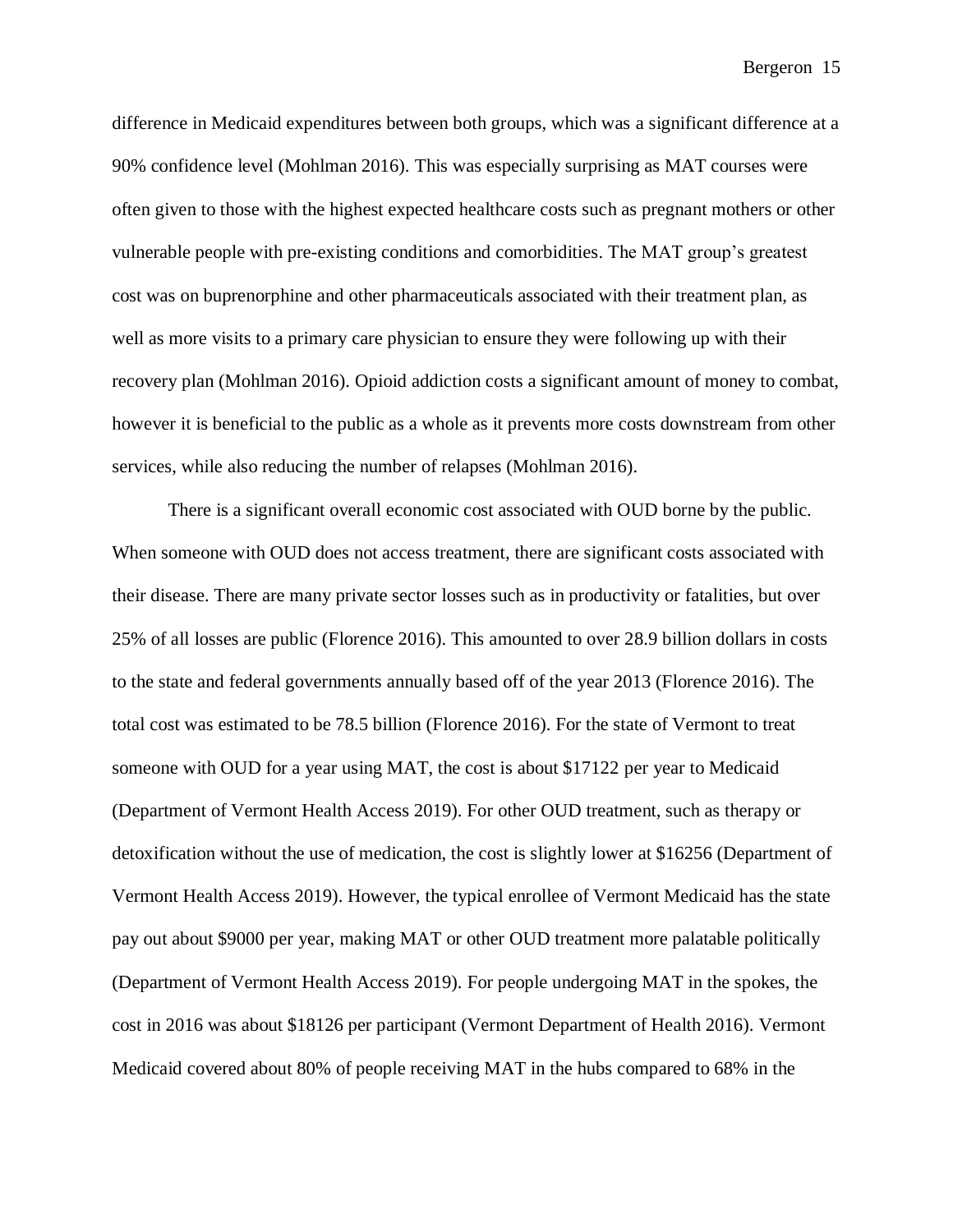spokes (Vermont Blueprint for Health 2016). New Hampshire spent about \$7096 per enrollee in in FY2014, a sizeable difference when compared to Vermont (The Henry J. Kaiser Family Foundation 2019).

One of the most important aspects to Vermont's plan to combat the opioid crisis using hub and spoke is with its robust Medicaid system. About 27.1% of Vermont's population receives their insurance through Medicaid for a total of 159238 enrollees (UNH Institute for Health Policy & Practice 2017). Vermont expanded Medicaid under the Affordable Care Act and now has its payor mix of Medicaid of using about 41.1% state funds and 58.9% federal money (The Henry J. Kaiser Family Foundation 2019). Vermont has been progressive in ensuring that all citizens are covered by health insurance. Current legislation mandates all citizens up to 300% of the federal poverty level to be eligible for Medicaid or heavily subsidized private alternatives through either MVP Health or Blue Cross Blue Shield (UNH Institute for Health Policy & Practice 2017). All patients in either the Medicaid or private system are arranged into the same Accountable Care Organization (ACO) for cost-sharing and outcome-based compensation in the state of Vermont (UNH Institute for Health Policy & Practice 2017). Vermont also has a very low share of people uninsured, where only 3% of the population stated that they did not have any policy whatsoever (Vermont Department of Health 2018). There was no statistical difference between the percentages of people uninsured when stratified by income, meaning the highest income bracket had no statistical difference of being uninsured from the lowest bracket. Often times healthcare providers and health systems lament that Medicaid does not reimburse professionals such as doctors on par with other plans. However, Vermont compensates their Medicaid-accepting providers better than most other states in the country, as their indexed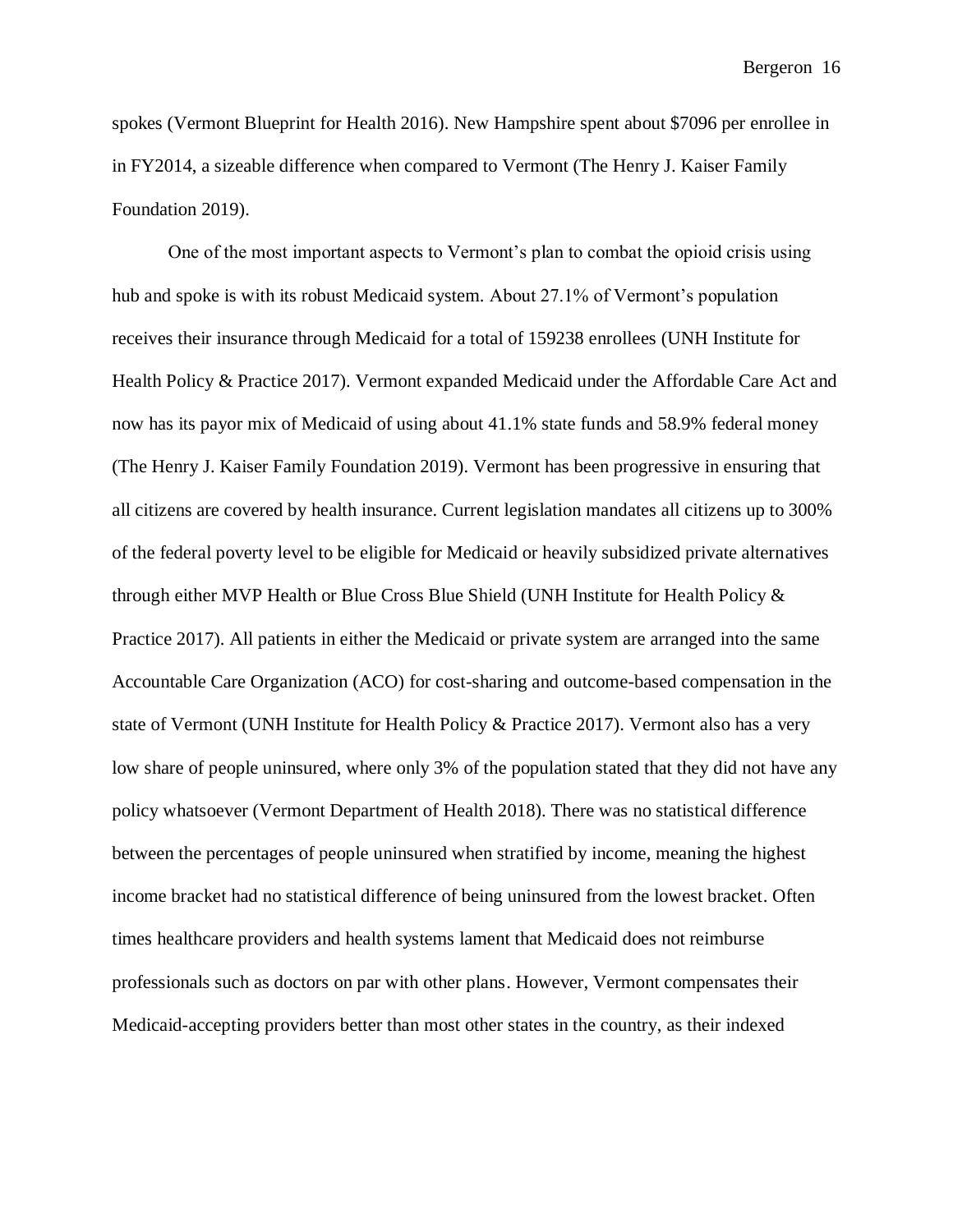reimbursements were 1.11 compared to the baseline average of 1 (Henry J. Kaiser Family Foundation 2019).

New Hampshire does not provide nearly as much public health insurance to its general population. New Hampshire has 13% of its citizens covered under Medicaid for a total of 180,324 enrollees, even under an expanded Medicaid program under the provisions of the Affordable Care Act (The Henry J. Kaiser Family Foundation 2018). New Hampshire does not have the same subsidization process for people who are slightly above the income cutoffs as Vermont does, and the result is a higher uninsured rate. The Medicaid payor mix for New Hampshire is 59.5% federal and 40.5% state funded (The Henry J. Kaiser Family Foundation 2019). New Hampshire has a 7% uninsured rate which is double that of Vermont albeit below the national average of 9% (The Henry J. Kaiser Family Foundation 2018). New Hampshire does not payout as well as Vermont to provider for services performed for Medicaid patients. New Hampshire pays out an indexed value of 0.83 compared to the national average of 1 (The Henry J. Kaiser Family Foundation 2019). New Hampshire has also mandated work requirements for Medicaid, however this has recently been challenged in the courts.

New Hampshire has attempted to put the hub and spoke model into play using federal grants to combat the opioid crisis. Governor Chris Sununu announced the hub and spoke model with 9 regions throughout New Hampshire, with most of the centers located in the south of the state. Sununu intended to have hospitals in each hub region volunteer to run the hubs (Wickham 2018). Sununu said that the model would be up and running when the federal grant money, \$22.9 million a year for the next two years, started to flow as of September 30. However, as of October 16, hospitals from 7 of the 9 regions had signed up to serve as the hubs for their region, with the exceptions being Manchester and Nashua. Manchester has two hospitals, Catholic Medical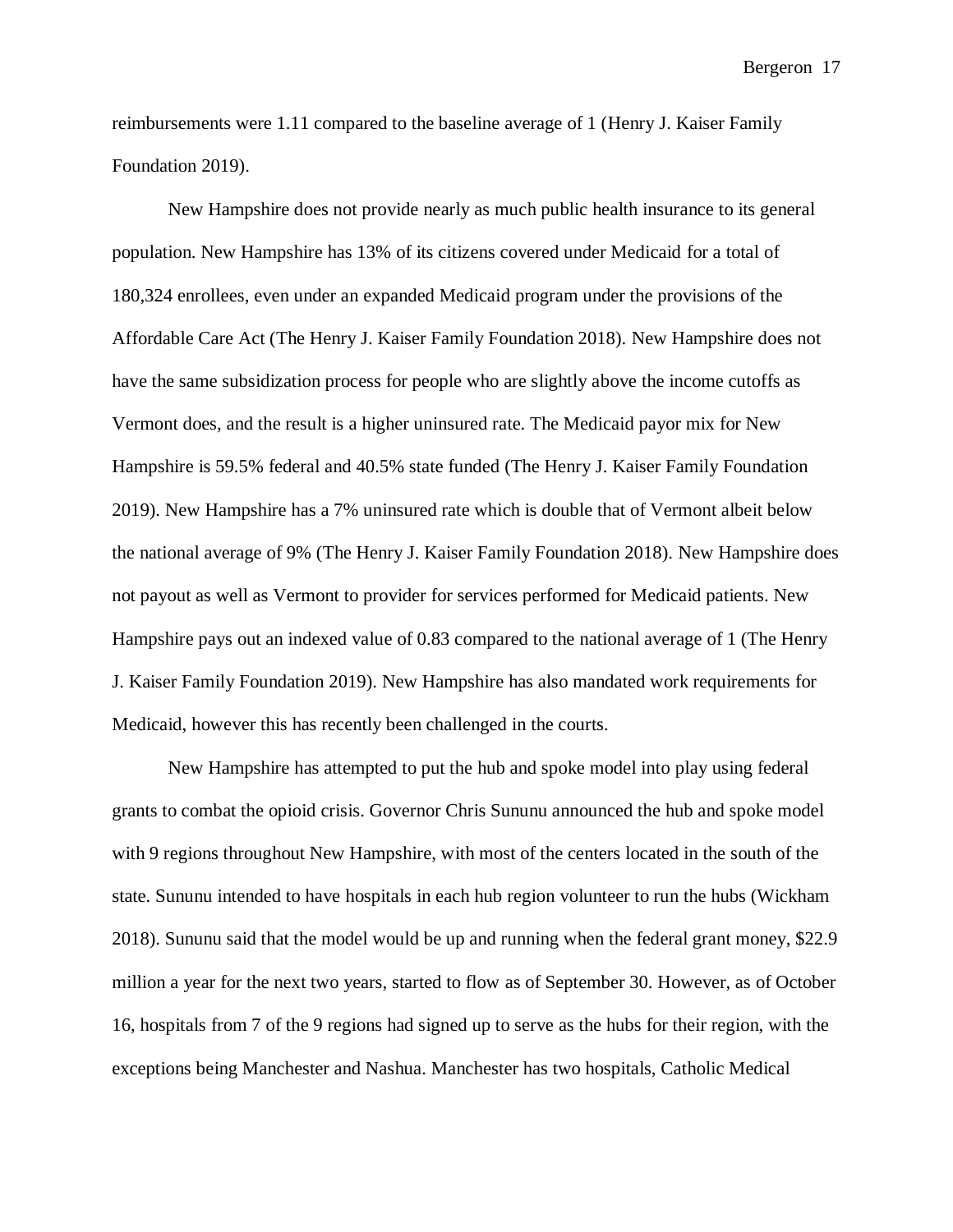Center (CMC) and Elliot Hospital while Nashua is served by St. Joseph's Hospital and Southern New Hampshire Medical Center, none of which wanted to participate in the new care model. The state plans on this gap in Manchester and Nashua being filled by Granite Pathways, a local subsidiary of FEDCAP, a federal recovery program (Rogers 2018).

One of the largest questions about the New Hampshire Hub and Spoke model regards the funding of care at the hubs. The New Hampshire government has set aside \$7.7 million dollars to be spread out over the 9 hubs on a per capita and usage basis (DeWitt 2018). Many hospitals have stated the funding will likely not be enough to cover the cost of running both the hub and spoke system. Concord Hospital stated the funding they received from the state would dictate what services and level of coverage they are able to provide to patients in the system (DeWitt 2018). The funding does not come immediately to the hospitals, meaning they will have to operate at a loss until the entirety of the funding is transferred to them over time. Another issue for the hub hospitals is that federal funds necessitate the tracking of progress of the system, forcing the hospitals to keep and submit 80 percent of the data within the first year of operation. (DeWitt 2018). A further complication for the hubs in New Hampshire is staffing. Hubs are required to operate a 24/7 call center staffed by addiction counselors, social workers, and other addiction specialists (DeWitt 2018). With a shortage in these professionals throughout the state, hospitals will likely be competing with one another for a limited pool of applicants. Hubs also must be ready to accept patients into the program by the beginning of the 2019 calendar year (DeWitt 2019). The entirety of these factors complicates the decision of whether or not a hospital should join the Hub and Spoke program.

While the introduction of the Hub and Spoke model into New Hampshire has been the most recent intervention in the opioid crisis, the cities of Manchester and Nashua used the Safe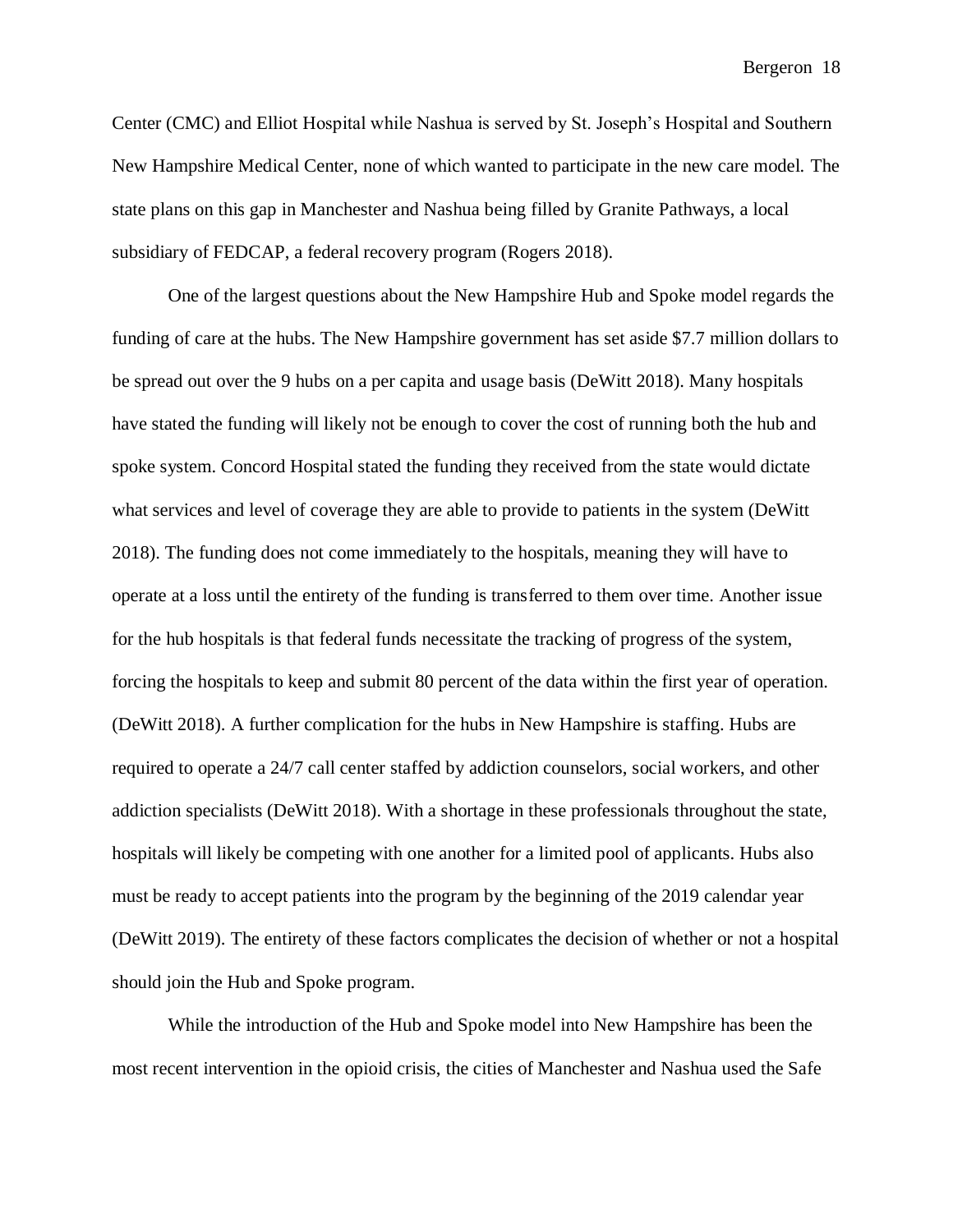Station program to trim down the number of overdoses and the burden on the emergency rooms. The Safe Station program was started in Manchester in May of 2016, and has served over 4000 individuals seeking treatment for opioid addiction (Solomon 2016). The program is run out of the 10 firehouses in Manchester and 7 firehouses in Nashua. These are staffed 24/7 for people to consult with firefighters, who often then guide patrons to treatment facilities. The Safe Station program in Nashua was started in November of 2016 and has been used over 2000 times as an access point for care (Feely 2018). Firefighters will dispose of any drugs without alerting law enforcement, essentially providing an access point into the system. However, with the new hub and spoke model being introduced in November, local officials do not know if the Safe Station will survive due to cost constraints (Feely 2018).

The New Hampshire Hub and Spoke model is organized to build out an infrastructure for treatment that has not previously existed. Thus, unlike the Vermont hubs, the New Hampshire hubs are used as referral centers to spokes, which are where MAT and other OUD treatments take place (Plenda 2019). However, this has proved to be somewhat problematic as staffing issues and reimbursement by the state have caused the program to be ineffective. New Hampshire Medicaid reimburses behavioral professionals to 56% of private insurance payment, causing psychiatrists and other addiction professionals to be a scarce resource (Plenda 2019). The New Hampshire Department of Health and Human Services did not base the structure of the hub and spoke program on Vermont, and did not look at the data or reimbursement structure Vermont had in place. Because the New Hampshire system was so disorganized and lacked a cohesive structure, the federal funds were used to create a barebones system for officials to build upon (Plenda 2019).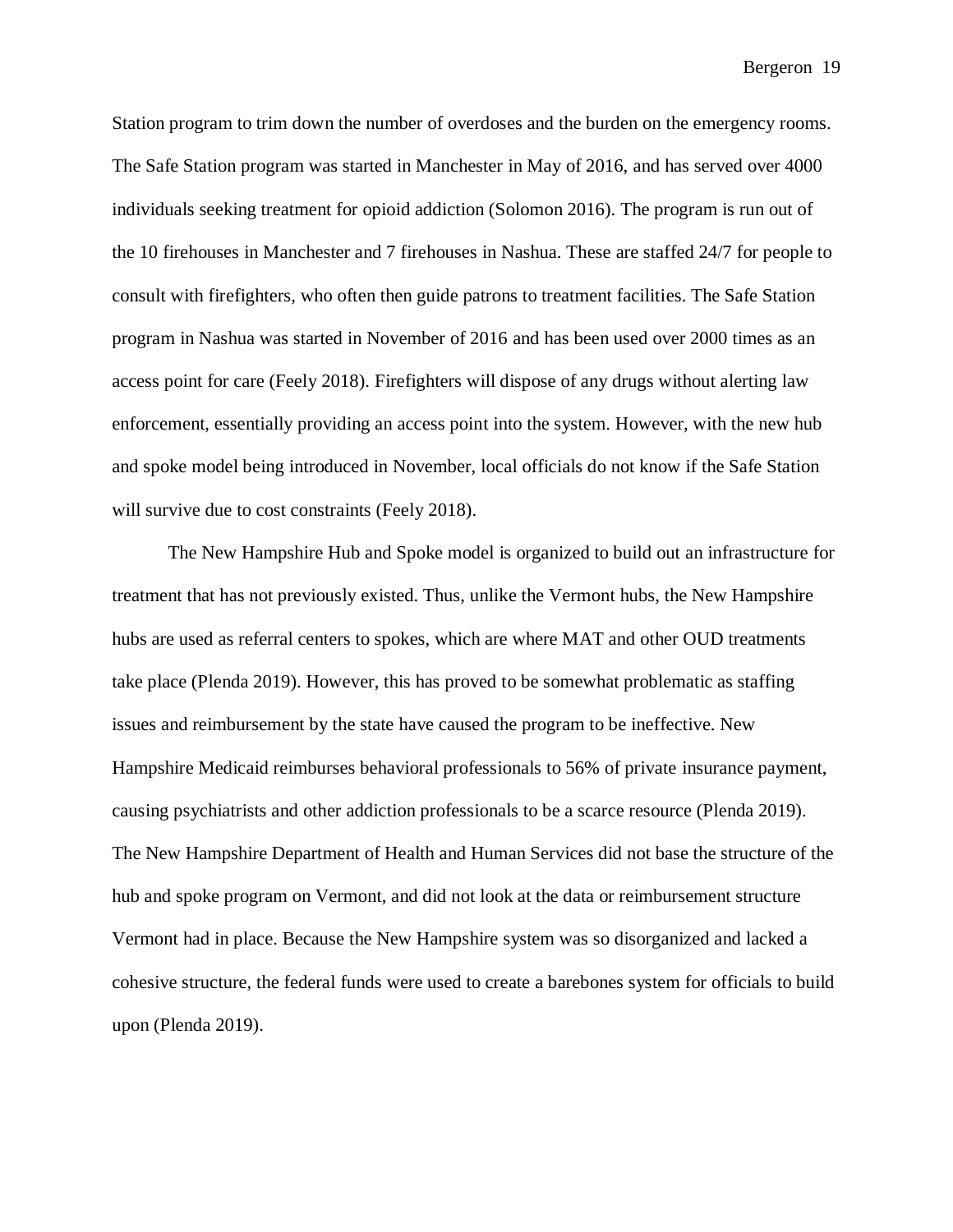The hub in New Hampshire functions very differently from its counterpart in Vermont. In New Hampshire, dialing 211 on a phone at any time of the day will connect people to a licensed addiction counselor at the hub nearest to them (Plenda 2019). Another option is for people to walk directly into a hub to access resources. Either way, the staff at the hub will assess what interventions are necessary and refer the person out to a spoke. If there is a waiting period of time between for a person to access treatment at a spoke, the hub will offer clinical interventions if necessary to ensure patients are safe (Plenda 2019). However, not all of the hubs currently have MAT waivered physicians on their staffs. This has been one of the difficulties for the hubs, as they do not serve as high-intensity MAT facilities like Vermont has constructed. When the hub does refer someone out to a spoke provider, the hub checks in with the individual at 30, 60, and 90 day intervals to obtain information as is required by the federal grant (Plenda 2019). The data tracking system is not required in Vermont, however Vermont has set up tracking initiatives such as The Vermont Blueprint for Health to report to legislators and other stakeholders.

The number of healthcare professionals licensed to provide MAT using buprenorphine has stalled in New Hampshire due to regulation. In New Hampshire, 405 providers have been waivered for MAT, but are unevenly distributed as only 4 are located in rural Coos county (Plenda 2019). These providers are also generally limited in the number of patients they can attend to, with the majority only certified to provide care to a maximum of 30 patients. Vermont, a state with almost half of the population, has 283 buprenorphine waiver physicians, and the majority of these are allowed to have 100 patients under their service. Additionally, there are issues with rural access to care. In northern parts of New Hampshire, people would have to drive well over an hour to access a hub, such as the distance from Pittsburg to Berlin in Coos county. Vermont, a more rural state, does not have these levels of distance to reach a hub for care.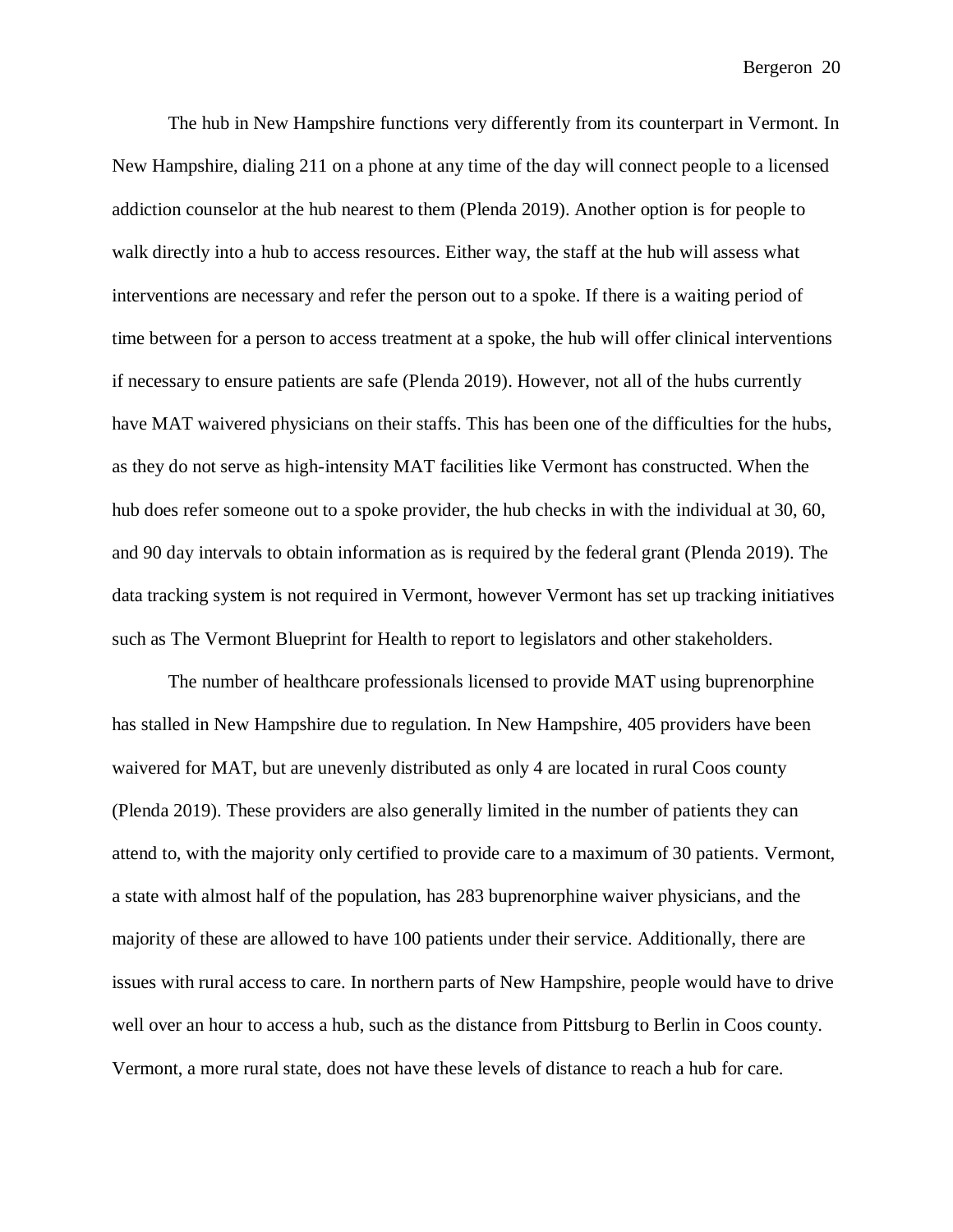For a physician to become MAT waivered, they must take eight hours of training to prescribe buprenorphine to patients. Patients that require naltrexone or methadone should be referred to a provider that specializes in addiction care (New Hampshire Department of Health and Human Services 2018). For a physician assistant or nurse practitioner to become MAT waivered, they must have 24 hours of training, including the 8 hour course physicians are required to complete (New Hampshire Department of Health and Human Services 2018). This class is free for all providers to complete and can count towards continuing medical education credits (CMEs) physicians are required to complete. After completing the required coursework and education, a physician, NP, or PA can then provide MAT to up to 30 patients for a year (New Hampshire Department of Health and Human Services 2018). Following the successful prescribing over the course of the year, a provider can then petition the DEA to allow them to provide MAT to up to 100 patients. After another year, a provider can petition for up to 275 patients (New Hampshire Department of Health and Human Services 2018). While it is not difficult to become waivered to be a MAT provider, few physicians have gone through the process due to the lack of financial incentive to prescribe buprenorphine.

There is no typical profile for a participant in a MAT program through a hub or spoke in Vermont. The average age of a participant was about 34 years old with about 54% of all participants being female (Vermont Blueprint for Health 2019). Of the women, about 15% were pregnant. About 62% of all participants had a non-substance abuse diagnosed mental health condition and 25.6% had a chronic pain condition. Over 32% were diagnosed with depression and 15.9% were Hepatitis C positive (Vermont Blueprint for Health 2019). There are a variety of underlying causes for a person to be in MAT, however it is unknown if this is somewhat of a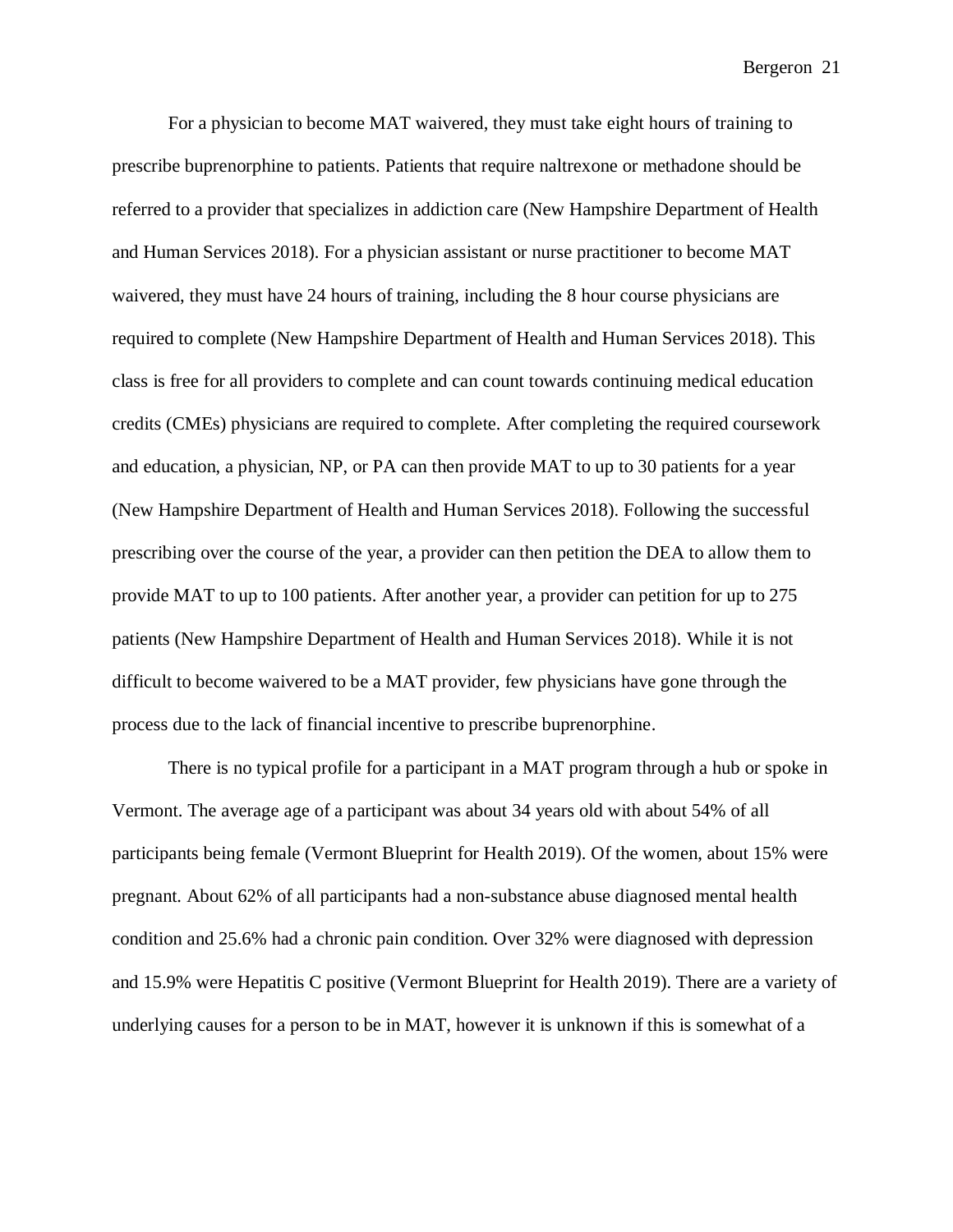self-selecting population as not all people with OUD have access to treatment. Additionally, MAT is typically a course of care for people with significant comorbidities to their condition.

# **DATA**

To look into a Vermont versus New Hampshire comparison, data on Vermont's hub and spoke model and usage were taken from Vermont's Department of Health and Human Services. Information about the per capita cost of both the spoke and hub was taken from The Vermont Blueprint for Health. Census data for the hub and spoke was extracted from the Vermont Blueprint for Health final 2018 report. Vermont provides the public with a robust dataset through the Vermont Blueprint for Health specifically detailing Vermont's response to the opioid crisis. The Blueprint for Health writes a public report annually to the state government that is then published for public viewing. The 2018 report includes hub and spoke utilization, including the share of all people under care who were Medicaid enrollees. Vermont publishes a wealth of aggregate statistics of their enrolled Medicaid population. Since the states have different structures of payment for the hub and spoke intervention model, the cost in Vermont was used to estimate a projected cost for New Hampshire through Medicaid. Using the forecasted values in New Hampshire with the Vermont cost structure and usage rate, the cost of hub and spoke in New Hampshire will be estimated.

New Hampshire data was gathered from the New Hampshire Drug Monitoring Initiative (NHDMI). The NHDMI has significantly less and different data tracked than what the Vermont Blueprint for Health. Information collected from the NHDMI includes Emergency Department visits, treatment admissions, overdose deaths, and naloxone (Narcan) administrations. This data is collected monthly with about a 1 month lag. The NHDMI publishes a report annually combining the county figures and adding additional observations of out-of-state residents or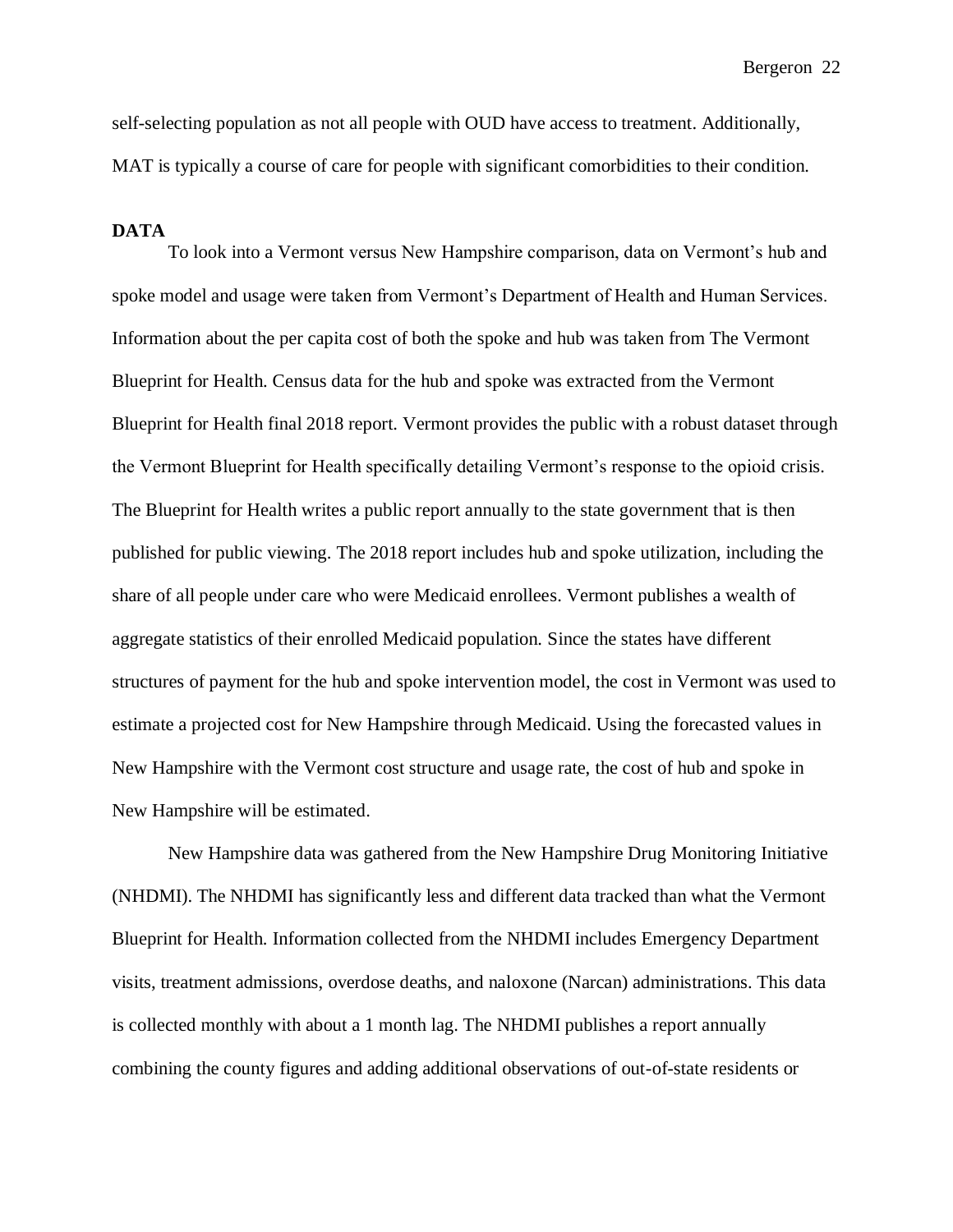people of unknown residence into the data. The data utilized is from the 2018 final report is the treatment admissions data, while information on ED visits and overdoses was taken from the interactive viewer as of March 2019. There are a multitude of limitations presented by the NHDMI data. There are no numbers of the amount of people undergoing MAT or other OUD treatment. There are no figures about the number of people on Medicaid undergoing treatment nor is there robust publicly available Medicaid data on costs of procedures or reimbursement structures to physicians or treatment homes.

To understand the federal and state shares of Medicaid, information from the Kaiser Family Foundation (KFF) was extracted. Additionally, the average Medicaid spending per enrollee data was used from the KFF. The KFF also provided data on the indexed Medicaid reimbursement per provider. All of the KFF data were collected using 2017 as a base year. This information was used to find a baseline as well as projected cost for the overall hub and spoke program. Detailed information on MAT providers in both states was taken from the Substance Abuse and Mental Health Services Administration (SAMHSA). SAMHSA provided data on the number of physicians newly waivered on an analyzed basis. SAMHSA provided data recent as 2019, however this data was not collected and prorated due to perceived inaccuracies and incompleteness in the data. The SAMHSA database had multiple providers duplicated with different addresses. In these situations, the location the provider stated they spent the largest share at was kept. The SAMHSA database veracity is questionable as it relies on providers to update or remove themselves if they choose to no longer provide MAT treatment.

### **METHODOLOGY**

The hub and spoke model of Vermont was used to calculate the theoretical cost of a similar adaptation in New Hampshire. Because of the lack of complete data available for New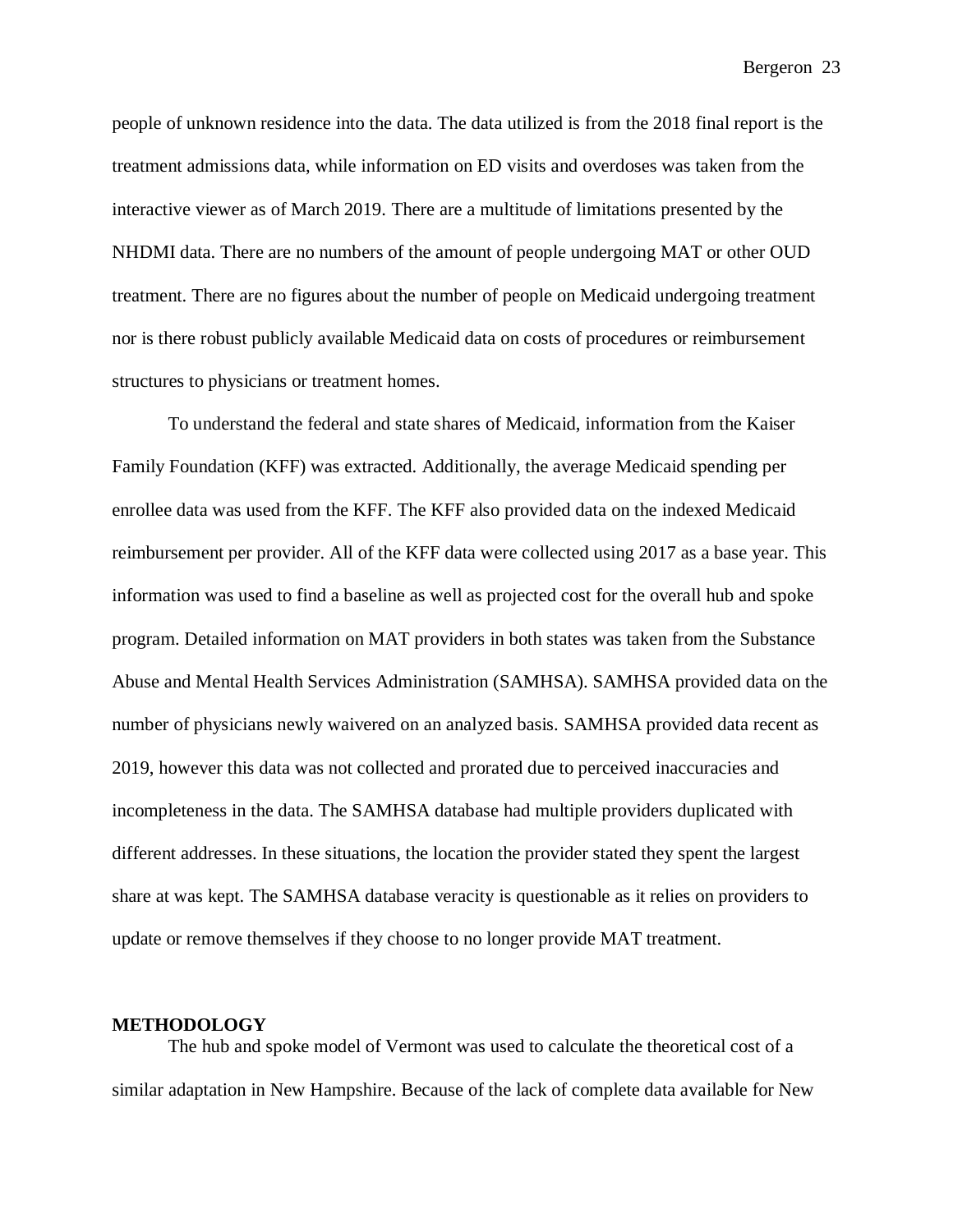Hampshire, and the lack of data stratification by county in Vermont, no panel regression was run. Instead, analysis was performed to look at some of the costs via Medicaid to each state. While New Hampshire does not have the same hub and spoke model as Vermont, the cost of treatment if it did was examined to the state budget through Medicaid. Using the Vermont Blueprint for Health 2018 report, the monthly census for the hubs was determined from January 2017 until December 2018. The number of people in the spokes was performed quarterly, in the months of March, June, September, and December for the period of time of March 2017 to June 2018. Since the hub census and the spoke census were highly correlated, a SLR model to predict the missing spoke values was utilized. Using the spoke values generated for the missing data points within the spoke census data set and the known values of the hub census, univariate forecasting techniques were utilized to predict values for 2019. Both the hub and spoke census were found to be best expressed by a Winters Additive exponential smoothing model. Since the data for the spoke data set is informed by the hub census values, it makes logical sense for both data sets to be best explained by the same forecasting model. The lack of monthly spoke census values is one of the limitations of the study, but unfortunately the data does not exist publically.

With the forecasted 2019 data points for the Vermont hub and spoke censuses respectively, calculations were performed to summarize the overall cost to Vermont Medicaid. According to the Vermont Blueprint for Health 2018 final annual report, 80% of people within the hubs were enrollees of Medicaid compared to 68% of people receiving treatment in the spokes (Department of Vermont Health Access 2019). Thus, the values for the hub and spoke census were multiplied by .8 and .68, respectively. The amount it cost Medicaid annually on a per capita basis for both hub and spoke care was detailed in a Vermont Blueprint for Health brief published in 2015. This number was found to be \$18,126 for care annually in a spoke, while the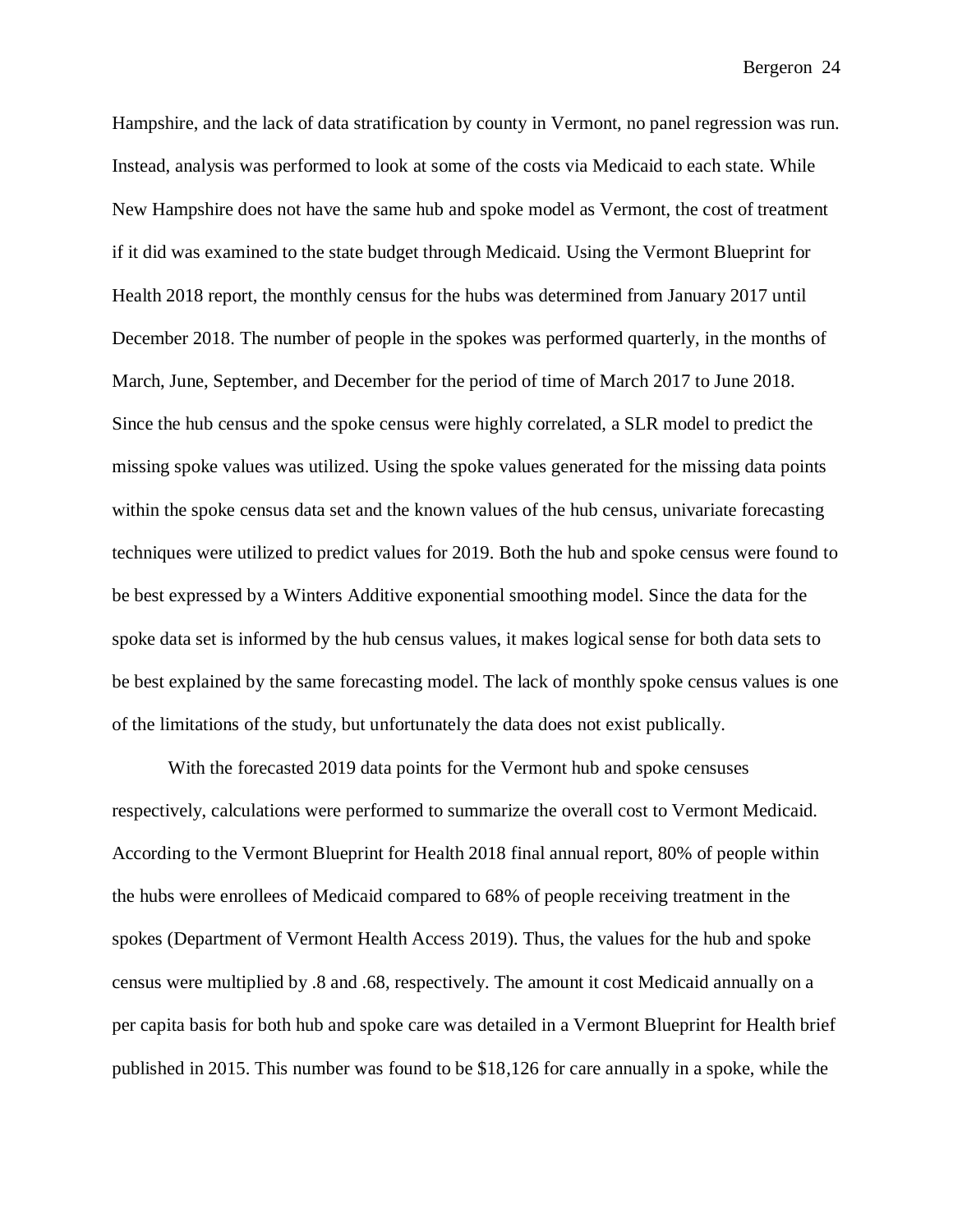cost was \$14,626 for a hub (Vermont Blueprint for Health 2016). These numbers were converted into a monthly amount and multiplied by the number of Medicaid recipients calculated to be under the care of a hub or spoke, respectively. The value for 2019 was then summed up using the forecasted hub and spoke values generated from the Winters Additive exponential smoothing forecasting model. Predicted values on each side of the 95% confidence interval were also calculated so as to get a better idea of the range.

Because New Hampshire does not publicly publish the number of people undergoing MAT or any other type of OUD treatment, the number of people undergoing treatment was estimated using one of the prior studies. This number is another limitation of the study as the number of people on MAT was estimated using the Jones study from 2015. In this study, based off of 2012 information, New Hampshire was found to have a MAT capacity of 4.2 people per 1000 of population (Jones 2015). Since this was the best estimate of New Hampshire treatment capacity in the current period of time, this number was used to generate a sample population undergoing treatment in New Hampshire. The spoke Medicaid enrollment share (68%) was multiplied into the total number of people expected to be in some sort of treatment therapy. This was then calculated using the hub Medicaid enrollee percentage (80%) to determine the range in which the cost likely falls. A combined rate, averaging the hub and spoke cost was also calculated to give a third estimate of the cost. The per capita Medicaid expenditure rates from Vermont for both the hub, spoke, and the combined cost were then adjusted using the KFF Medicaid reimbursement indices of 1.11 for Vermont and 0.83 for New Hampshire. Using the rates adjusted to monthly payments and the projected Medicaid census, the predicted cost of the current New Hampshire program for the 2019 year was calculated.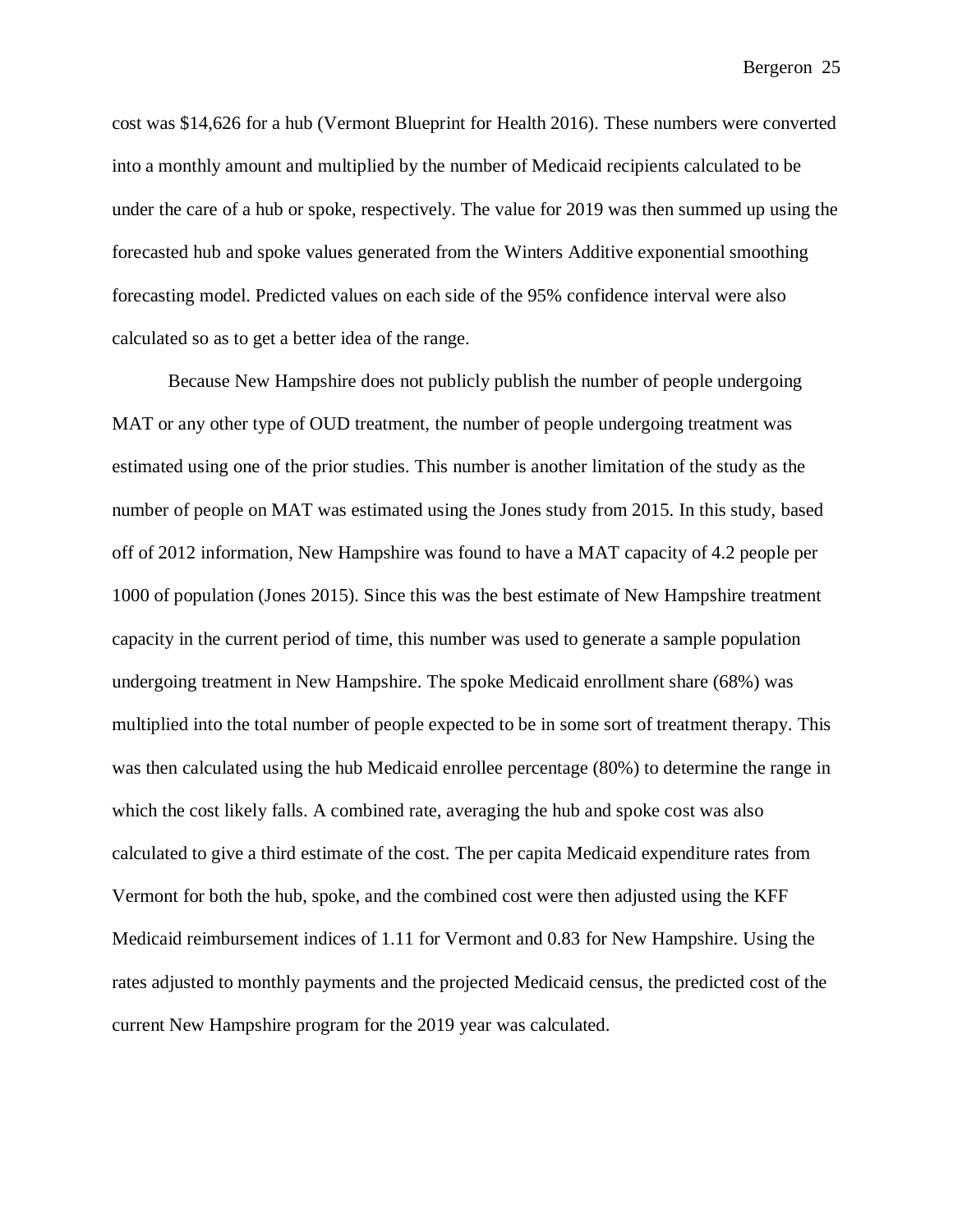The second part of the analysis centered around the costs New Hampshire could see with an improved treatment capacity and framework. Using the average projected 2019 census for both hub and spoke combined, the per capita utilization for Vermont's treatment system was found. This rate was then translated into to the number of people that would be undergoing treatment in New Hampshire if the state improved its capacity. This number was again translated into predicted Medicaid beneficiaries, and multiplied into a monthly adjusted reimbursement rate. The hub, spoke, and combined rates were all used to determine a predicted range of the cost. Included in all tables of predicted costs is the base Medicaid expenditure per capita for people who are not going under treatment annually. This is used to demonstrate the additional cost of MAT and other opioid treatment to demonstrate the "treatment premium" of a person with OUD compared to a typical Medicaid enrollee.

Further analysis examined MAT waivering in both Vermont and New Hampshire. Using data from SAMHSA, the number of providers in both Vermont and New Hampshire were used to breakdown the number of providers by county. Using population data from the 2017 census projection for all counties in each state and the number of MAT providers in each, the number of MAT providers per 10000 people was calculated. This data was used to look at the similarities and difference in the organization of rural and urban counties throughout each state and the overall MAT infrastructure each state has put into place.

## **DISCUSSION**

The results demonstrate that Vermont has devoted significant resources towards combating the opioid crisis through the hub and spoke treatment model. Vermont is predicted to spend about 85 million dollars of Medicaid money on treatment for people with OUD in 2019 (Table 1). This strategy has worked, however, and likely justifies the cost. Since Vermont is not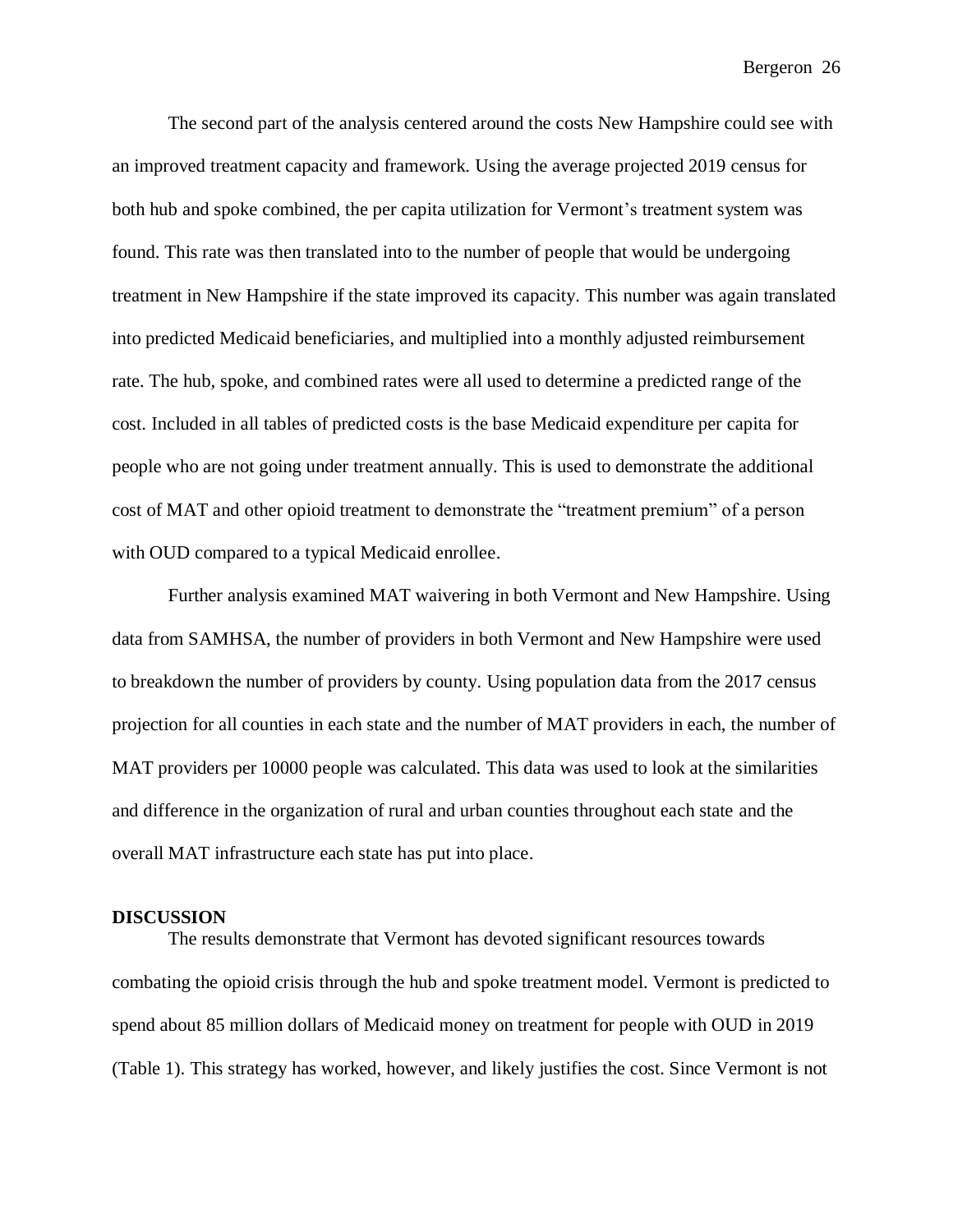a tax averse state and is willing to spend a large amount per capita on healthcare and enroll a large percentage of its population on Medicaid, more people are willing to seek treatment since it does not cost them as much money out of pocket. While this costs the state significant money upfront, the state has proven the societal benefits significantly outweigh the costs. For every dollar the state spends on OUD treatment, the state, taxpayers, and the average private individual all receive between \$1.12 and \$1.18 in benefit (Vermont Department of Public Safety 2017). Thus, the deviation from the average Medicaid expenditure is worth the investment for the state of Vermont because of the returns. Additionally, since 70% of all people treated in the hub and spokes on buprenorphine remain off opioids after treatment, the number of people at risk of overdosing decreases significantly with every person Vermont puts into treatment (Vermont Department of Public Safety 2017). Vermont has demonstrated that hub and spoke when implemented correctly is effective at reducing the population afflicted by OUD, and actually saves the state money in the long run.

|                                                                                       | Forecasted Vermont Medicaid Costs for 2019 |          |                                                                |  |                              |  |  |  |  |  |  |
|---------------------------------------------------------------------------------------|--------------------------------------------|----------|----------------------------------------------------------------|--|------------------------------|--|--|--|--|--|--|
|                                                                                       | Spoke Cost                                 | Hub Cost | <b>Total Cost</b>                                              |  | <b>Average Medicaid Cost</b> |  |  |  |  |  |  |
|                                                                                       |                                            |          | Forecasted \$38,126,409.66 \$46,944,584.67 \$85,070,994.33 \$  |  | 53,083,945.33                |  |  |  |  |  |  |
|                                                                                       |                                            |          | Lower Bound \$36,501,474.18 \$43,683,961.73 \$80,185,435.91 \$ |  | 50,017,099.83                |  |  |  |  |  |  |
|                                                                                       |                                            |          | Upper Bound \$39,752,372.28 \$50,198,382.13 \$89,950,754.41 \$ |  | 56,147,055.33                |  |  |  |  |  |  |
| Table 1: Forecasted 2019 Hub and Spoke Costs to Medicaid Compared to Average Enrollee |                                            |          |                                                                |  |                              |  |  |  |  |  |  |

New Hampshire has organized their hub and spoke system in an entirely different way. To state that New Hampshire has instituted hub and spoke resembling that of Vermont is incorrect. "The Doorway" as the system is called in New Hampshire, is realistically a referral framework that links people seeking treatment with OUD to a provider who is able to treat the patient in an inpatient or more likely outpatient setting. This does not increase the overall MAT capacity for providers and does not necessarily make care significantly more accessible since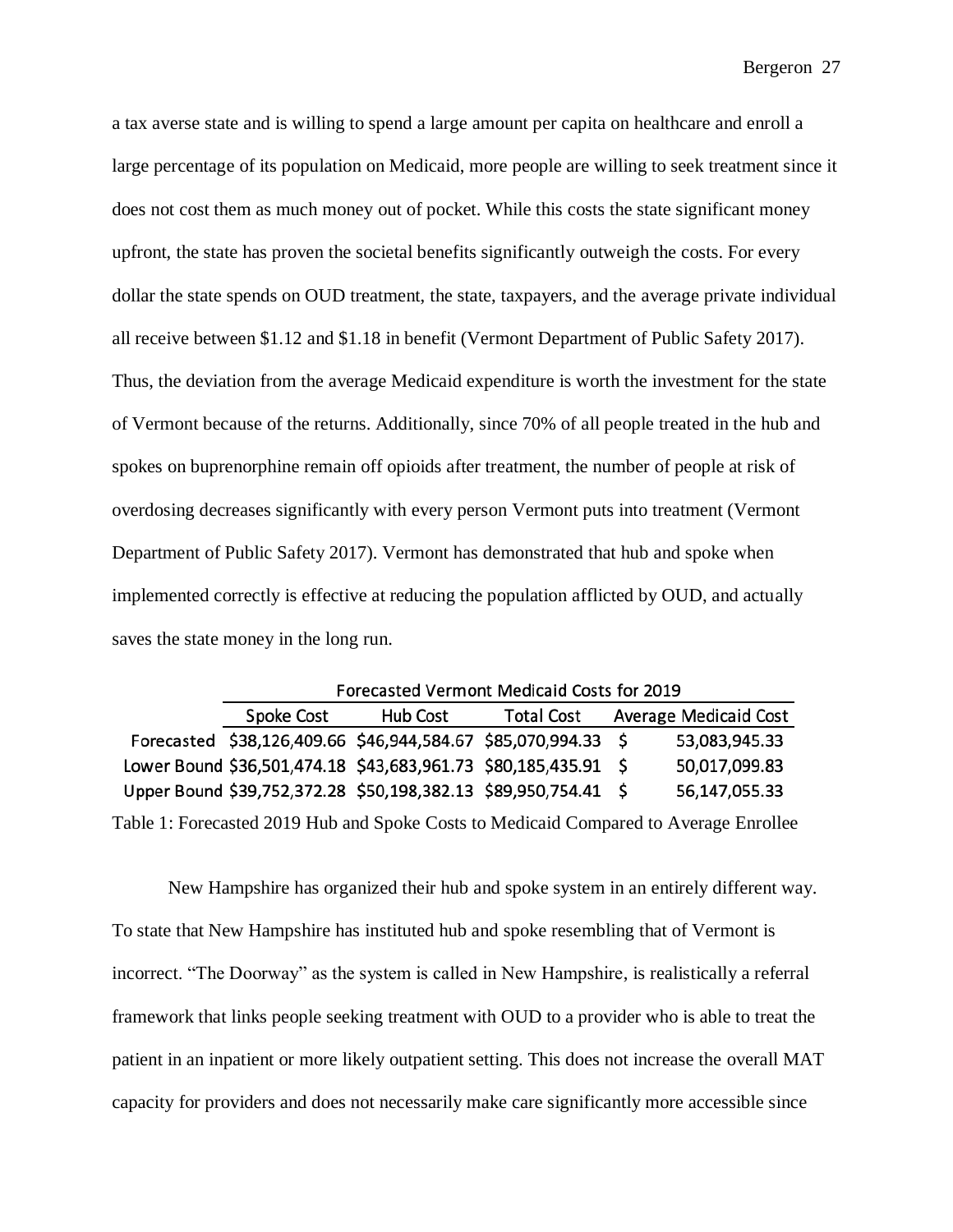many of the walk-in "hub" clinics are more than an hour away in more rural areas of the state. The Doorway also does not increase capacity at recovery clinics or create new residential substance abuse treatment facilities to treat the numerous people with OUD. This proves problematic, as the \$6 million devoted to the hub hospitals and clinics is supposed to support access for people suffering OUD throughout the state. A limitation on the study is that there is no data on hub utilization in New Hampshire as the plan went into effect on January  $1<sup>st</sup>$ , 2019 and no data has been realized to the public as of this writing.

One of the benefits of "The Doorway" grant is the 211 hotline New Hampshire expanded as a part of The Doorway program. The 211 program was initially created in 2008 by the New Hampshire Department of Health and Human Services to provide information and referral services to any individual within the state, specifically to help with taxes (Granite United Way, 2019). It was then expanded in 2019 to be include a referral to a licensed addiction counselors 24/7, which will in turn provide people access to care at any time or refer them to treatment centers. Especially in rural parts of the state where distance can create a barrier to access care, the 211 hotline can be utilized and likely will be effective in placing people into treatment centers. In a state where it is difficult to find and retain licensed addiction counselors due to the low pay relative to other locations in New England, the hotline could serve as a remote referral center and a low-cost option when compared to opening a physical location with staffers. Since there is no data on the "hub" utilization, this will be up for debate until the data are collected.

One of the opportunities for New Hampshire to trim costs but improve access to care would be the expansion of the Safe Station program. The Safe Station program in Manchester and Nashua has been considered a success, with over 6000 people triaged and brought into treatment since its inception in May 2016 (Solomon 2016). Since fire departments in each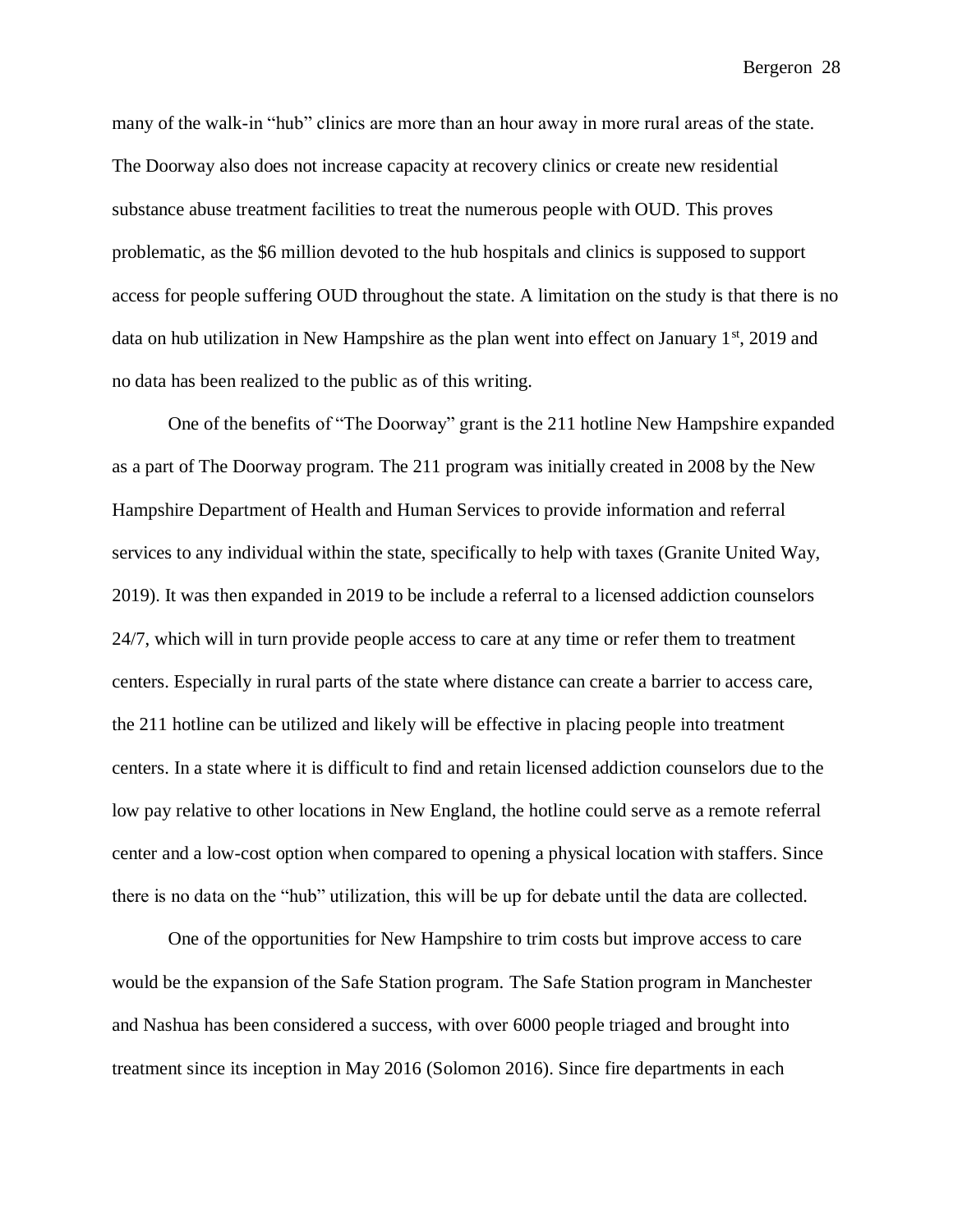municipality are a fixed cost, they could be useful in creating a referral network, especially in more rural areas of the state. Almost every house in New Hampshire has a fire department within a 20 minute drive from their residence, which could be utilized much more effectively than some of the current Doorway hubs. While these centers are not staffed with licensed addiction counselors like the current New Hampshire "Doorway" hubs are, they could be trained similarly to firefighters in Manchester or Nashua. This certainly has a cost associated with it, but the money used to set up the doorway hubs could be utilized by training these professionals who already have experience responding to similar crises in lieu of the hubs at hospitals.



Figure 2: Cumulative MAT Waivered providers in New Hampshire and Vermont 2002-2018

One of the most important aspects for any interventions in New Hampshire remains access to treatment providers, especially MAT providers. New Hampshire historically has had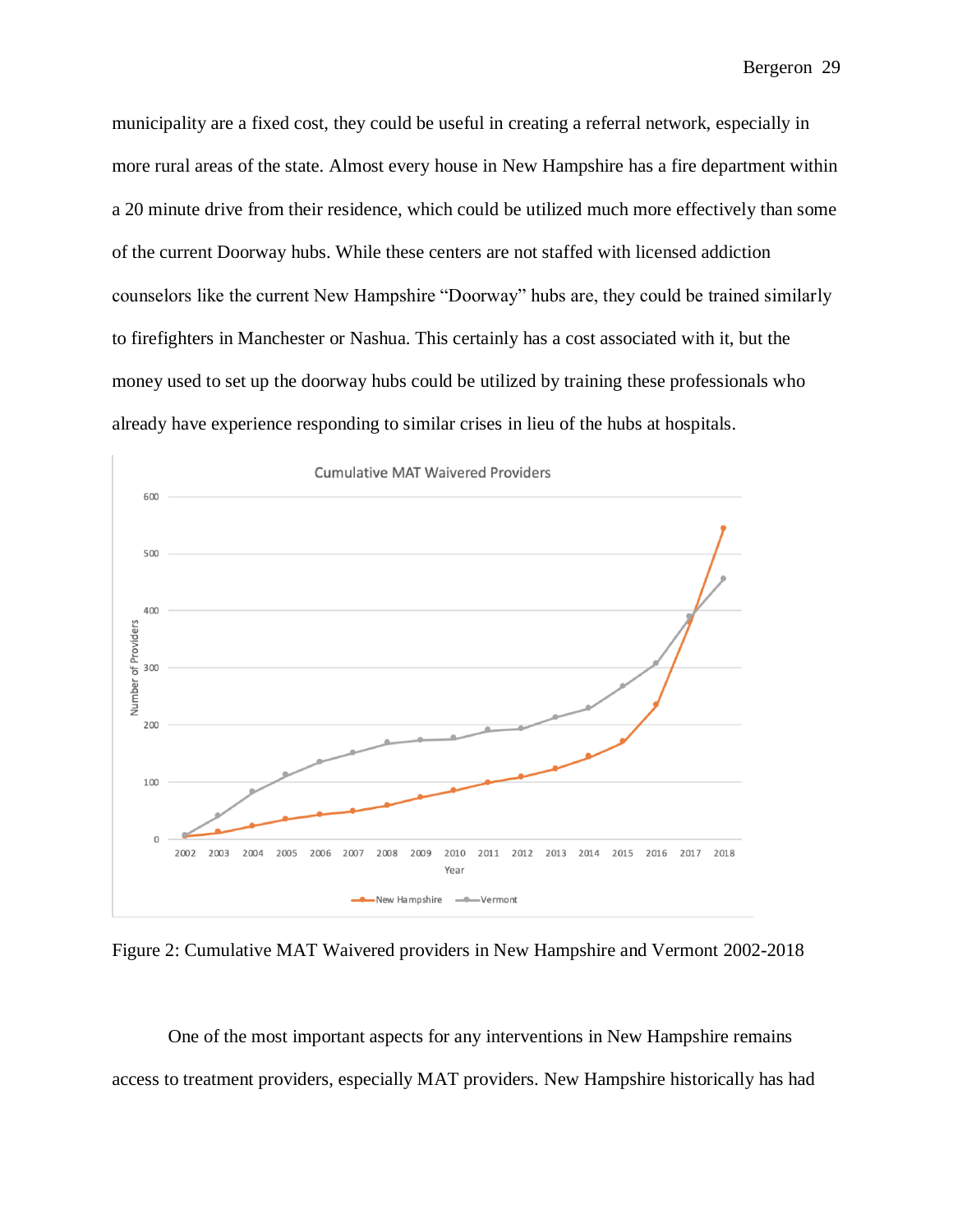less providers waivered to prescribe buprenorphine to patients over time, as New Hampshire only surpassed Vermont in 2017 (Figure 1). New Hampshire likely has not had many waivered providers because of the low reimbursement rates for psychiatrists in comparison to other states such as Massachusetts or Vermont (Plenda 2019). Since New Hampshire providers billing a behavioral health visit for Medicaid enrollees only get 56% of private patients, there is little incentive to go through the waiver process to obtain little financial reward (Plenda 2019). The large spike in providers becoming waivered is due to a change in the law that allowed for midlevel providers such as Nurse Practitioners and Physician Assistants to become waivered as of July 2016 through the federal Comprehensive Addiction and Recovery Act. This significantly changed the number of providers able to prescribe buprenorphine, as data as of September 2017 stated there were only 49 active buprenorphine waivered physicians for the entire state (Hinde 2017). The lack of providers continues to the current day and led to long waitlists for treatment; the state government conceded they have not kept track of how many unique names are in the queue for treatment or how many have been deterred by the lengthy waitlist (Hinde 2017). Thus, New Hampshire needs to better incentivize providers to become MAT providers through better reimbursement structures, performance-based compensation, or providing fairly-paying salaried positions to some state-employed providers to improve access to care.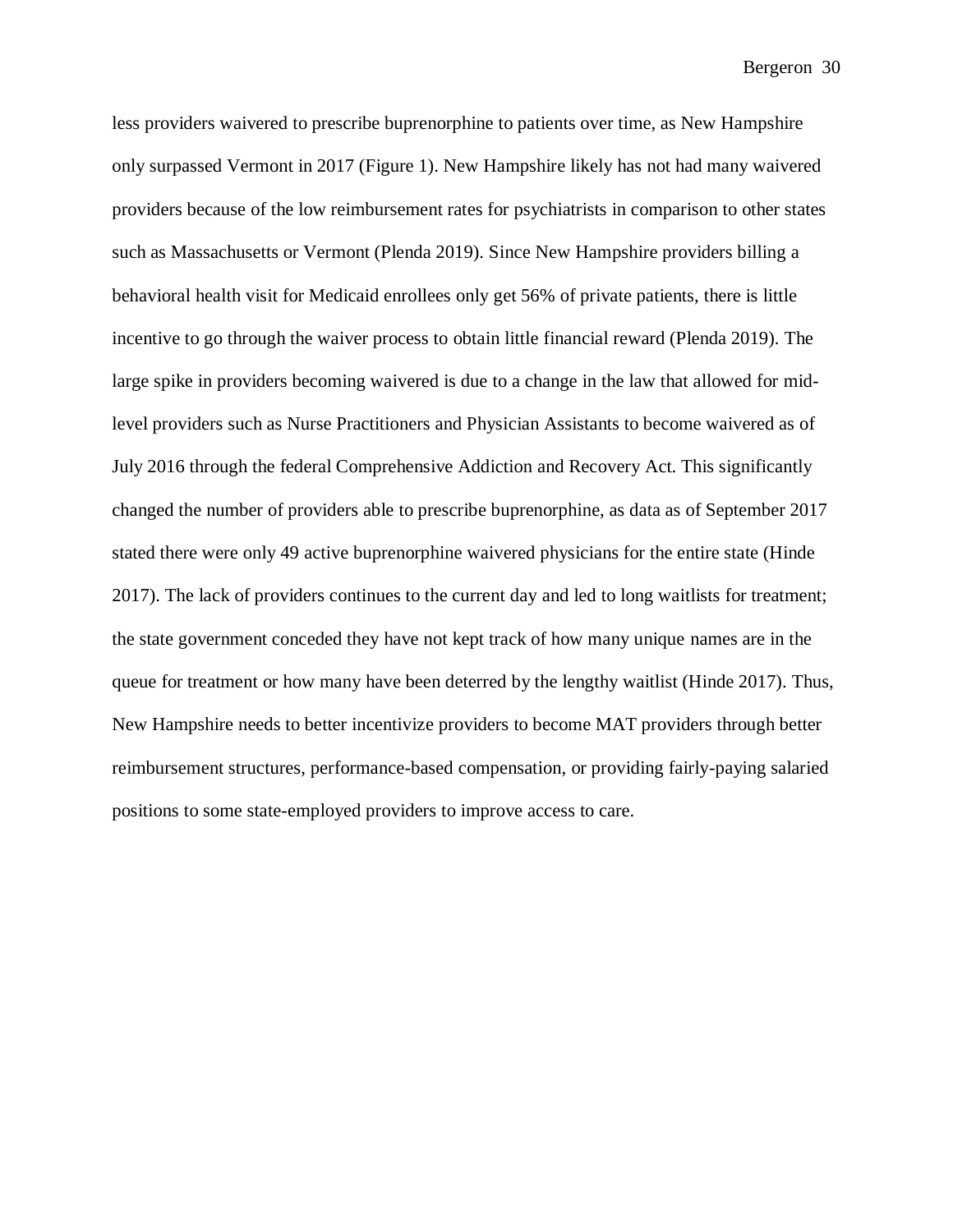

Figure 3: New Hampshire MAT Providers per 10,000 Population



Figure 4: Vermont MAT Providers per 10,000 Population

Access to a MAT waivered physician is not identical around the counties of both states. Surprisingly, the lowest ratios of MAT providers in New Hampshire are in more urban counties such as Rockingham, Strafford and Merrimack counties, but the shortage also exists in rural counties such as Cheshire and Sullivan counties (Figure 3). Grafton county has a significant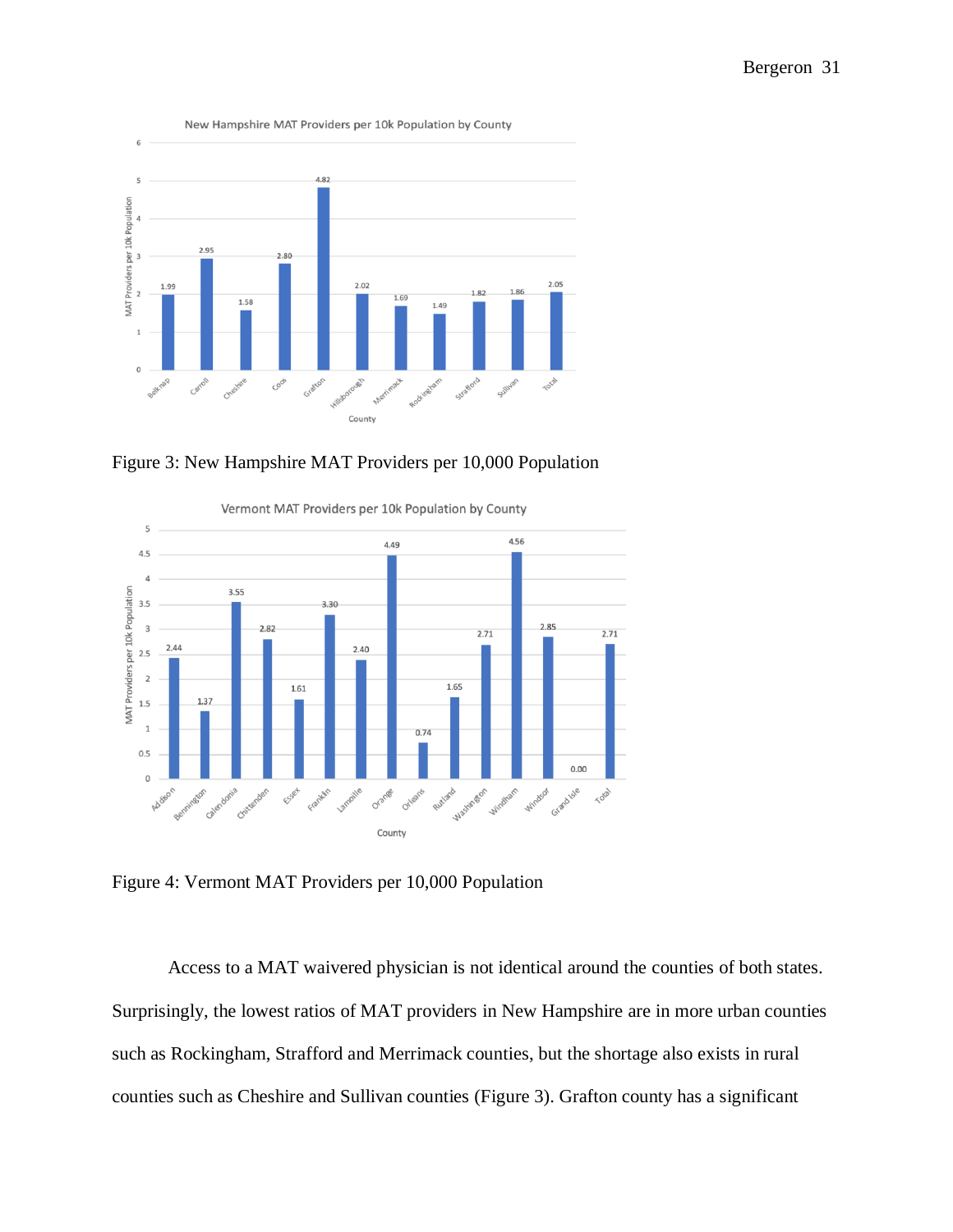number of waivered providers due to the presence of Dartmouth-Hitchcock Medical Center and Geisel College of Medicine at Dartmouth College, which has an addiction research center and significant analysis into the opioid epidemic. The Dartmouth effect in Grafton county is different than the effect of the University of Vermont Medical Center and the Larner College of Medicine at the University of Vermont because Chittenden county in Vermont is the largest population center in Vermont while Grafton county has a relatively low population. For this reason, it is unsurprising that Chittenden county has 2.82 providers compared to the state average of 2.71 and is not a significant outlier (Figure 4). Vermont's inflated numbers of providers in some counties and reduced numbers in others is likely due to the effective hub and spoke structure they have created. The hub and spoke clinics located in more urban counties draw patients from surrounding areas to see providers in these settings. This structure is successful because Vermont has built the backbone of the treatment infrastructure with a referral network proven to be effective. Vermont has a larger rate of MAT providers per 10000 population of 2.71 compared to 2.05 in New Hampshire. Lacking the proper incentivization structure for physicians to become MAT waivered, there is no economic reason for a physician in New Hampshire to prescribe buprenorphine.

Even in the rural counties such as Coos or Carroll that theoretically have a higher number of MAT providers to population than average, there are certainly problems with MAT accessibility. None of the 3 physicians in Coos county who are MAT waivered are currently accepting new patients, causing the waitlist for treatment to continue to grow. The 4 physicians listed as waivered in Carroll county include 2 who specialize in obstetrics and gynecology, 1 who moved out of the area, and 1 who is no longer in practice. In Sullivan county, there are 4 physicians listed on the SAMHSA database, but only 2 are actively prescribing buprenorphine to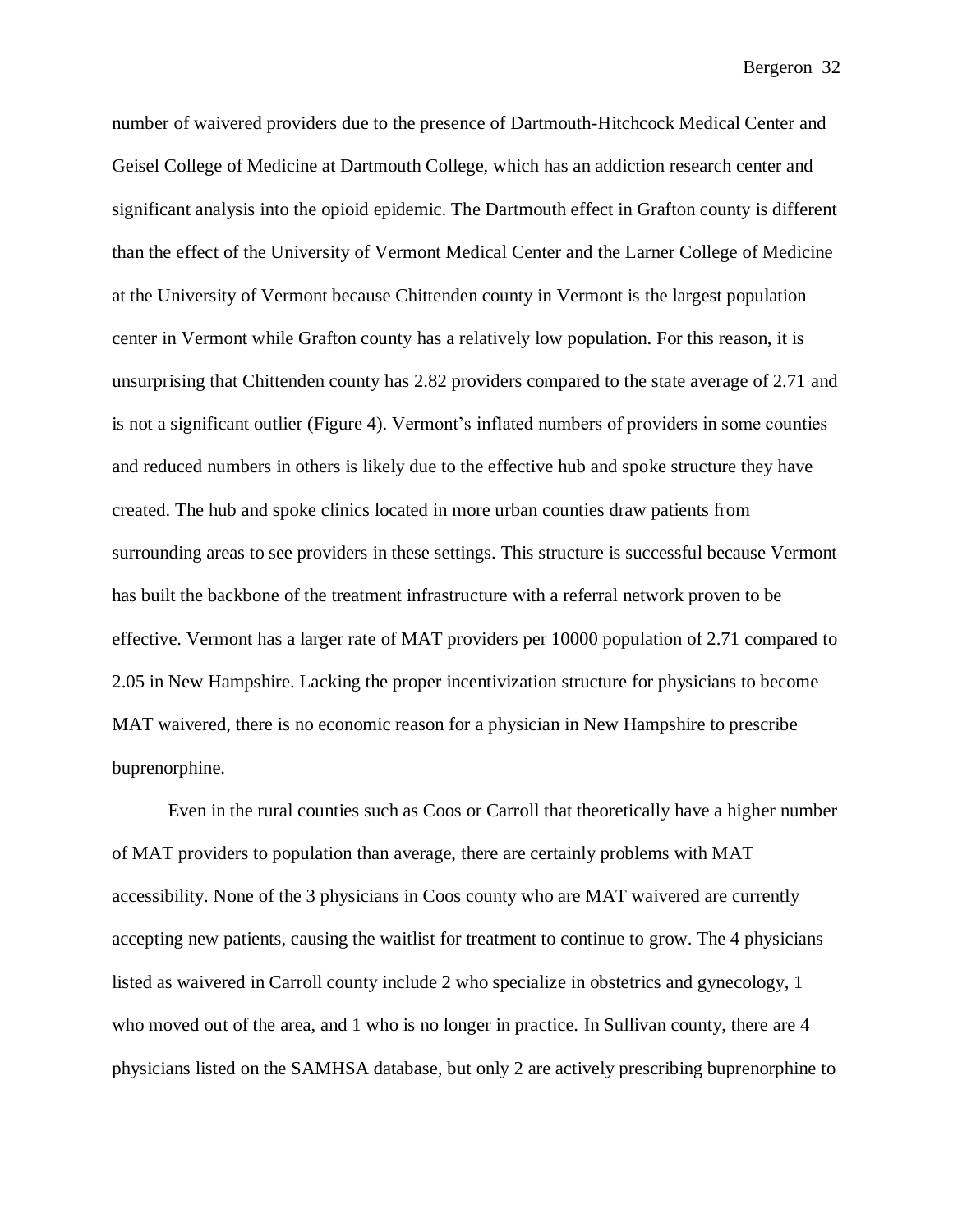patients as the other 2 are emergency room physicians who likely went through the process for CMEs. These inaccuracies within the SAMHSA database demonstrate that is a flawed resource and thus analysis using the database should be scrutinized. However, the overall trends should still be analyzed. There are not enough resources dedicated towards MAT treatment in these rural counties. The state needs to incentivize more physicians in these counties to become MAT providers. Likely, the burden falls on primary care physicians (PCPs) which are already in short supply in rural counties.

Instead of focusing on hub and spoke models as a top-down solution of creating an overarching support hotline to get people connected to treatment centers, New Hampshire would be better served focusing on the capacity of treatment. Since most individuals have a primary care physician, and the CDC guidelines are for adults to meet with their PCP at least once a year, this could be a logical place for people to be treated and triaged. Furthermore, while only 24.5% of people with a substance abuse disorder say they would be willing to be treated in a specialty home, 37.2% would be willing to go through treatment with their primary care physician (Bachhuber 2016). This large difference demonstrates the promise of expanding MAT treatment to primary care physicians. One of the largest barriers for this would be cost, especially in a very tax-averse state like New Hampshire. Since the reimbursement rates for MAT care are low but the documentation and number of visits is high, primary care providers are not properly incentivized to be the resource for MAT care. Perhaps a bonus-based structure for providers and practices caring for MAT patients could be useful to incentivize waivering and care. The bonus could increase with the number of patients served while also accounting for the outcome of the patient after treatment to ensure providers are properly caring for their patients.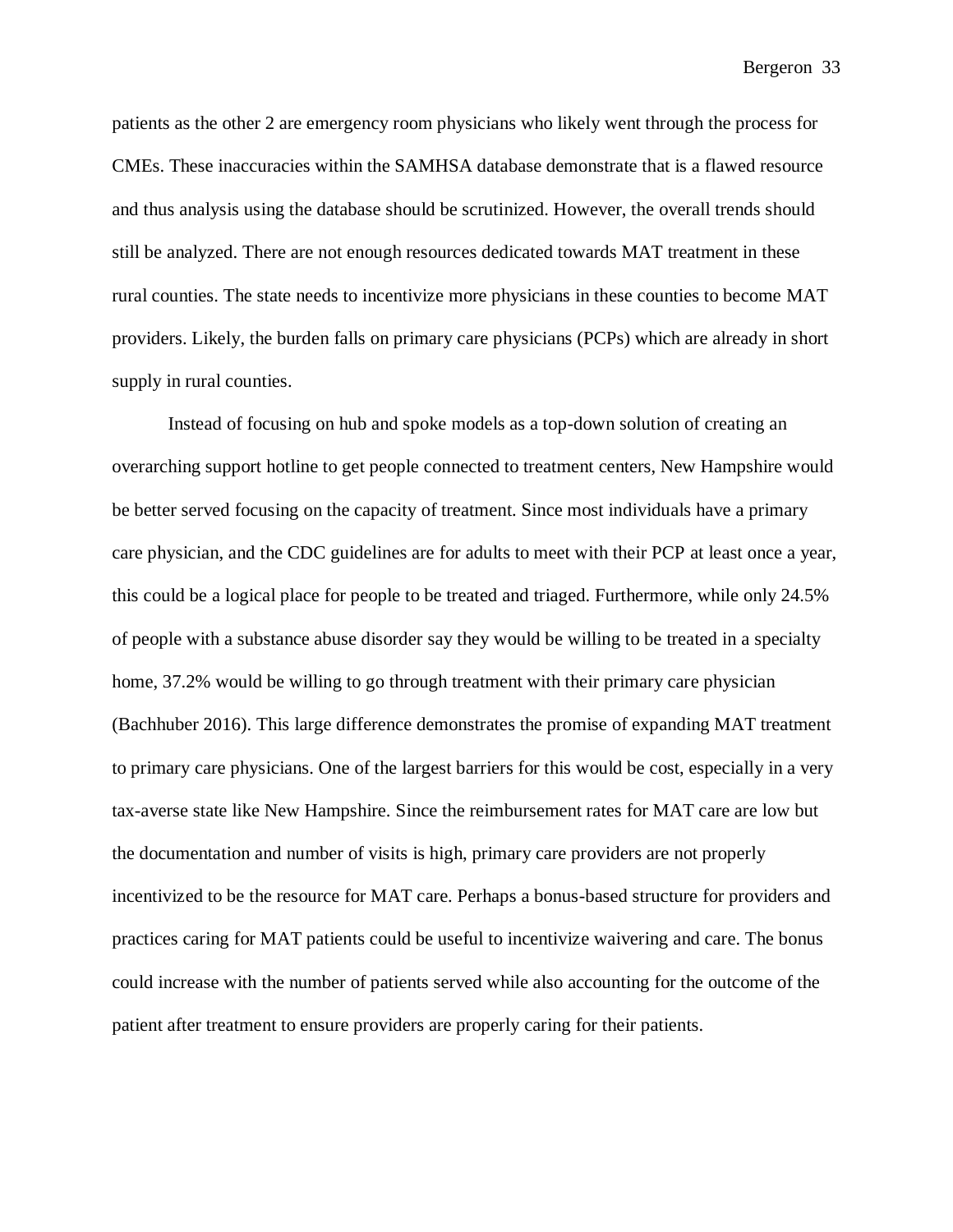| Scenario    |             |  | Spoke Rate     |  | Hub Rate       | Average Medicaid User |               |  |  |  |  |
|-------------|-------------|--|----------------|--|----------------|-----------------------|---------------|--|--|--|--|
| Current NH  |             |  | 52,507,536.58  |  | 42.368.709.59  |                       | 27,490,216.56 |  |  |  |  |
| Vermont     | Forecasted  |  | 141,770,348.77 |  | 114.395.515.89 |                       | 74,223,584.72 |  |  |  |  |
| Utilization | Lower Bound |  | 133,644,182.39 |  | 107,838,453.69 |                       | 69,969,146.45 |  |  |  |  |
| Rate        | Upper Bound |  | 150,009,031.29 |  | 121,043,368.18 |                       | 78,536,930.61 |  |  |  |  |

Projected New Hampshire Medicaid Cost with Vermont Utilization Rate

Table 2: Forecasted New Hampshire Medicaid Costs with Vermont Utilization Rate vs. Baseline

Under the current model of care, New Hampshire is not spending nearly enough money to combat the opioid crisis. Using the predicted New Hampshire MAT utilization of 4.2 per 1000, New Hampshire will be on track to spend a 15 to 20 million dollar premium on baseline Medicaid for treatment (Table 2). This premium is used to demonstrate what New Hampshire typically spends on an average Medicaid patient when compared to the cost of a patient undergoing MAT. Using the Vermont 95 percent confidence interval of the per 1000 utilization rate lying between 10.66 to 11.99, New Hampshire would be expected to pay a 40 to 72 million premium annually based off of baseline Medicaid payments. This far surpasses the 23 million dollar annual grant the federal government gave to New Hampshire, and since the grant had specific rules about how it could be used, it is not a feasible option to cover the shortfall. New Hampshire therefore must find a different way to cover the shortfall, likely through taxes, which is likely not politically feasible in the state government. However, legislators are well aware of the opioid crisis taking place within the state, so an increase on "sin taxes" on items such as cigarettes or alcohol might garner some support. Federal aid could also make up some of the shortfall, as decreasing opioid overdoses likely has political value.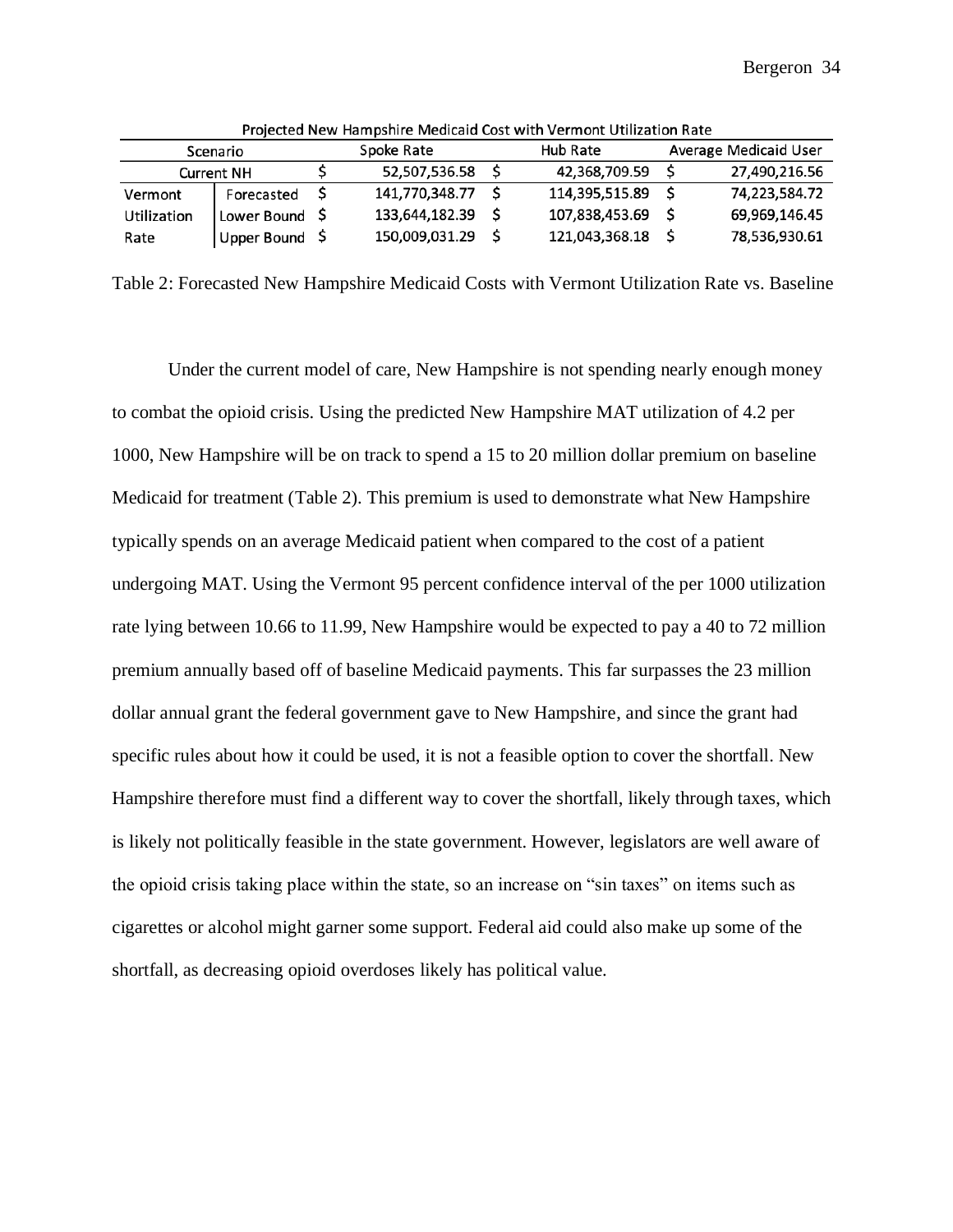

Figure 5: NH Opioid Emergency Department Visits January 2016 to March 2019

Aside from levels of taxation, the governments in Vermont and New Hampshire differ significantly in proactive versus reactive treatment in the opioid crisis. As can be seen In Figure 5, opioid-related emergency department visits have gradually dropped, with the peak number of visits occurring in October 2017. Since New Hampshire has not made significant, tangible policy changes other than the Safe Station program in this time period, it could be theorized that the worst of the opioid crisis has passed. However, the correlation between opioid overdoses and emergency department visits is 0.06, signifying that there is no relationship between visits and deaths. Overdose deaths, like opioid ED visits, have decreased in the past year, further emphasizing that the worst of the crisis may have passed (Figure 6). The general trend in both graphs, is a decrease, albeit it gradual. This reactive approach is a cheaper alternative for a state devoted to saving money for taxpayers. With a decentralized infrastructure and lack of complex data analysis, New Hampshire is poised to wait out the opioid crisis instead of fixing the underlying problems that lead to one of the highest overdose death rates in the nation.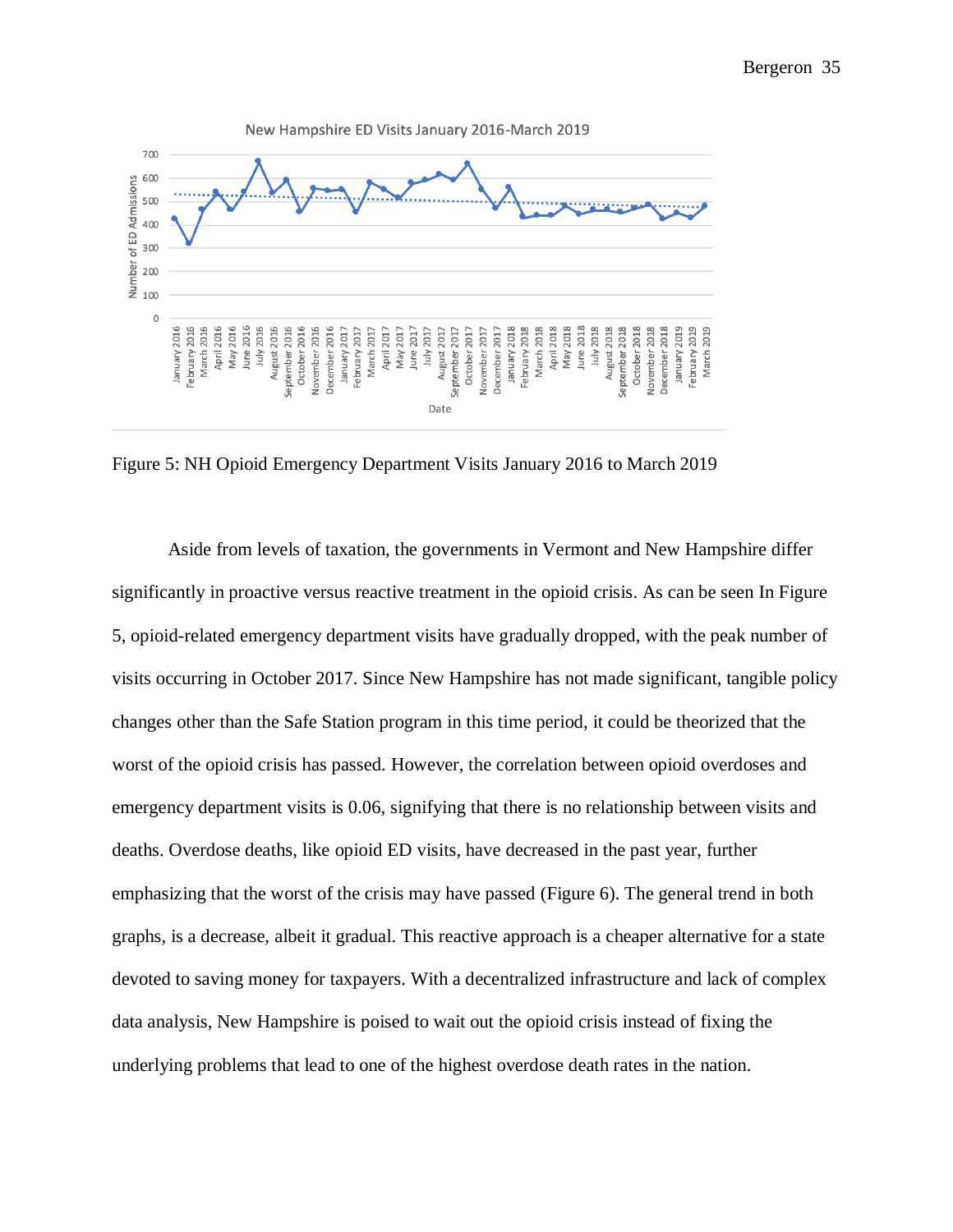

Figure 6: New Hampshire Overdose Deaths January 2016 to December 2018

The results of this analysis prove what many stakeholders in the community already knew: Vermont has been able to decrease the opioid addiction epidemic through a proactive approach to care, while New Hampshire has lagged behind with a lack of innovative, data-centric programs. Further analysis is predicated upon better data and better access to Medicaid data from both New Hampshire in Vermont. Since no research has been published on the cost of a person enrolled in Medicaid but not under any sort of detoxification or MAT care, this was a flaw in the creation of a synthetic New Hampshire. This analysis could be done using the year preceding illness coding with OUD in the data. This would provide a better baseline for state to outline costs, and make it more politically feasible to devote significant resources to MAT treatment, by both incentivizing providers to become waivered and perform at a high level when providing MAT treatment to their patients. The lack of standardized data between these two states was a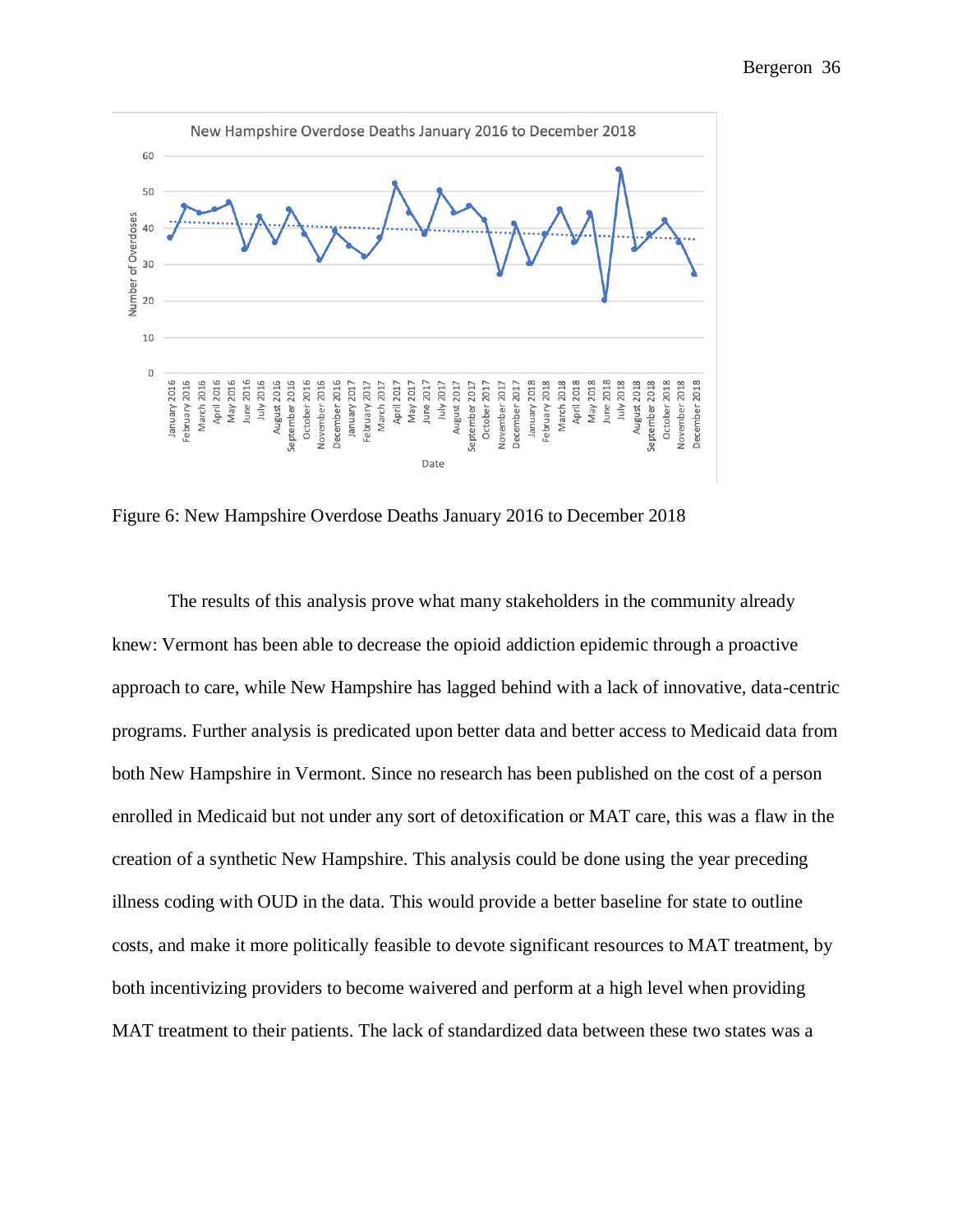significant limitation of the study which did not allow for regressions. Further analysis would require more of this data to be available for more thorough analysis.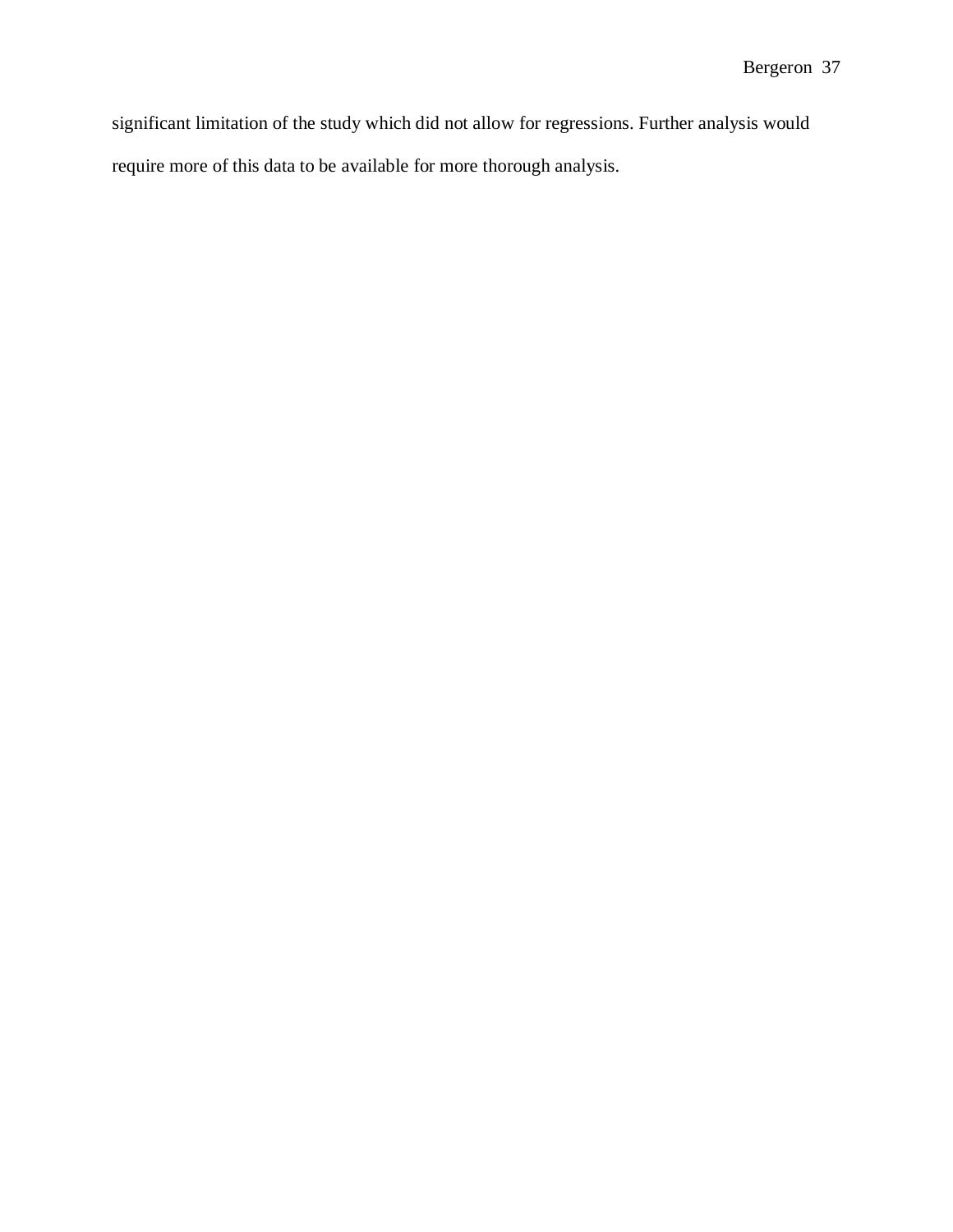### **REFERENCES**

Hedegaard H, Warner M, Miniño AM. *Drug overdose deaths in the United States, 1999–2015*.

NCHS data brief, no 273. Hyattsville, MD: National Center for Health Statistics. 2017.

Rudd RA, Seth P, David F, Scholl L*. Increases in Drug and Opioid-Involved Overdose Deaths* 

*— United States, 2010–2015.* MMWR Morb Mortal Wkly Rep 2016;65:1445–1452.

- Jones CM. *Trends in the distribution of selected opioids by state, US, 1999–2011*. Presented at Natl. Meet. Safe States Alliance, June 6, Baltimore, MD. 2013.
- Muhirir, Pradip K, et al. "Associations of Nonmedical Pain Reliever Use and Initiation of Heroin Use in the United States." *CBHSQ Periodic Review*, Aug. 2013.
- Boyce, James K. "Inequality And Environmental Protection." *Inequality, Cooperation, and Environmental Sustainability*, Jan. 2016, pp. 314–348.
- Atkinson, Robert D. and Nager, Adams, The 2014 State New Economy Index (June 11, 2014). Information Technology & Innovation Foundation, June 11, 2014.
- *2018 New Hampshire Local Area Unemployment Statistics*. New Hampshire Employment Security, 23 Aug. 2018.
- New Hampshire Drug Monitoring Initiative. "July 2018 Drug Environment Report." 4 Sept. 2018, pp. 1–14.
- Fischer, Benedikt, et al. "Differences and over-Time Changes in Levels of Prescription Opioid Analgesic Dispensing from Retail Pharmacies in Canada, 2005- 2010." *Pharmacoepidemiology and Drug Safety*, vol. 20, no. 12, 13 July 2011, pp. 1269– 1277., doi:10.1002/pds.2190.
- Mars, Sarah G., et al. "'Every 'Never' I Ever Said Came True': Transitions from Opioid Pills to Heroin Injecting." *International Journal of Drug Policy*, vol. 25, no. 2, 8 Oct. 2013, pp. 257–266., doi:10.1016/j.drugpo.2013.10.004.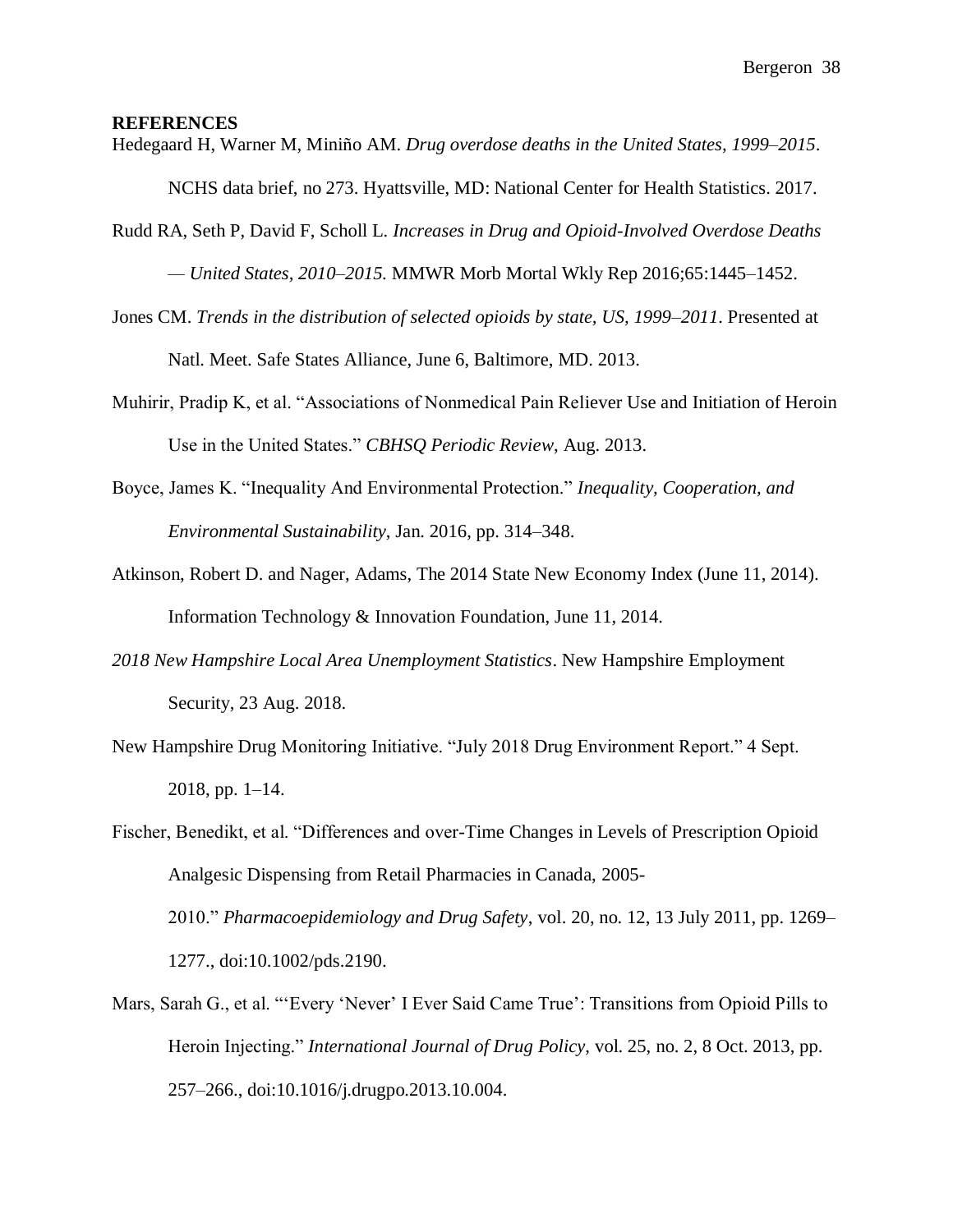- Chang, Hsien-Yen, et al. "Impact of Prescription Drug Monitoring Programs and Pill Mill Laws on High-Risk Opioid Prescribers: A Comparative Interrupted Time Series Analysis." *Drug and Alcohol Dependence*, Elsevier, 2 June 2016.
- Rudd, R A, et al. "Morbidity and Mortality Weekly Report (MMWR)." *Centers for Disease Control and Prevention*, Centers for Disease Control and Prevention, 14 Aug. 2017.
- Bird, Greg. *New Hampshire Center for Public Policy*. 2017, *New Hampshire Center for Public Policy*, www.nhpolicy.org/UploadedFiles/Reports/NH\_Economic\_Outlook\_2018.pdf.
- "NH Governor's Commission New Hampshire Center for Excellence." *New Hampshire Center for Excellence*, Oct. 2018, nhcenterforexcellence.org/governors-commission/.
- "Recommended Strategies to Address Opioid Related Harm in New Hampshire 2017-2020." New Hampshire Department of Health and Human Services, 8 June 2017, 1viuw040k2mx3a7mwz1lwva5-wpengine.netdna-ssl.com/wpcontent/uploads/2018/02/NHGovComm\_AOD-OpioidTF\_Priorities\_2017-20.pdf.
- Brooklyn, John R., and Stacey C. Sigmon. "Vermont Hub-and-Spoke Model of Care for Opioid Use Disorder." *Journal of Addiction Medicine*, vol. 11, no. 4, July 2017, pp. 286–292., doi:10.1097/adm.0000000000000310.
- Wickham, Shawne K. "NH Plans 9 Hubs Making Use of Federal Money for Opioid Crisis." *New Hampshire Union Leader*, 15 Aug. 2018, www.unionleader.com/beyond-the-stigma/NHplans-9-hubs-making-use-of-federal-money-for-opioid-crisis-08162018.
- Rogers, Josh. "N.H. Hospitals to Run Most Substance Abuse Treatment 'Hubs'." *New Hampshire Public Radio*, 16 Oct. 2018, www.nhpr.org/post/nh-hospitals-run-most-substance-abusetreatment-hubs#stream/0.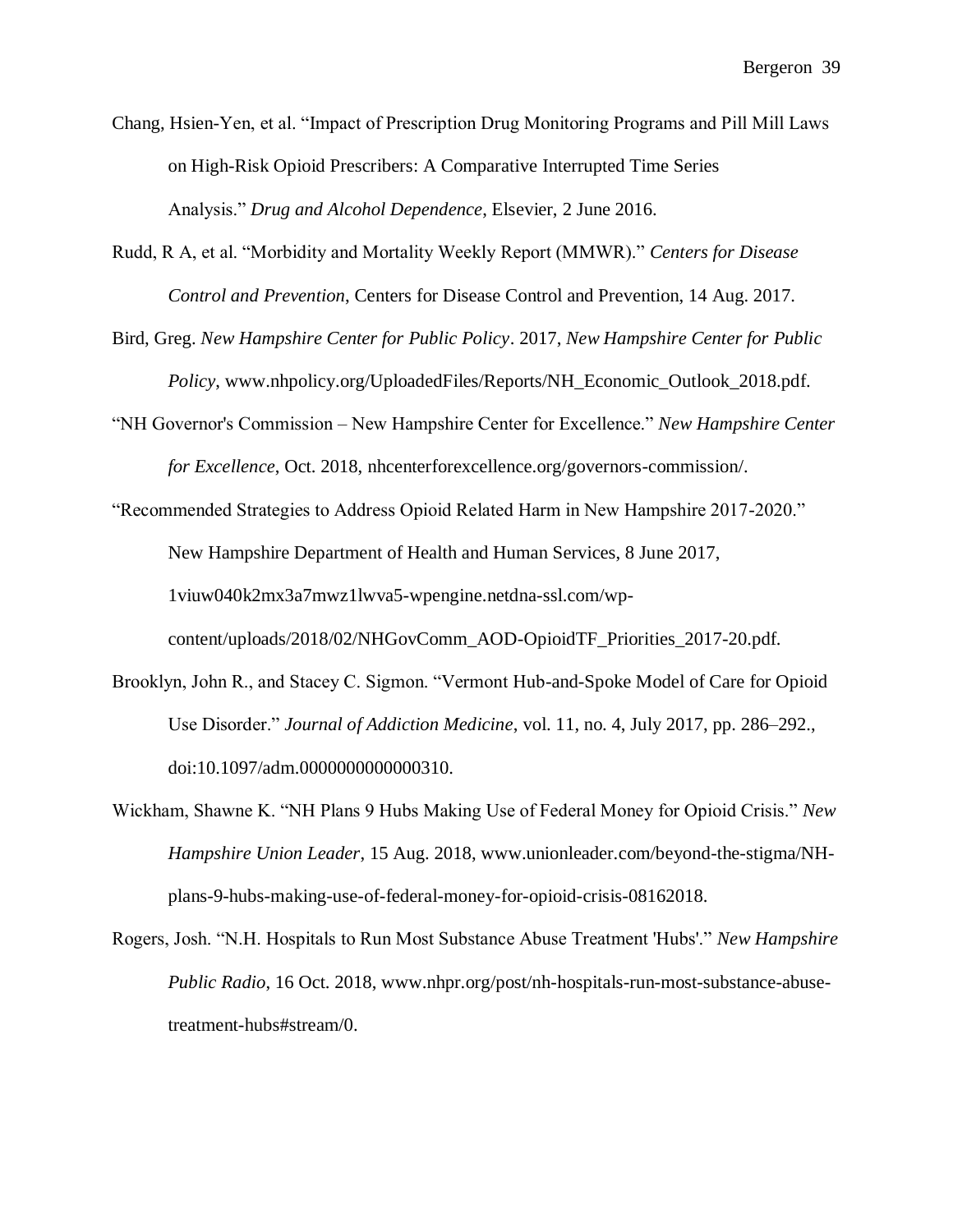Solomon, Dave. "Firefighters Reach out to Addicts with 'Safe Station'." *New Hampshire Union Leader*, 4 May 2016, www.unionleader.com/Firefighters-reach-out-to-addicts-with-Safe-Station.

Feely, Paul. "Safe Station Program Sets Manchester Record for Intakes in a Month." *New Hampshire Union Leader*, 4 Oct. 2018,

www.unionleader.com/article/20181004/NEWS12/181009768/1016/NEWS07.

- DeWitt, Ethan. "Capital Beat: Opioid Program Isn't Easy Money." *Concord Monitor*, 29 Sept. 2018, www.concordmonitor.com/Capital-Beat-hospitals-race-to-fill-governor-s-hub-andspoke-proposal-20431659.
- "2018 Vermont Economic-Demographic Profile." Vermont Department of Labor, 21 Sept. 2018, www.vtlmi.info/profile2018.pdf.
- UNH Institute for Health Policy and Practice. *Vermont Medicaid Overview*. 2017, *Vermont Medicaid Overview*, chhs.unh.edu/sites/default/files/vermont-medicaid-overview-05252017.pdf. Accessed 25 Mar. 2019.
- The Henry J. Kaiser Family Foundation. (2019). *Medicaid Physician Fee Index*. [online] Available at: https://www.kff.org/medicaid/state-indicator/medicaid-feeindex/?currentTimeframe=0&sortModel=%7B%22colId%22:%22Location%22,%22sort %22:%22asc%22%7D [Accessed 25 Mar. 2019].
- Vermont Department of Health. *Vermont Household Health Insurance Survey*. Vermont Department of Health, Dec. 2018,

www.healthvermont.gov/sites/default/files/documents/pdf/VHHIS\_Report\_2018.pdf.

The Henry J. Kaiser Family Foundation. *Medicaid in New Hampshire*. The Henry J. Kaiser Family Foundation, Nov. 2018, files.kff.org/attachment/fact-sheet-medicaid-state-NH.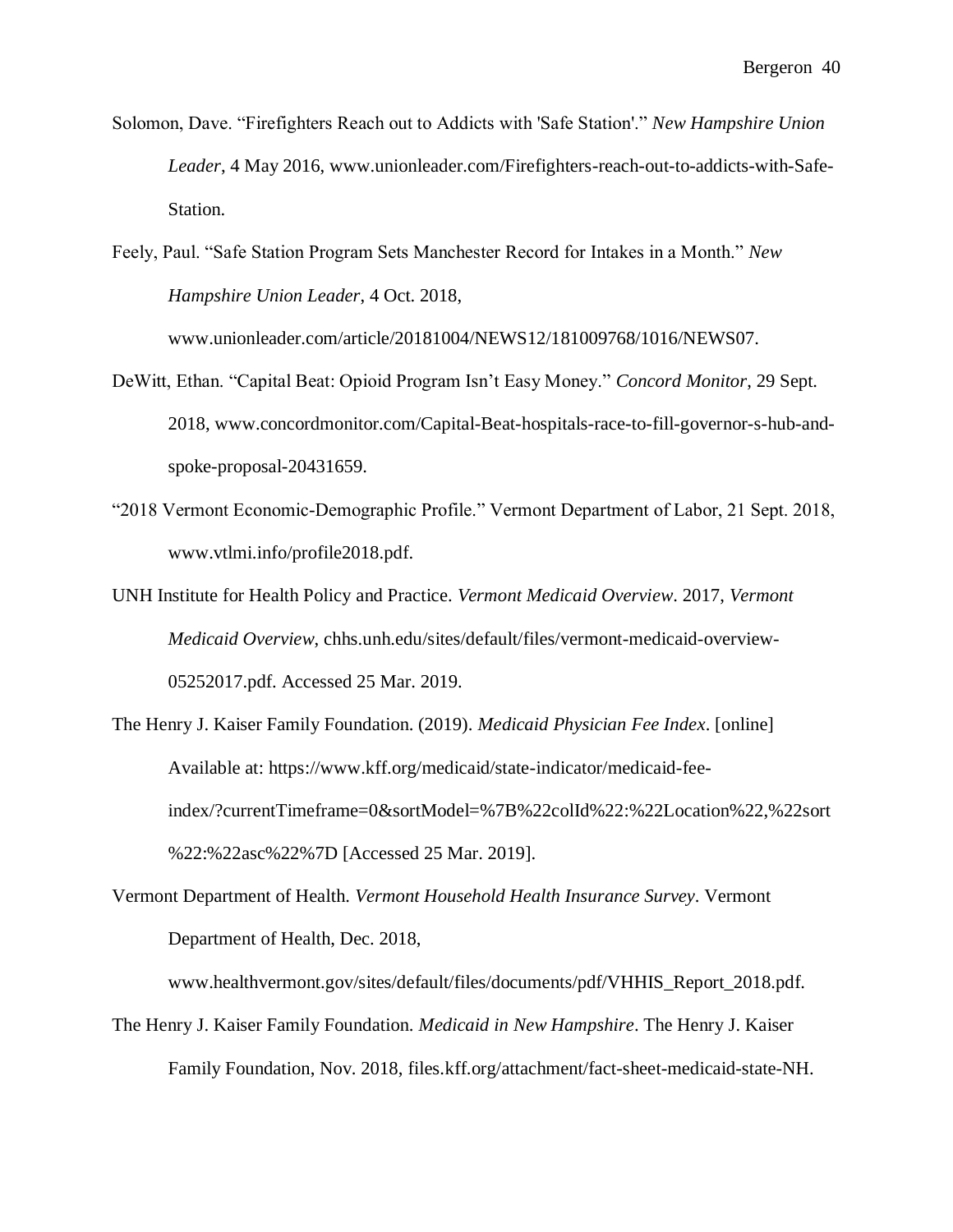Mohlman, Mary Kate, et al. "Impact of Medication-Assisted Treatment for Opioid Addiction on Medicaid Expenditures and Health Services Utilization Rates in Vermont." *Journal of Substance Abuse Treatment*, vol. 67, 4 May 2016, pp. 9–14., doi:10.1016/j.jsat.2016.05.002.

Department of Vermont Health Access, et al. *Annual Report on the Vermont Blueprint for Health*, Vermont Department of Health, 31 Jan. 2019. blueprintforhealth.vermont.gov/sites/bfh/files/2018\_Blueprint\_for\_Health\_Annual\_Repor t\_final.pdf.

- Jones, Christopher M., et al. "National and State Treatment Need and Capacity for Opioid Agonist Medication-Assisted Treatment." *American Journal of Public Health*, vol. 105, no. 8, Aug. 2015, pp. 55–63., doi:10.2105/ajph.2015.302664.
- Florence, Curtis S., et al. "The Economic Burden of Prescription Opioid Overdose, Abuse, and Dependence in the United States, 2013." *Medical Care*, vol. 54, no. 10, Oct. 2016, pp. 901–906., doi:10.1097/mlr.0000000000000625.
- Plenda, Melanie, et al. "NH's Hub and Spoke System: Traction or Just Spinning Wheels?" *New Hampshire Business Review*, 1 Mar. 2019, www.nhbr.com/nhs-hub-and-spoke-systemtraction-or-just-spinning-wheels/.
- Vermont Blueprint for Health. *Medication Assisted Treatment Profile*. Vermont Department of Health, Dec. 2016, blueprintforhealth.vermont.gov/sites/bfh/files/Blueprint Medication Assisted Treatment Profile (2016).pdf.
- Weiss, Roger, et al. "Long-Term Outcomes from the National Drug Abuse Treatment Clinical Trials Network Prescription Opioid Addiction Treatment Study." *Drug and Alcohol Dependence*, vol. 156, 1 May 2015, doi:10.1016/j.drugalcdep.2015.07.637.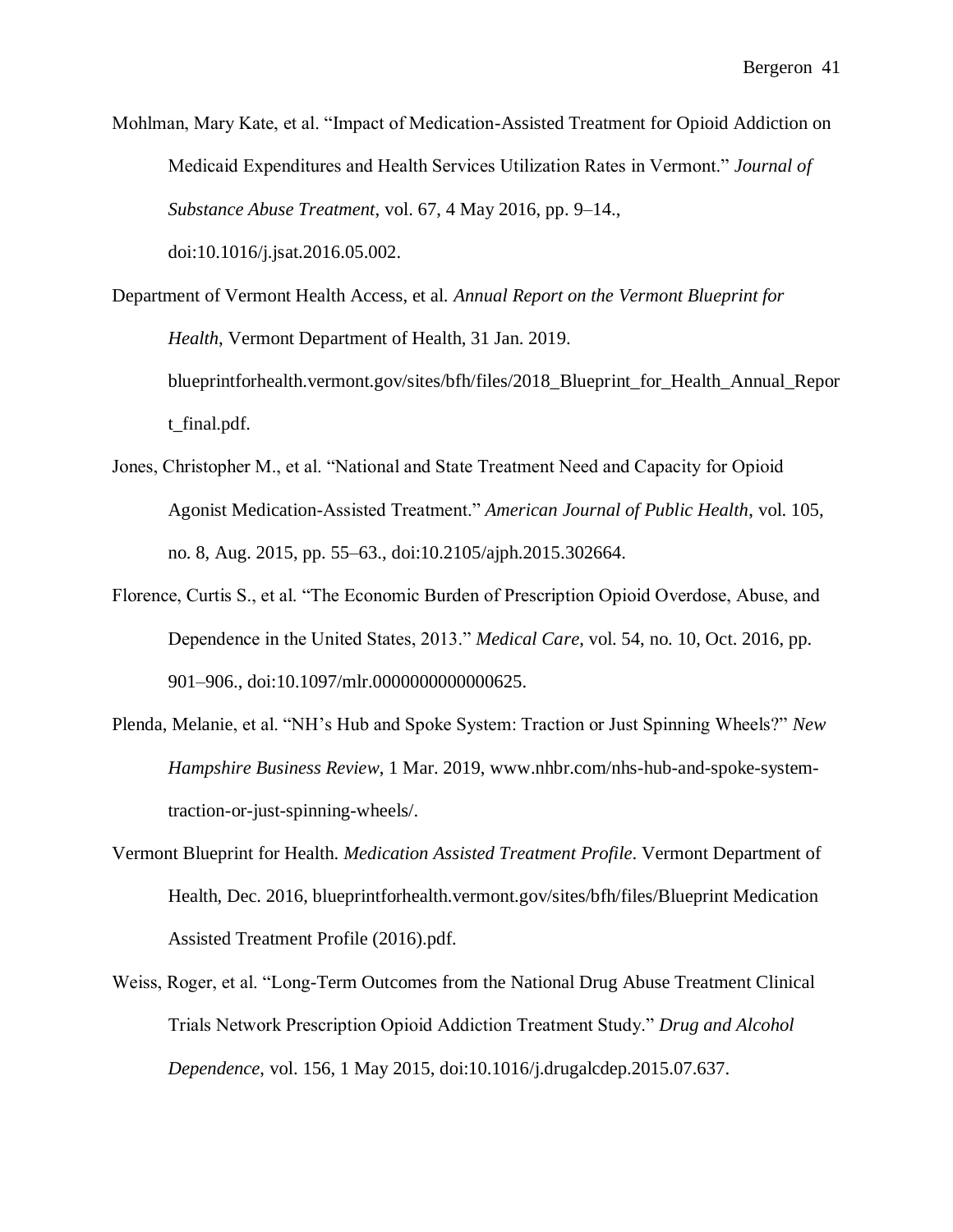- New Hampshire Department of Health and Human Services, Bureau of Drug and Alcohol Services. Guidance Document on Best Practices: Key Components for Delivering Community-Based
- "Vermont Results First Inventory and Benefit-Cost Analysis." The Vermont Department of Public Safety and The Joint Fiscal Office, Dec. 2017, blueprintforhealth.vermont.gov/sites/bfh/files/VT Results First Inventory and Benefit-Cost Analysis for the Hub and Spoke Model 2017.pdf.
- Medication Assisted Treatment for Opioid Use Disorders in New Hampshire. Second Edition, April 2018.
- Hinde, Jesse, et al. "State and Local Policy Levers for Increasing Treatment and Recovery Capacity to Address the Opioid Epidemic: Final Report." *RTI International*, 29 Sept. 2017, aspe.hhs.gov/basic-report/state-and-local-policy-levers-increasing-treatment-andrecovery-capacity-address-opioid-epidemic-final-report.
- Bachhuber, Marcus, et al. "Primary Care: On the Front Lines of the Opioid Crisis." *Leonard Davis Institute for Health Economics*, University of Pennsylvania, 9 Aug. 2016, ldi.upenn.edu/brief/primary-care-front-lines-opioid-crisis.
- "Opioid Overdose." *Centers for Disease Control and Prevention*, US Department of Health and Human Services, 3 Oct. 2018, www.cdc.gov/drugoverdose/maps/rxrate-maps.html.
- Office of the Surgeon General. Facing Addiction in America: The Surgeon General's Report on Alcohol, Drugs, and Health. Washington: US Dept of Health and Human Services; 2016.
- Granite United Way. "About Us." *211 New Hampshire*, Granite United Way, 2019, www.211nh.org/about-us/.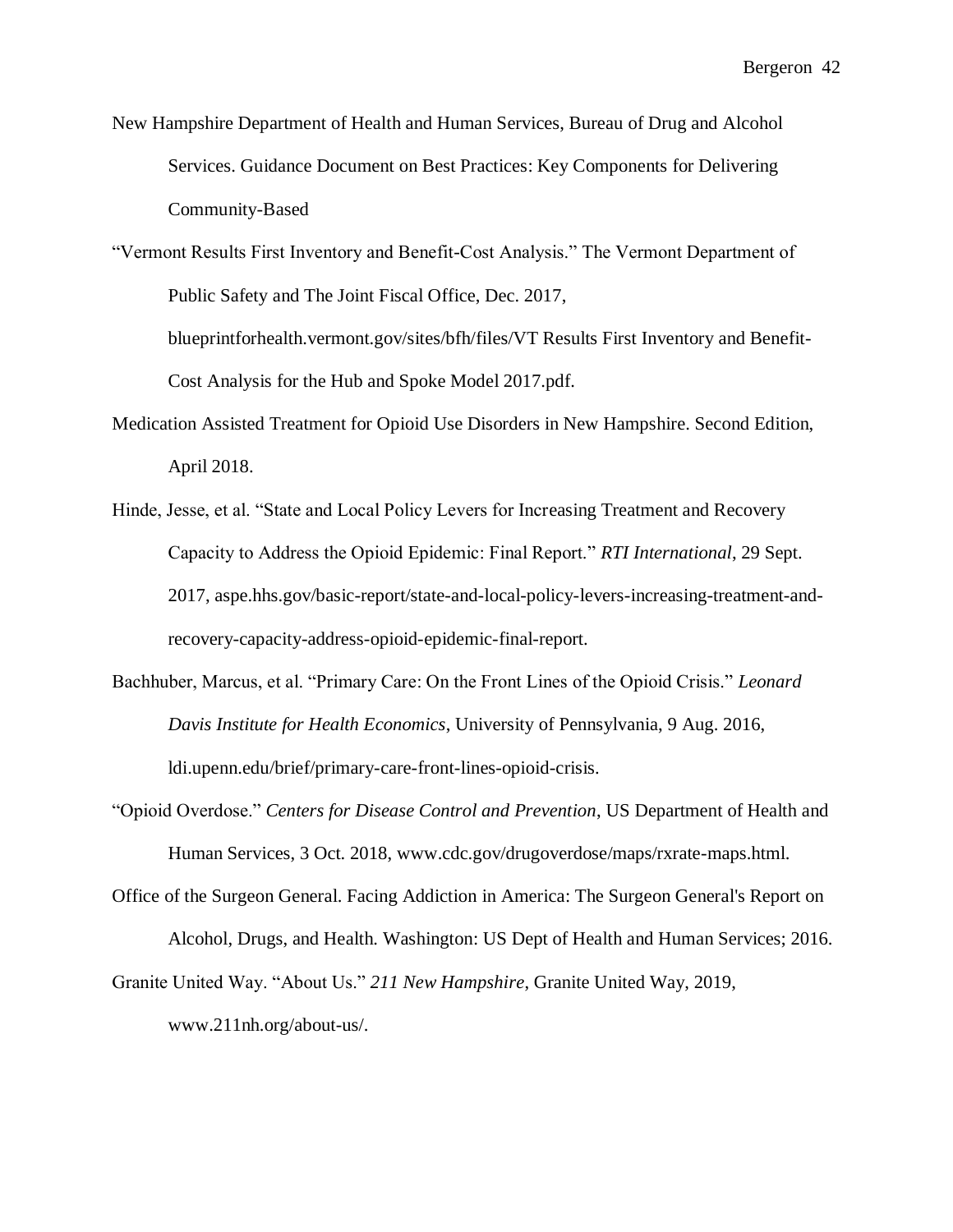# **APPENDIX**

. reg spokecensus hubcensus

| Source           | SS         | df        | MS         |              | Number of obs | $=$      | 6                    |
|------------------|------------|-----------|------------|--------------|---------------|----------|----------------------|
|                  |            |           |            | F(1, 4)      |               | $\equiv$ | 10.86                |
| Model            | 57310.9301 | 1         | 57310.9301 | $Prob$ > $F$ |               | $\equiv$ | 0.0301               |
| <b>Residual</b>  | 21108.5699 | 4         | 5277.14249 |              | R-squared     | $=$      | 0.7308               |
|                  |            |           |            |              | Adj R-squared | $=$      | 0.6635               |
| Total            | 78419.5    | 5         | 15683.9    | Root MSE     |               | $=$      | 72.644               |
| spokecensus      | Coef.      | Std. Err. | t          | P >  t       |               |          | [95% Conf. Interval] |
| hubcensus        | .5652133   | .1715114  | 3.30       | 0.030        | .0890212      |          | 1.041405             |
| $_{\text{cons}}$ | 808.2094   | 572.245   | 1.41       | 0.231        | $-780.5976$   |          | 2397.016             |

Appendix 1: Prediction of Spoke Census using Hub Census Values



Appendix 2: New Hampshire Treatment Admissions using Simple Seasonal Exponential Smoothing Model



Appendix 3: Vermont Hub Census Prediction using Winters Additive Exponential Smoothing